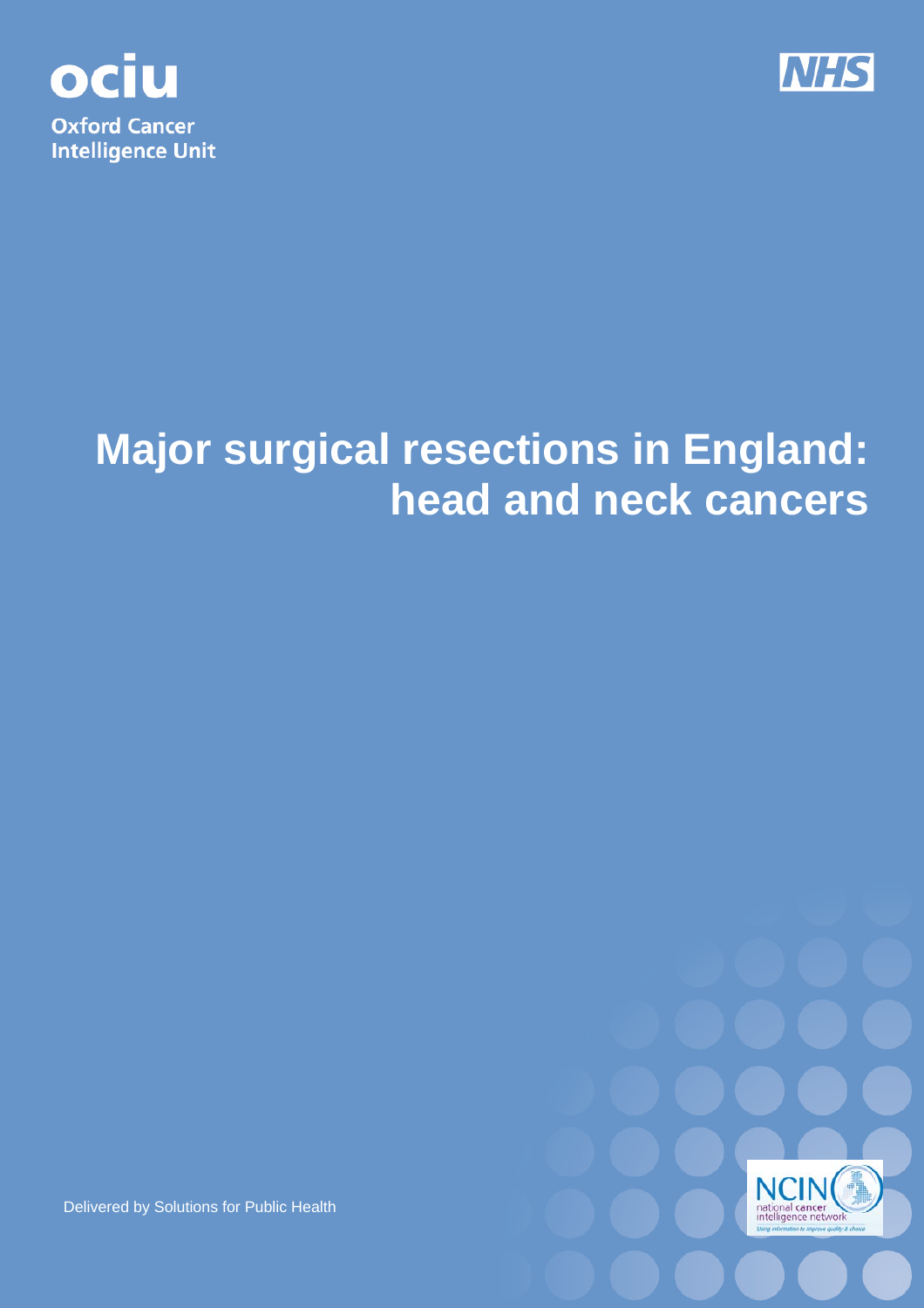#### *This report has been compiled by*

• Gabriele Price PhD, Senior Public Health Analyst, OCIU

- Dr Monica Roche, Medical Director, OCIU
- Mr Richard Wight, Consultant Head and Neck Surgeon
- Mr Graham Putnam, Consultant OMF Surgeon
- Mr Mark Watson, Consultant ENT Surgeon

#### *With acknowledgements*

- Jon Shelton, Information Analyst, NCIN
- Isobel Perry, Senior Public Health Analyst, SPH
- Sandra Edwards, Senior Public Health Analyst, OCIU
- Andrew Hughes, Principal Public Health Analyst, OCIU

## **Oxford Cancer Intelligence Unit**

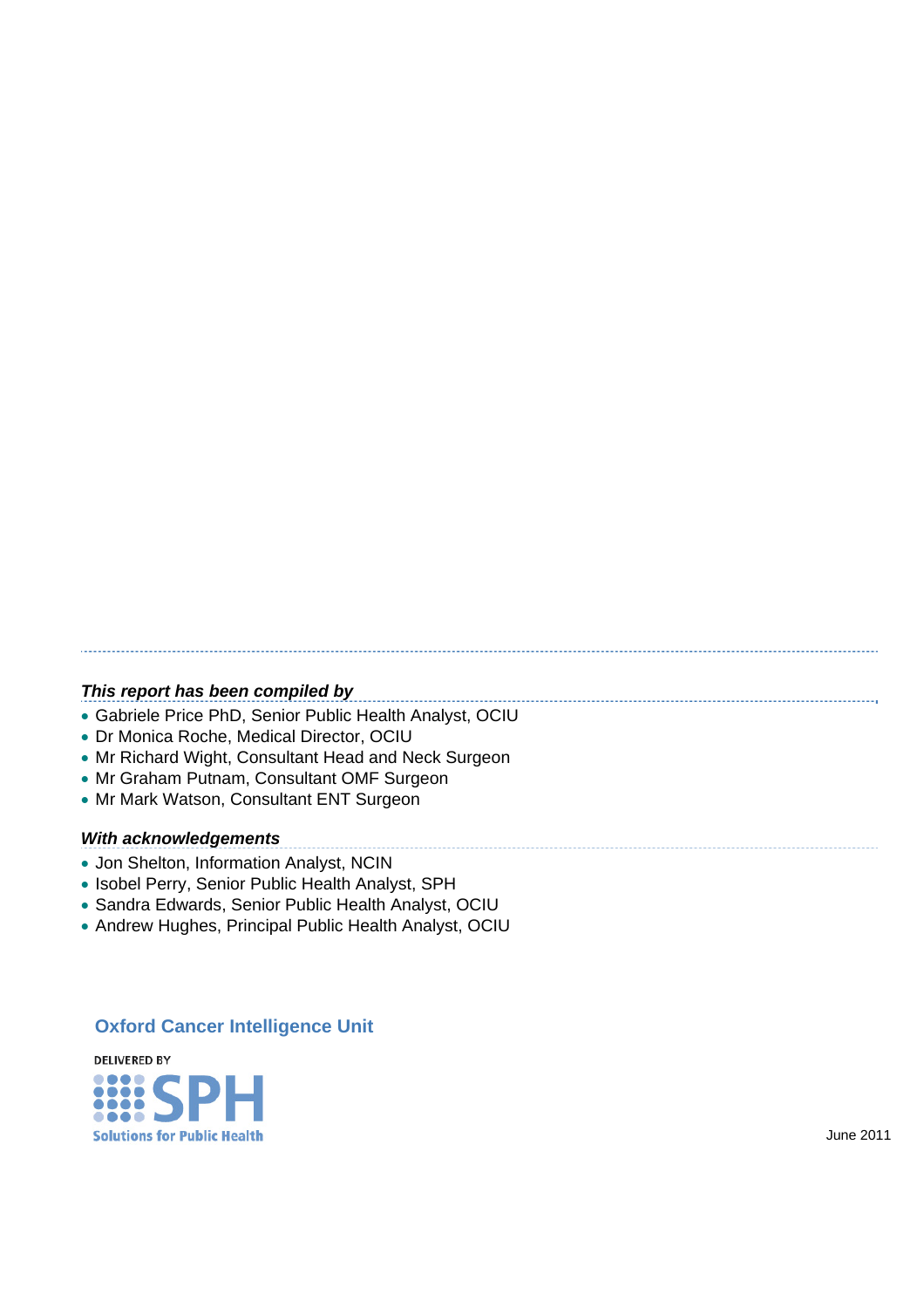# **Contents**

| 2.1 Comparison of major surgical resections recording between DAHNO and HES 3                  |
|------------------------------------------------------------------------------------------------|
|                                                                                                |
|                                                                                                |
|                                                                                                |
|                                                                                                |
|                                                                                                |
|                                                                                                |
|                                                                                                |
|                                                                                                |
|                                                                                                |
|                                                                                                |
| Appendix 2: DAHNO and OPCS4 codes assigned as major surgical resections37                      |
| Appendix 3: Percentage of cancer registrations linked to HES records by cancer site and Cancer |
|                                                                                                |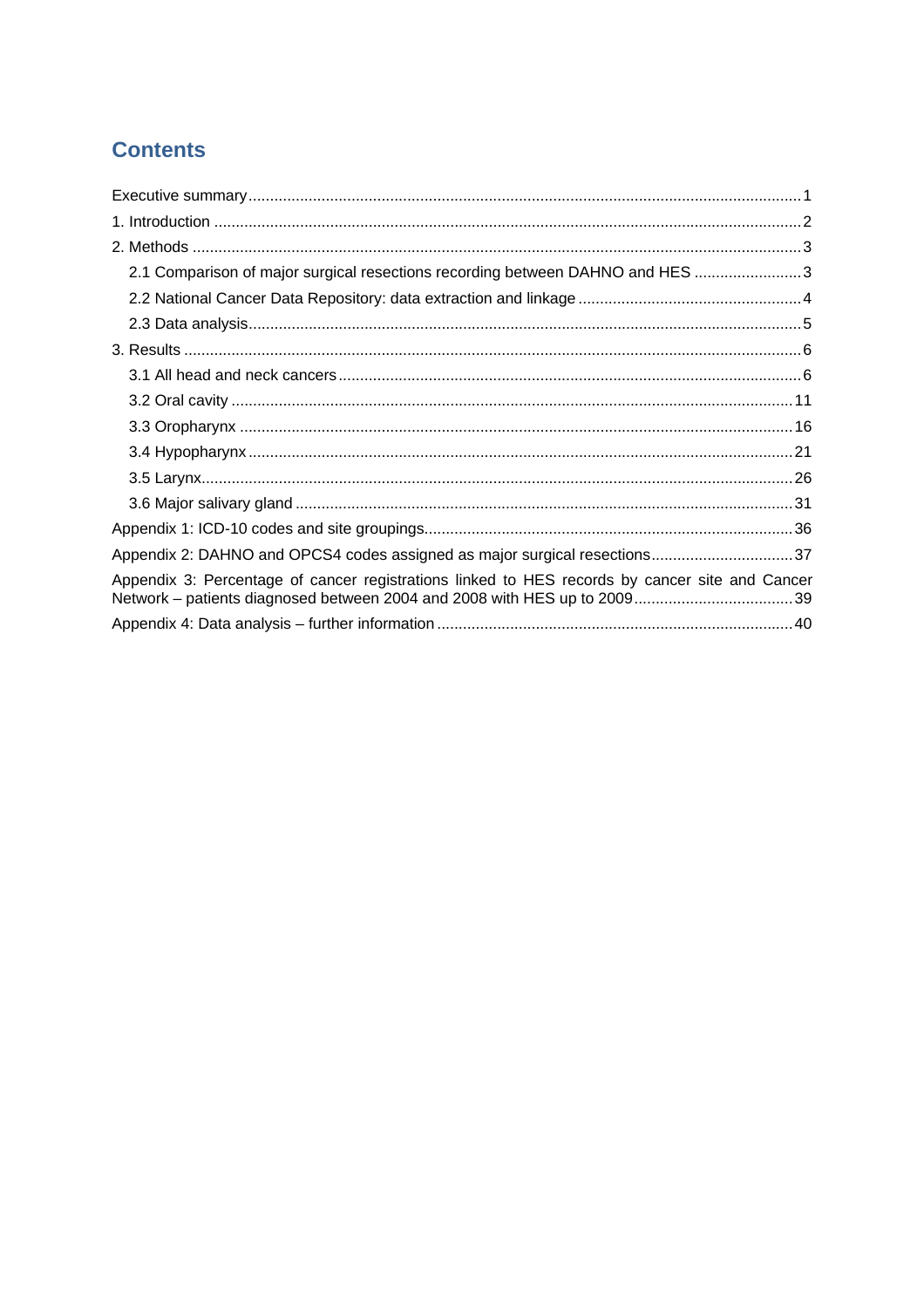## **Executive summary**

The percentage of patients treated within NHS hospitals in England with a record of major surgical resection varied depending on the head and neck cancer anatomic site. Oral cavity cancer with 71.4% had the highest percentage of major surgical resections, whereas hypopharynx cancer with 42.1% showed the lowest proportion. For all head and neck cancers examined in this report, the percentage of major surgical resections was significantly lower for males (46.7%) than for females (51.7%). However, the sex differences by various head and neck cancer sites were not statistically significant.

The analysis showed that for older age groups there was a clear, decreasing trend in the proportion of patients undergoing a major surgical resection. For patients aged 80 years or over, lowest percentages were recorded for all cancer sites. These proportions were generally significantly lower than all other age groups. Patients 80 or over diagnosed with oropharynx cancer, were least likely to be treated with major surgical resection (17.9%). For the same cancer site, 51.4% of patients under 40 had a major surgical resection record. The smallest gap between the age bands was noted for larynx cancers where 37.7% of patients aged 80 or over, and 55.9% under 40, had a major surgical resection. For other cancer sites the proportion for patients aged 80 or over decreased from: 50.0% for patients aged 40-49 to 29.1% for hypopharynx cancers; 78.3% for patients under 40 to 56.1% for oral cavity cancers; and 70.0% to 45.1% for major salivary gland cancers.

The analysis of the proportion of patients with a record of major surgical resection by socio-economic deprivation revealed that there was some evidence of significant differences between quintiles. However, where statistical significance was achieved, the difference was relatively small. For all head and neck cancers analysed here, the percentage of major surgical resections decreased for more deprived groups with a gap of 2.2% per quintiles for females; the difference for males was not statistically significant. The proportion of patients diagnosed with oral cavity cancer decreased per deprivation quintiles by 1.8% for males and 1.2% for females. Statistically significant difference was also recorded for males with larynx cancer. However, the percentage of major surgical resections increased for more deprived groups by 1.8% per quintile. Because, the analysis by deprivation quintile did not adjust for age or case-mix factors, it is not possible to conclude whether the observed variation is fully related to deprivation and further work is required. On the other hand, as data on patients treated in private setting is not available some underestimation of the deprivation gap is likely due to private surgery being most frequent in the more affluent groups.

Variations in major surgical rates were also observed between Cancer Networks. The number of Cancer Networks that fell outside the confidence limits of expected variation was generally higher for age standardised ratios than for unadjusted proportions of patients with major surgical resection record. This suggests that differences exist between areas of residence which cannot be solely explained by different age structure of the population and an additional examination of this geographical variation is needed.

Although this report highlights that differences in the percentage of patients with a head and neck cancer diagnoses undergoing major surgical resections exist by sex, age, deprivation and Cancer Network, caution should be taken when interpreting the results. Since other factors such as stage of disease and co-morbidities were not accounted for, to allow for a better understanding of the clinical significance of the findings, more work is necessary. Furthermore, it is known that the complexity of head and neck cancer surgery is not always well reflected using the current OPCS4 codes in HES and it is possible that some systematic differences occur in the way trusts code their procedures.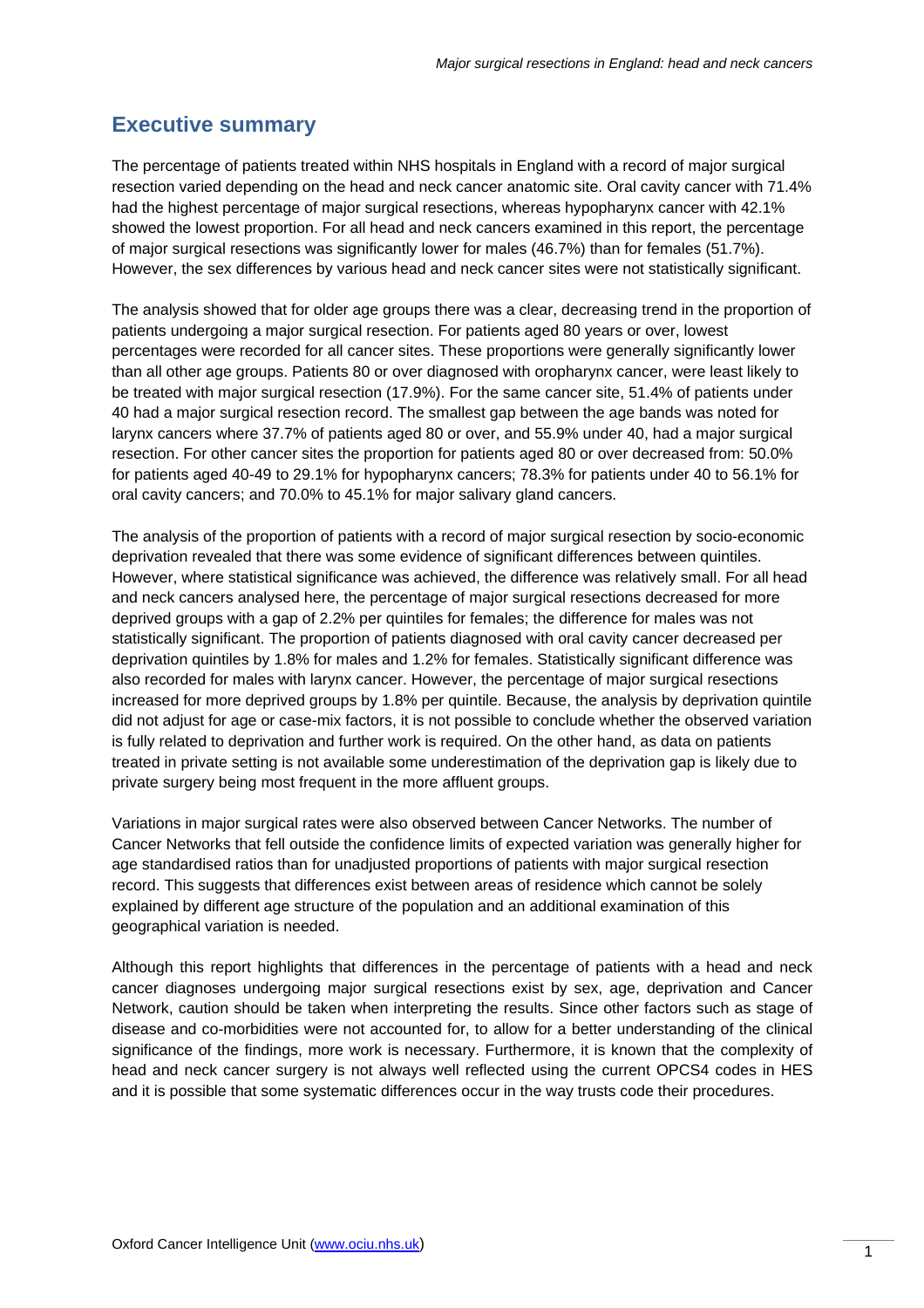## **1. Introduction**

The disease burden of head and neck cancer is significant. Patients often require intensive multimodality treatments and rehabilitation with long-term support to achieve an adequate recovery<sup>1</sup>. The care pathway for head and neck cancer is complex. The concentration of special senses in the head and neck means that even minor changes in tissues can have a profound impact upon an individual's quality of life, as organs essential for normal human activities like breathing, speaking, eating and drinking are often permanently affected. Either surgery or radiotherapy may be appropriate as primary treatment for head and neck cancers; some patients will require both<sup>2</sup>. The type of primary treatment will differ depending on the site of head and neck cancer and other factors, such as staging and comorbidity, can have a significant effect upon treatment outcomes. Changes or variations in clinical practice might also be of relevance. For example, for oropharynx cancer there is a recent rising trend for instigating non surgical management of this type of disease, but opinion is divided on the increased toxicity associated with non surgical treatment<sup>1</sup>. Therefore, a better understanding of any existing variations in treatment provision would be valuable.

A recent report published by the National Cancer Intelligence Network (NCIN)<sup>3</sup> has revealed that for the cancer sites examined (oesophagus; stomach; liver; pancreas; colorectal; trachea, bronchus and lung; breast; cervix; uterus; ovary; prostate; kidney; and bladder) a decreasing trend in the proportion of major surgical resections was recorded for older patients. The report has also highlighted a small, but significant, decrease in the percentage of patients receiving major surgical resection in more deprived groups and variations in surgical rates between Cancer Networks. Building on the above findings, our report examines whether differences in major surgical resections by sex, age and socioeconomic deprivation also exist for head and neck cancers. It also considers variations in geographical patterns, by looking at major surgical resection rates for Cancer Networks based on patients' postcode of residence.

This report makes use of three separate data sources:

- 1. National cancer registry data for cancer registrations in England for the period  $1<sup>st</sup>$  January 2004 to  $31<sup>st</sup>$  December 2008.
- 2. Inpatient Hospital Episodes Statistics (HES) data for England for the period 2003 to 2009.
- 3. National Head and Neck Cancer Audit (DAHNO) data for the period 1<sup>st</sup> January 2004 to 31stDecember 2008.

l <sup>1</sup>The Information Centre (IC) for Health and Social Care. National Head & Neck Cancer Audit 2010 (Amended). 2011.

http://www.ic.nhs.uk/webfiles/Services/NCASP/audits%20and%20reports/Head\_and\_Neck\_Cancer\_Audit\_2010/ NHS\_Head\_Neck\_Cancer\_Audit\_Interactive\_29.6.11.pdf

<sup>&</sup>lt;sup>2</sup>National Institute for Clinical Excellence. Guidance on Cancer Services – Improving Outcomes in Head and Neck Cancers – The Manual. 2004. http://guidance.nice.org.uk/CSGHN

 $3$ National Cancer Intelligence Network. Major surgical resections England, 2004-2006. 2011. http://www.ncin.org.uk/publications/reports/default.aspx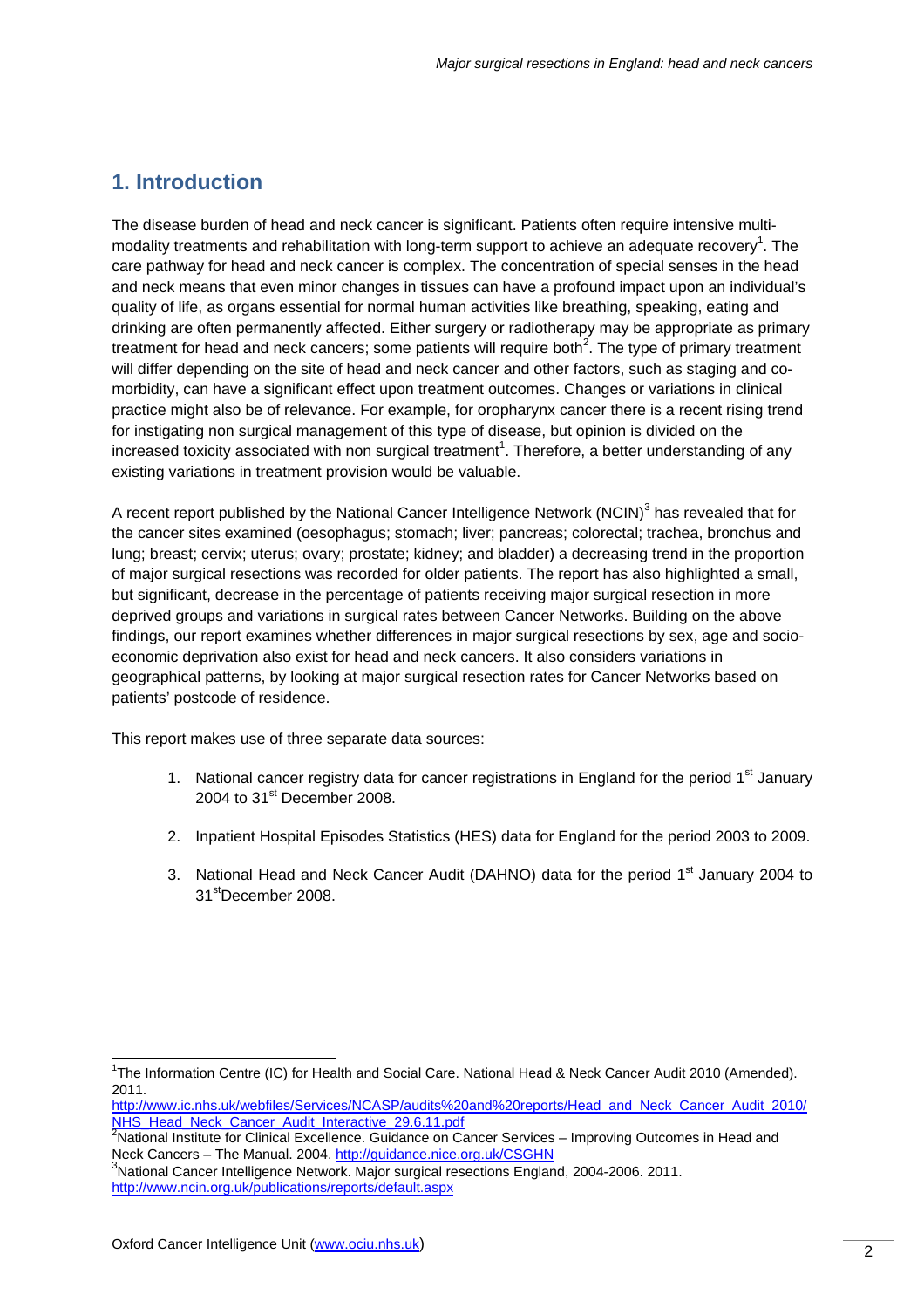# **2. Methods**

This section outlines the methodological approach used in the analysis of major surgical resections for head and neck cancers in England. It was largely based on the report previously published by the NCIN<sup>3</sup>, which did not cover head and neck cancers. It is known that the complexity of head and neck cancer surgery is not always well reflected using the current OPCS4 codes and therefore may be under-reported in both the National Cancer Data Repository (NCDR) and Hospital Episode Statistics . Consequently, in addition to the above data sources, as a first step this analysis used the National Head and Neck Cancer Audit data to compare the completeness of recording of major surgical resections in DAHNO and HES. DAHNO has a bespoke coding system that facilitates the recording of procedures' combinations and is thought to more accurately reflect the complexity of head and neck cancer surgery. In utilising DAHNO data it is recognised that data quality improved significantly from inception to the end of the period studied in 2008. Furthermore, the recording of the multiple surgical procedure data items was not always complete leading to a situation where a major surgical resection was carried out but only the first procedure (e.g. temporary tracheostomy) was recorded.

## **2.1 Comparison of major surgical resections recording between DAHNO and HES**

Head and neck cancer diagnoses in England (see Appendix 1), for the period 1<sup>st</sup> January 2004 to 31<sup>st</sup> December 2008, were extracted from DAHNO for patients that had a record of major surgical resection. Major surgical resections were classified as non-diagnostic surgical operations which were carried out with the intent to remove the tumour and are appended to the report (see Appendix 2). Patients with more than one record of major surgical resection for their treatment were included once in the data extract. Nasopharynx cancers were not included in the analysis as only a small proportion were expected to be treated by major surgical resection. The DAHNO extract formed the basis for linkage with HES in order to identify whether these patients also had major surgical resection records on HES. This comparison analysis was not looking for an exact match of coding but rather examined how well major surgical resections for head and neck cancers were identified in both data sources. A timeframe of 30 days before and up to six months post the diagnosis date was included in order to restrict the surgery to the relevant cancer diagnosis and to avoid recurrences.

|                           | Diagnoses on<br><b>DAHNO (2004-</b><br>2008) | Surgery on<br>DAHNO (% of<br><b>DAHNO</b><br>diagnoses) | <b>MSR‡ on DAHNO</b><br>(% of DAHNO<br>surgeries) | <b>HES linked</b><br>records with MSR<br>(% of DAHNO<br>MSR) |
|---------------------------|----------------------------------------------|---------------------------------------------------------|---------------------------------------------------|--------------------------------------------------------------|
| <b>ORAL CAVITY</b>        | 3,822                                        | 2,065 (54.0%)                                           | 1,319 (63.9%)                                     | 1,202 (91.1%)                                                |
| <b>OROPHARYNX</b>         | 1.772                                        | 506 (28.6%)                                             | 298 (58.9%)                                       | 241 (80.9%)                                                  |
| <b>HYPOPHARYNX</b>        | 460                                          | 100 (21.7%)                                             | 55 (55%)                                          | 42 (76.4%)                                                   |
| LARYNX                    | 3,858                                        | 1,047 (27.1%)                                           | 717 (68.5%)                                       | 600 (83.7%)                                                  |
| MAJOR SALIVARY GLAND*     | 419                                          | 183 (43.7%)                                             | 122 (66.7%)                                       | 95 (77.9%)                                                   |
| ALL HEAD AND NECK CANCERS | 10.331                                       | 3,901 (37.8%)                                           | 2,511 (64.4%)                                     | 2,180 (86.8%)                                                |

|  |  |  | Table 2.1 Completeness of recording of major surgical resections in DAHNO and HES by cancer site |
|--|--|--|--------------------------------------------------------------------------------------------------|
|  |  |  |                                                                                                  |

*‡ MSR - Major Surgical Resections; \* Major salivary gland was not consistently recorded throughout the study period with majority of the cases (277) reported in 2008* 

For the above period, 10,331 of relevant head and neck cancer diagnoses were identified in the DAHNO dataset. Out of the 10,331 diagnoses, 3,901 (37.8%) patients had a surgery record with 2,511 (24.3% of all diagnoses and 64.4% of all surgeries) being a major surgical resection. Out of the 2,511 patients with major surgical resection record on DAHNO, for 2,180 patients (86.8%) a major surgical resection record was also identified in HES. The level of completeness for recording of major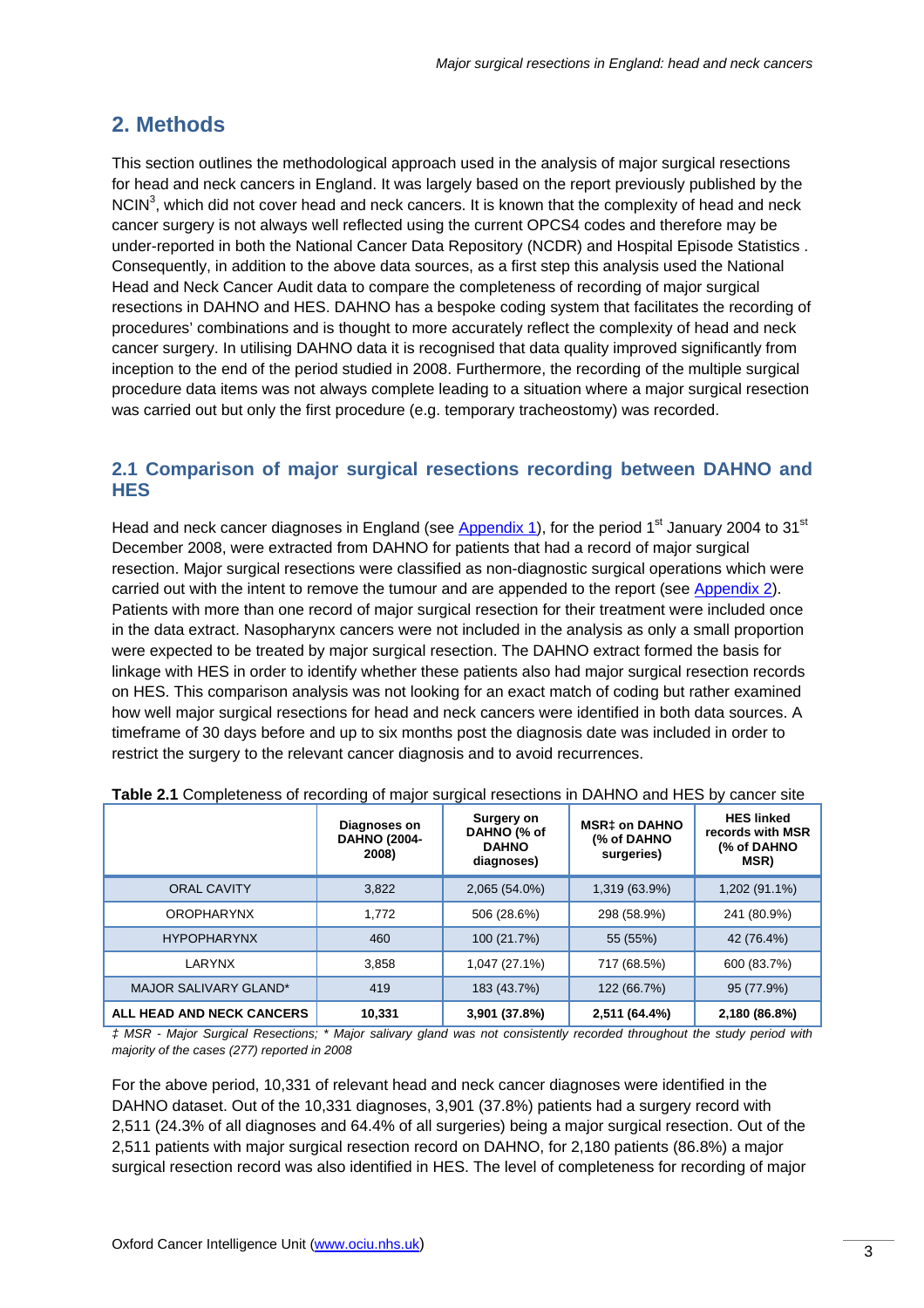surgical resections in DAHNO and HES varied by cancer site (Table 2.1) with the highest percentage observed for oral cavity cancer (91.1%) and lowest for hypopharynx (76.4%).

## **2.2 National Cancer Data Repository: data extraction and linkage**

Although case ascertainment on DAHNO continues to improve (95.7% for the period from 1<sup>st</sup> November 2009 to 31<sup>st</sup> October 2010), earlier data sets are less complete (for example, for the period 1<sup>st</sup> November 2008 to 31<sup>st</sup> October 2009 89% and between 1<sup>st</sup> November 2007 to 31<sup>st</sup> October 2008 64%). Furthermore, DAHNO did not cover all head and neck cancer sites from the beginning of data collection in 2004. Larynx and oral cavity cancers data is available for all years and oropharynx, hypopharynx and nasopharynx mainly from October 2007 (but some in earlier years). Formal national collection on pharynx and major salivary gland cancer began in 2008. Therefore, in order to allow for a capture of all recorded head and neck cancer diagnoses in England, the use of the NCDR for this analysis was preferred.

Patients diagnosed with head and neck cancer, between 1<sup>st</sup> January 2004 and 31<sup>st</sup> December 2008, were extracted from NCDR and were linked to HES. Head and neck cancers were identified according to DAHNO ICD-10 coding and grouping criteria (see Appendix 1). As discussed above, nasopharynx cancers were not included in the analysis. Patients diagnosed with head and neck cancers identified using the above definitions that were included in the analysis are, therefore, referred to as *all head and neck cancers* throughout the report.

All linked HES records from 2003 to 2009 were extracted for the head and neck cancer patients identified above. Patients who could not be matched to at least one hospital episode were excluded from the analysis; this formed the basis for the denominator for all analyses. As stated above, patients with more than one record of major surgical resection were included in the analysis once and the same timeframe between treatment and diagnosis dates was incorporated. The following records were excluded from all analyses:

- − any registrations based on Death Certificate Only;
- − if the postcode did not agree with supplying registry in data source (cases when flag "Y" only include); and
- − any cases with missing information on date of diagnosis, place of residence, sex or age.

|                             | Number of<br>patients | Number of patients linked to<br><b>HES</b> | % of patients linked to<br><b>HES</b> |
|-----------------------------|-----------------------|--------------------------------------------|---------------------------------------|
| <b>ORAL CAVITY</b>          | 5,048                 | 4,651                                      | 92.1%                                 |
| <b>OROPHARYNX</b>           | 6,801                 | 6,442                                      | 94.7%                                 |
| <b>HYPOPHARYNX</b>          | 1,789                 | 1,736                                      | 97.0%                                 |
| LARYNX                      | 8,653                 | 7,869                                      | 90.9%                                 |
| <b>MAJOR SALIVARY GLAND</b> | 2,308                 | 1,935                                      | 83.8%                                 |
| ALL HEAD AND NECK CANCERS   | 24,599                | 22,633                                     | 92.0%                                 |

**Table 2.2** Percentage of cancer registrations linked to HES records by cancer site – patients diagnosed between 2004 and 2008 with HES up to 2009

For the period 1<sup>st</sup>January 2004 to 31<sup>st</sup> December 2008, 24,599 patients were identified with a cancer of oral cavity, oropharynx, hypopharynx, larynx or major salivary gland; 22,633 patients (92.0%) were linked to at least one HES record. The percentage of HES-linked records varied by cancer site (83.8% to 97.0% – see Table 2.2) and by Cancer Network (71.4% to 100% depending on cancer site – see Appendix 3).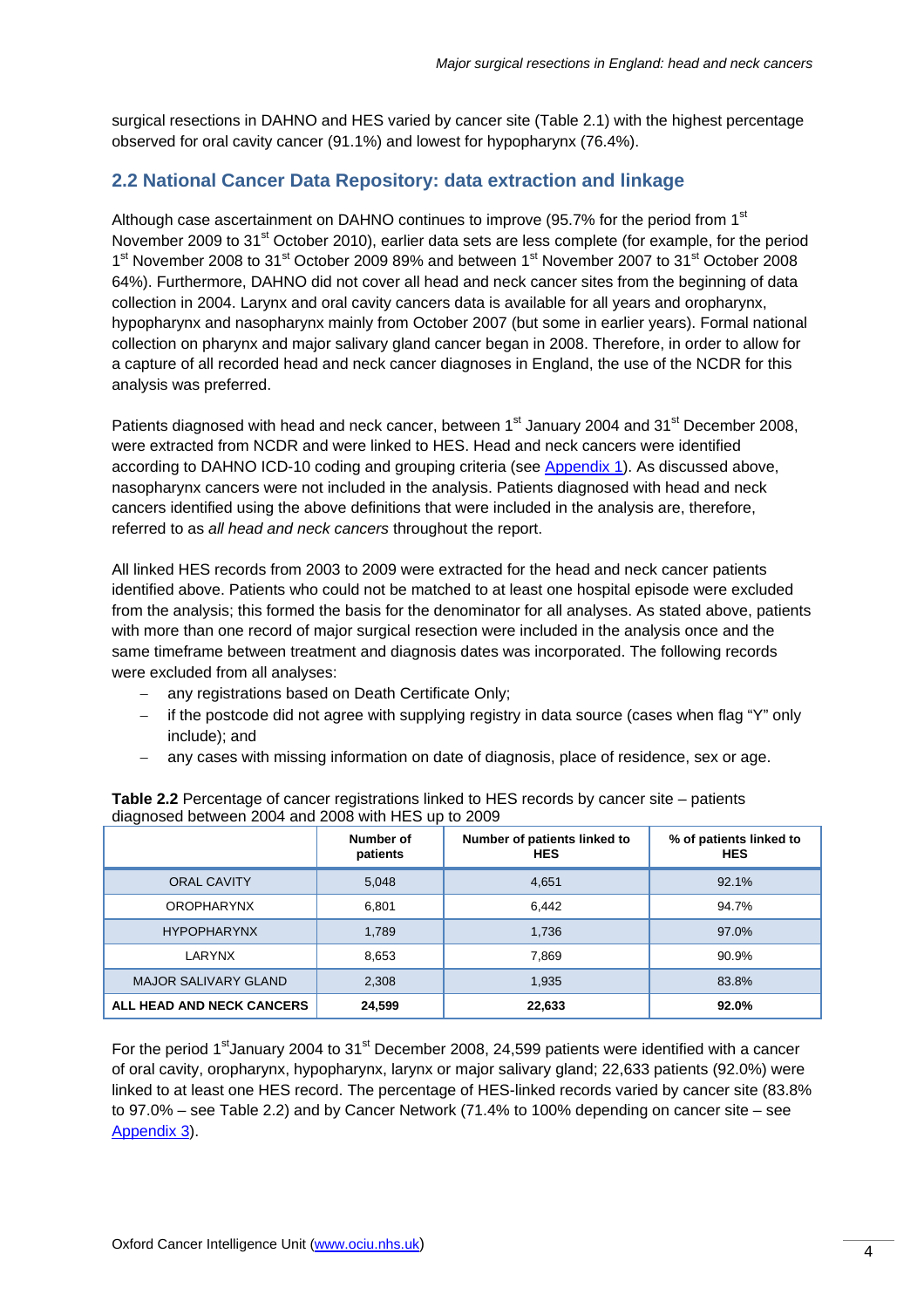## **2.3 Data analysis**

The percentage of head and neck cancer patients with a record of a major surgical resection was analysed by:

- − sex,
- − age,
- − deprivation quintile (based on IMD 2010 and postcode of residence), and
- − Cancer Network.

For Cancer Networks, findings are also reported as indirectly age-standardised ratios with England figures used as expected values.

To examine the trend across percentages of patients receiving major surgical resection by deprivation quintile, weighted ordinary least squares linear regression was used. This approach was selected due to different variability across the deprivation groups and, therefore, differences in the standard deviation and the variance between the quintiles. The weight used for the regression analysis was the corresponding number of HES linked patients by cancer site for each quintile. Trend was considered as statistically significant when the p-value (level of significance) was 0.05 (5%) or lower; a lower pvalue indicates higher level of significance.

Staging of cancer is an important predictor of survival and cancer treatment is primarily determined by the stage of the disease. Recording of stage is generally poor on NCDR with wide variations between cancer registries<sup>4</sup>. Stage information, however, continues to improve on DAHNO and for the audit period November 2009 to October 2010 78% of DAHNO registered cases in England had T and N category recorded<sup>1</sup>. This improvement was partly offset by increased use of Tx and Nx and for previous DAHNO years stage recording was less complete. As explained previously, not all head and neck cancer anatomic sites were recorded at the inception of DAHNO. Although now all Cancer Networks in England and Wales submit data to the audit, not all eligible networks and trusts participated in the timeframe studied. Consequently, for the period  $1<sup>st</sup>$  January 2004 to 31<sup>st</sup> December 2008, 10,331 head and neck cancer diagnoses were recorded on DAHNO whereas 24,599 new registrations were identified through the NCDR. This resulted in a low proportion of the cancer registrations linked to HES with stage recorded (Table 2.3). Also, as not all head and neck cancer sites were part of the DAHNO collection from 2004, the case ascertainment coverage over the study period is not systematic. Therefore, for this study cohort the percentage of head and neck cancer patients with a record of a major surgical resection by stage was not analysed.

|                                  | Early <sup>t</sup> | Late <sup>††</sup> | <b>Staged with TX or NX</b> |
|----------------------------------|--------------------|--------------------|-----------------------------|
| <b>ORAL CAVITY</b>               | 14.3%              | 12.6%              | 2.8%                        |
| <b>OROPHARYNX</b>                | 3.1%               | 12.6%              | 2.1%                        |
| <b>HYPOPHARYNX</b>               | 2.7%               | 13.7%              | 1.9%                        |
| LARYNX                           | 14.6%              | 10.9%              | 3.6%                        |
| <b>MAJOR SALIVARY GLAND</b>      | 2.7%               | 3.3%               | 1.8%                        |
| <b>ALL HEAD AND NECK CANCERS</b> | 9.3%               | 11.3%              | 2.7%                        |

**Table 2.3** Percentage of cancer registrations linked to HES with stage at diagnosis identified on DAHNO – patients diagnosed between 2004 and 2008 with HES up to 2009

*† Early – T1 or T2 with N0;* †† *Late – T1 or T2 with N+ OR T3 or T4 with N0 or N+* 

l

<sup>&</sup>lt;sup>4</sup> Oxford Cancer Intelligence Unit. Head and Neck Cancers. Data quality and completeness in the National Cancer Data Repository: 2008 registrations. 2011. http://www.ociu.nhs.uk/cancer-intelligencefunction/information-service-1/other-information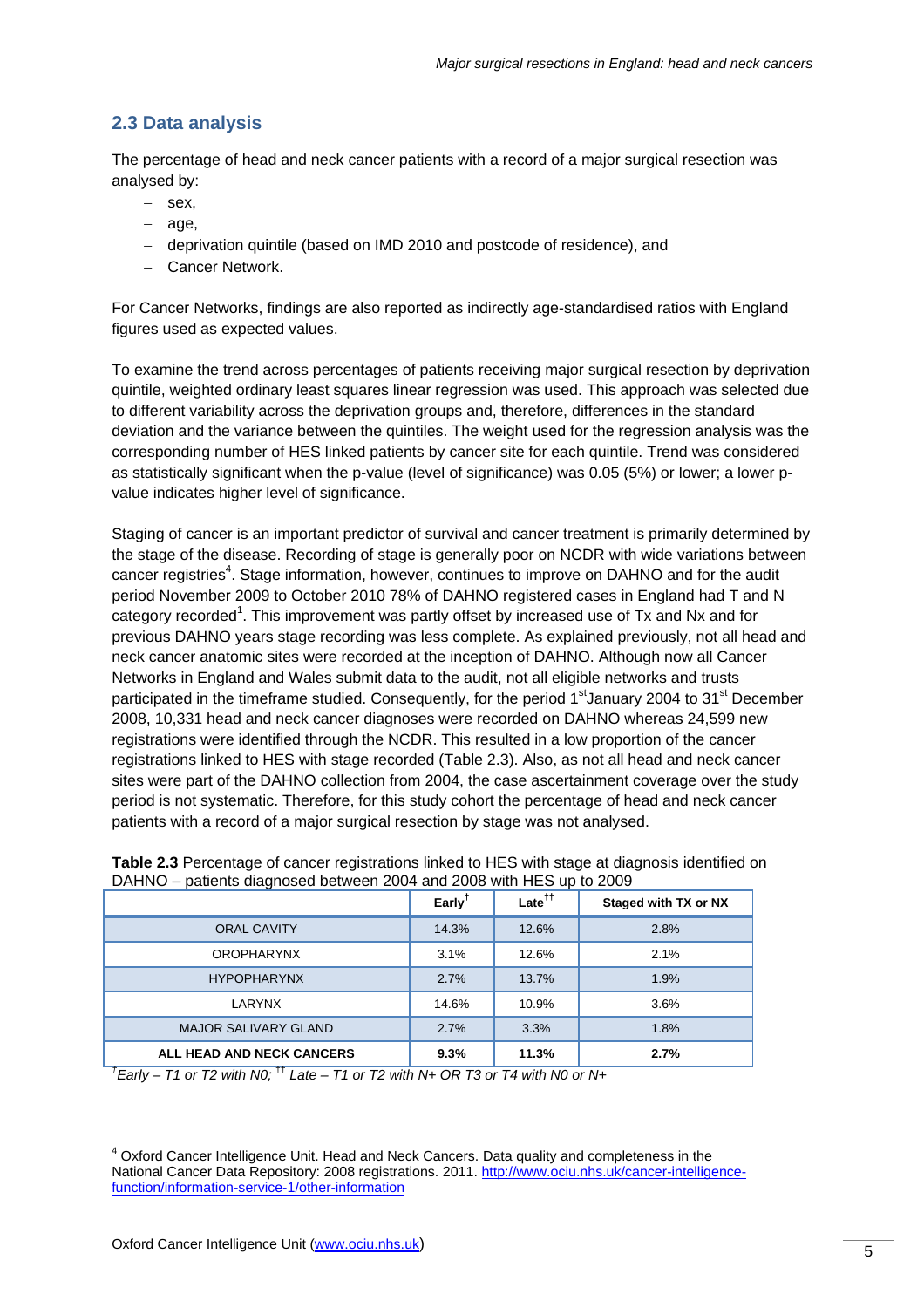# **3. Results**

This section presents the results of the analysis examining differences in the proportion of patients with head and neck cancer diagnoses treated with a major surgical resection in NHS hospitals in England by sex, age, deprivation quintile and Cancer Network. Caution should be taken when interpreting the results as the complexity of head and neck cancer surgery is not always well reflected by the current OPCS4 codes and therefore may be under-reported by HES. As presented in Table 2.1 completeness of recording of major surgical resections in DAHNO and HES varied by anatomic cancer site between 76.4% and 91.1% for the study period. Additionally, the treatment of private patients outside of NHS hospitals is not captured here. The percentage of major surgical resections by deprivation quintiles have not been adjusted for differences in the age structure. Differences by Cancer Network should also be treated with caution as a variety of factors might influence the findings, including the possibility of variability in submission of surgical data and coding quality for different anatomic sites in HES, higher rates of private patients (influencing case volume), later stage of disease at diagnosis and co-morbidities. Cancer Networks with relatively small numbers of patients for some of the cancer anatomic sites might be particularly affected by the above factors.

## **3.1 All head and neck cancers**

|              |                               | Male                              |                                       |                               | Female             |                                       | Persons                       |                             |                                       |  |
|--------------|-------------------------------|-----------------------------------|---------------------------------------|-------------------------------|--------------------|---------------------------------------|-------------------------------|-----------------------------|---------------------------------------|--|
| Age<br>group | <b>HES</b> linked<br>patients | $\frac{9}{6}$<br>MSR <sub>‡</sub> | 95%<br>Confidence<br><b>Intervals</b> | <b>HES linked</b><br>patients | $\%$<br><b>MSR</b> | 95%<br>Confidence<br><b>Intervals</b> | <b>HES linked</b><br>patients | $\frac{9}{6}$<br><b>MSR</b> | 95%<br>Confidence<br><b>Intervals</b> |  |
| ~< 40        | 335                           | 66.6%                             | 61.4% - 71.4%                         | 317                           | 66.9%              | $61.5\% - 71.8\%$                     | 652                           | 66.7%                       | 63.0% - 70.2%                         |  |
| 40-49        | 1,566                         | 52.2%                             | 49.7% - 54.6%                         | 580                           | 55.2%              | $51.1\% - 59.2\%$                     | 2,146                         | 53.0%                       | $50.9\% - 55.1\%$                     |  |
| 50-59        | 4.150                         | 47.4%                             | 45.9% - 48.9%                         | 1.346                         | 53.2%              | 50.5% - 55.8%                         | 5,496                         | 48.8%                       | 47.5% - 50.1%                         |  |
| 60-69        | 4.979                         | 47.4%                             | 46.0% - 48.8%                         | 1,586                         | 54.1%              | $51.6\% - 56.5\%$                     | 6,565                         | 49.0%                       | 47.8% - 50.2%                         |  |
| 70-79        | 3.482                         | 44.7%                             | 43.0% - 46.3%                         | 1.346                         | 50.1%              | 47.5% - 52.8%                         | 4,828                         | 46.2%                       | 44.8% - 47.6%                         |  |
| $\geq 80$    | 1,830                         | 39.2%                             | $37.0\% - 41.4\%$                     | 1,116                         | 42.5%              | $39.6\% - 45.4\%$                     | 2,946                         | 40.4%                       | 38.7% - 42.2%                         |  |
| All ages     | 16,342                        | 46.7%                             | 46.0% - 47.5%                         | 6,291                         | 51.7%              | $50.5\% - 53.0\%$                     | 22,633                        | 48.1%                       | 47.5% - 48.8%                         |  |

**Table 3.1.1** All head and neck cancers – major surgical resections by age and sex

*‡ MSR - Major Surgical Resections* 

**Figure 3.1.1** All head and neck cancers – percentage of patients treated in NHS hospitals with a record of a major surgical resection by age and sex

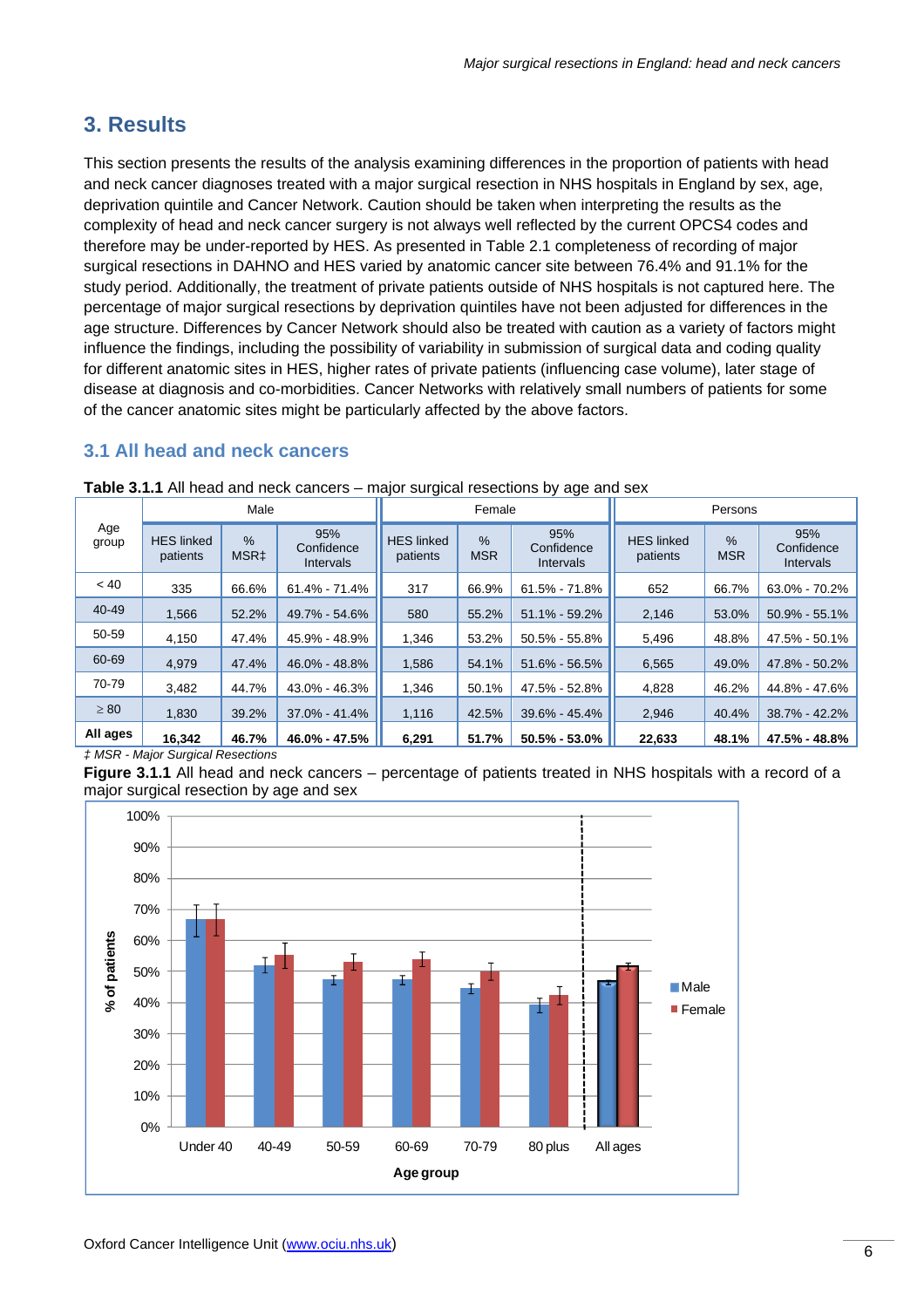|                          |                                                                                                    | Male  |               |                                  | Female                      |                                | Persons                       |                 |                                |  |
|--------------------------|----------------------------------------------------------------------------------------------------|-------|---------------|----------------------------------|-----------------------------|--------------------------------|-------------------------------|-----------------|--------------------------------|--|
| Deprivation<br>Quintile* | <b>HES</b><br>95%<br>$\frac{9}{6}$<br>linked<br>Confidence<br>MSR‡<br>patients<br><b>Intervals</b> |       |               | <b>HES</b><br>linked<br>patients | $\frac{9}{6}$<br><b>MSR</b> | 95%<br>Confidence<br>Intervals | <b>HES linked</b><br>patients | %<br><b>MSR</b> | 95%<br>Confidence<br>Intervals |  |
|                          | 2.425                                                                                              | 47.1% | 45.1% - 49.1% | 1.020                            | 58.2%                       | 55.2% - 61.2%                  | 3,445                         | 50.4%           | 48.7% - 52.1%                  |  |
| $\overline{2}$           | 2.831                                                                                              | 47.2% | 45.4% - 49.1% | 1.238                            | 52.0%                       | 49.2% - 54.8%                  | 4.069                         | 48.7%           | 47.2% - 50.2%                  |  |
| 3                        | 3,132                                                                                              | 46.8% | 45.1% - 48.6% | 1,274                            | 53.3%                       | $50.6\% - 56.0\%$              | 4,406                         | 48.7%           | 47.2% - 50.2%                  |  |
| 4                        | 3.490                                                                                              | 46.1% | 44.4% - 47.7% | 1.310                            | 48.5%                       | 45.8% - 51.2%                  | 4,800                         | 46.7%           | 45.3% - 48.1%                  |  |
| 5                        | 4.464                                                                                              | 46.7% | 45.2% - 48.2% | 1,449                            | 48.5%                       | 46.0% - 51.1%                  | 5,913                         | 47.2%           | 45.9% - 48.4%                  |  |
| England                  | 16,342                                                                                             | 46.7% | 46.0% - 47.5% | 6,291                            | 51.7%                       | $50.5\% - 53.0\%$              | 22,633                        | 48.1%           | 47.5% - 48.8%                  |  |

**Table 3.1.2** All head and neck cancers – major surgical resections by deprivation quintile and sex

*\* where Quintile 1 is least deprived and Quintile 5 is most deprived; ‡ MSR - Major Surgical Resections* 

**Figure 3.1.2** All head and neck cancers – percentage of patients treated in NHS hospitals with a record of a major surgical resection by deprivation quintile and sex

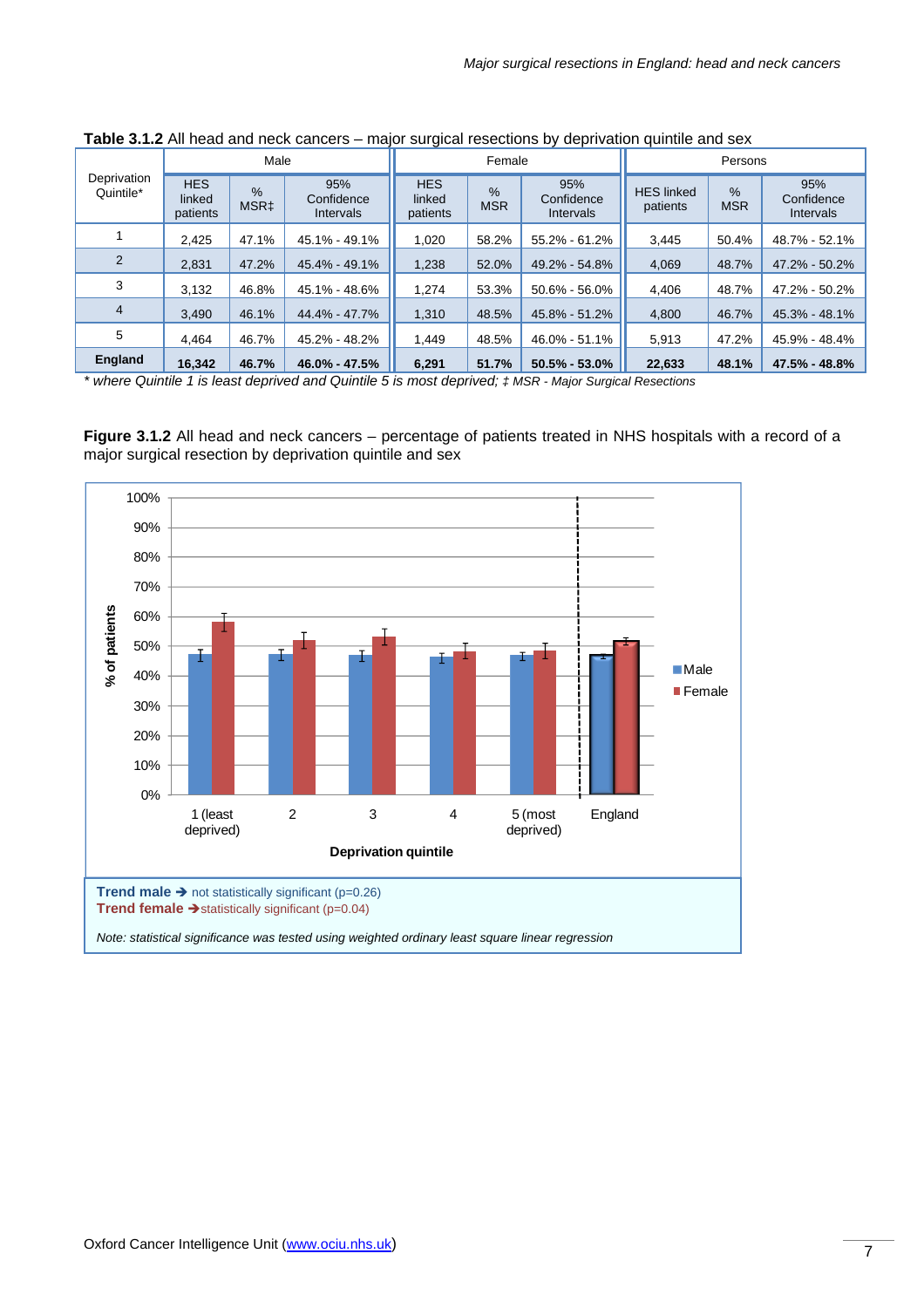**Table 3.1.3** All head and neck cancers – major surgical resections by Cancer Network and sex

|                                       |                               | Male                              |                             |                               | Female                      |                                    |                               | Persons            |                             |
|---------------------------------------|-------------------------------|-----------------------------------|-----------------------------|-------------------------------|-----------------------------|------------------------------------|-------------------------------|--------------------|-----------------------------|
| <b>Cancer Network</b>                 | <b>HES linked</b><br>patients | $\frac{9}{6}$<br>MSR <sub>‡</sub> | 95% Confidence<br>Intervals | <b>HES linked</b><br>patients | $\frac{0}{0}$<br><b>MSR</b> | 95% Confidence<br><b>Intervals</b> | <b>HES linked</b><br>patients | $\%$<br><b>MSR</b> | 95% Confidence<br>Intervals |
| N01 Lancashire and South Cumbria      | 630                           | 47.5%                             | 43.6% - 51.4%               | 233                           | 40.8%                       | 34.7% - 47.2%                      | 863                           | 45.7%              | 42.4% - 49.0%               |
| N02 Greater Manchester and Cheshire   | 1,086                         | 43.8%                             | 40.9% - 46.8%               | 401                           | 51.1%                       | 46.2% - 56.0%                      | 1,487                         | 45.8%              | 43.3% - 48.3%               |
| N03 Merseyside and Cheshire           | 859                           | 47.6%                             | 44.3% - 51.0%               | 256                           | 49.6%                       | 43.5% - 55.7%                      | 1,115                         | 48.1%              | 45.2% - 51.0%               |
| N06 Yorkshire                         | 841                           | 39.2%                             | 36.0% - 42.6%               | 333                           | 48.3%                       | 43.0% - 53.7%                      | 1.174                         | 41.8%              | 39% - 44.7%                 |
| N07 Humber and Yorkshire Coast        | 409                           | 49.1%                             | 44.3% - 54.0%               | 120                           | 60.8%                       | 51.9% - 69.1%                      | 529                           | 51.8%              | 47.5% - 56.0%               |
| N08 North Trent                       | 697                           | 52.8%                             | 49.1% - 56.5%               | 218                           | 53.7%                       | 47.0% - 60.2%                      | 915                           | 53.0%              | 49.8% - 56.2%               |
| N11 Pan Birmingham                    | 639                           | 52.4%                             | 48.6% - 56.3%               | 233                           | 61.4%                       | 55.0% - 67.4%                      | 872                           | 54.8%              | 51.5% - 58.1%               |
| N <sub>12</sub> Arden                 | 327                           | 45.9%                             | 40.5% - 51.3%               | 122                           | 56.6%                       | 47.7% - 65.0%                      | 449                           | 48.8%              | 44.2% - 53.4%               |
| N <sub>20</sub> Mount Vernon          | 343                           | 50.4%                             | 45.2% - 55.7%               | 107                           | 54.2%                       | 44.8% - 63.3%                      | 450                           | 51.3%              | 46.7% - 55.9%               |
| N21 West London                       | 464                           | 46.6%                             | 42.1% - 51.1%               | 176                           | 44.3%                       | 37.2% - 51.7%                      | 640                           | 45.9%              | 42.1% - 49.8%               |
| N22 North London                      | 362                           | 44.5%                             | 39.4% - 49.6%               | 117                           | 41.9%                       | 33.3% - 50.9%                      | 479                           | 43.8%              | 39.5% - 48.3%               |
| N23 North East London                 | 357                           | 51.0%                             | 45.8% - 56.1%               | 149                           | 45.0%                       | 37.2% - 53.0%                      | 506                           | 49.2%              | 44.9% - 53.6%               |
| N24 South East London                 | 456                           | 41.0%                             | 36.6% - 45.6%               | 151                           | 43.7%                       | 36.1% - 51.7%                      | 607                           | 41.7%              | 37.8% - 45.6%               |
| N25 South West London                 | 442                           | 38.7%                             | 34.3% - 43.3%               | 164                           | 44.5%                       | 37.1% - 52.2%                      | 606                           | 40.3%              | 36.4% - 44.2%               |
| N26 Peninsula                         | 603                           | 49.4%                             | 45.4% - 53.4%               | 254                           | 60.6%                       | 54.5% - 66.4%                      | 857                           | 52.7%              | 49.4% - 56.1%               |
| N27 Dorset                            | 241                           | 35.3%                             | 29.5% - 41.5%               | 110                           | 58.2%                       | 48.8% - 67.0%                      | 351                           | 42.5%              | 37.4% - 47.7%               |
| N28 Avon, Somerset and Wiltshire      | 615                           | 54.0%                             | 50.0% - 57.9%               | 230                           | 56.1%                       | 49.6% - 62.3%                      | 845                           | 54.6%              | 51.2% - 57.9%               |
| N29 3 Counties                        | 331                           | 60.7%                             | 55.4% - 65.8%               | 116                           | 54.3%                       | 45.3% - 63.1%                      | 447                           | 59.1%              | 54.4% - 63.5%               |
| N30 Thames Valley                     | 556                           | 50.2%                             | 46.0% - 54.3%               | 218                           | 67.0%                       | 60.5% - 72.9%                      | 774                           | 54.9%              | 51.4% - 58.4%               |
| N31 Central South Coast               | 560                           | 48.9%                             | 44.8% - 53.1%               | 284                           | 52.8%                       | 47.0% - 58.5%                      | 844                           | 50.2%              | 46.9% - 53.6%               |
| N32 Surrey, West Sussex and Hampshire | 271                           | 37.3%                             | 31.7% - 43.2%               | 108                           | 50.9%                       | 41.6% - 60.2%                      | 379                           | 41.2%              | 36.3% - 46.2%               |
| N33 Sussex                            | 343                           | 51.0%                             | 45.7% - 56.3%               | 146                           | 48.6%                       | 40.7% - 56.7%                      | 489                           | 50.3%              | 45.9% - 54.7%               |
| N34 Kent and Medway                   | 402                           | 33.6%                             | 29.1% - 38.3%               | 139                           | 43.9%                       | 35.9% - 52.2%                      | 541                           | 36.2%              | 32.3% - 40.4%               |
| N35 Greater Midlands                  | 653                           | 49.6%                             | 45.8% - 53.4%               | 257                           | 50.6%                       | 44.5% - 56.6%                      | 910                           | 49.9%              | 46.6% - 53.1%               |
| N36 North of England                  | 1,238                         | 47.1%                             | 44.3% - 49.9%               | 460                           | 43.9%                       | 39.4% - 48.5%                      | 1,698                         | 46.2%              | 43.9% - 48.6%               |
| N37 Anglia                            | 867                           | 40.7%                             | 37.5% - 44.0%               | 424                           | 55.0%                       | 50.2% - 59.6%                      | 1,291                         | 45.4%              | 42.7% - 48.1%               |
| N38 Essex                             | 428                           | 40.7%                             | 36.1% - 45.4%               | 171                           | 47.4%                       | 40.0% - 54.8%                      | 599                           | 42.6%              | 38.7% - 46.6%               |
| N39 East Midlands                     | 1,322                         | 50.4%                             | 47.7% - 53.1%               | 594                           | 56.4%                       | 52.4% - 60.3%                      | 1,916                         | 52.2%              | 50.0% - 54.5%               |
| England                               | 16,342                        | 46.7%                             | 46.0% - 47.5%               | 6,291                         | 51.7%                       | 50.5% - 53.0%                      | 22,633                        | 48.1%              | 47.5% - 48.8%               |

*‡ MSR - Major Surgical Resections*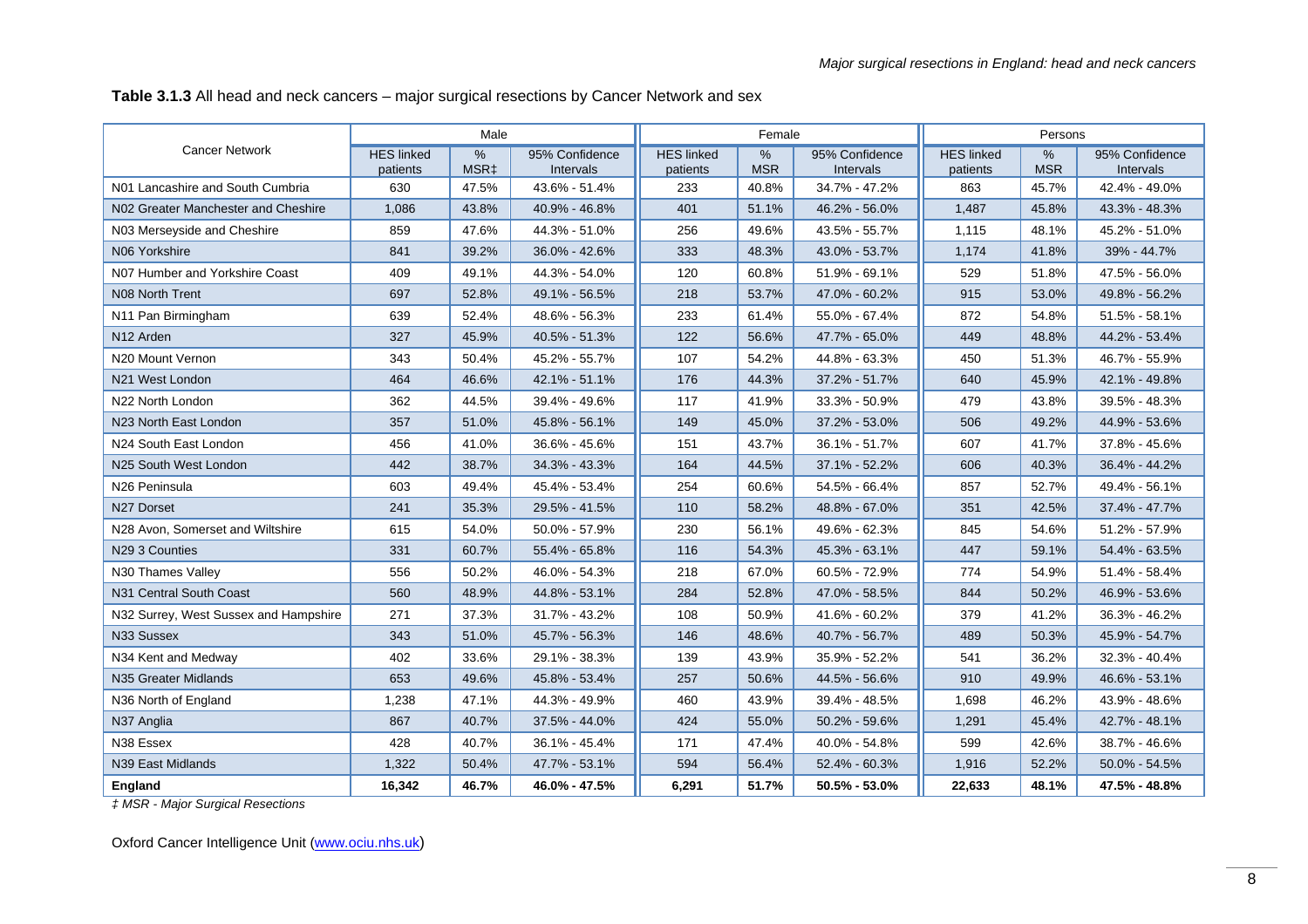The percentage of major surgical resections performed for each Cancer Network has been compared with the England average using funnel plots and confidence limits for all anatomic sites. The England average represents the expected patients with a record of major surgical resection. In interpreting those Networks lying outside the funnel the cautionary caveats listed in the introduction to this section should be heeded. For more information on funnel plots and their use see Appendix 4.

**Figures 3.1.3** All head and neck cancers – percentage of patients treated in NHS hospitals with a record of a major surgical resection by Cancer Network



Figures 3.1.4 All head and neck cancers – indirectly age-standardised ratio^ of patients treated in NHS hospitals with a record of a major surgical resection by Cancer Network



*^actual number of patients treated in NHS hospitals with a record of major surgical resection divided by expected number*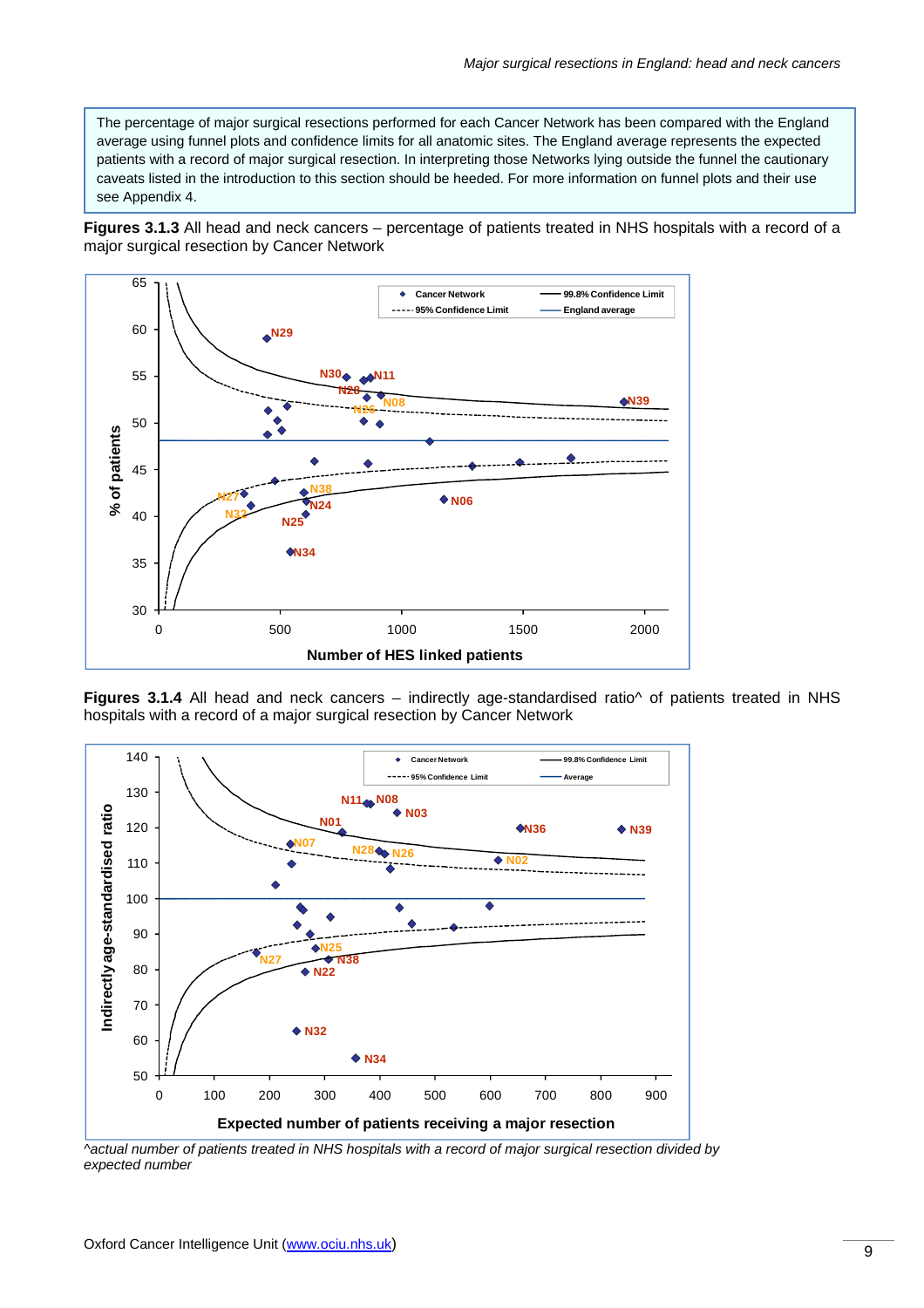#### **Summary**

- For all head and neck cancers diagnosed in England between 2004 and 2008, half of patients had a record of a major surgical resection.
- $\cdot \cdot$  The percentage of patients (all ages) with a record of major resection was significantly lower for males (46.7%) than for females (51.7%).
- Significantly lower rates for males were also recorded for the 50-59, 60-69 and 70-79 age bands.
- $\cdot \cdot$  There was a decrease in the number of patients undergoing major surgical resection with rising age. Similar trends were evident in males and females.
- For patients aged 80 years and over, 40.4% had a record of major surgical resection compared to for example – 46.2% for 70-79 olds and 66.7% for patients younger than 40 years of age.
- $\cdot$  In considering the possible reasons for lower major surgical resection rates in the elderly possible significant contributory factors would be greater co-morbidity and the ability to tolerate the morbidity of surgical intervention and anaesthesia. Also, in younger patients there may be a contribution of a reluctance to use radiotherapy influenced by the potential long term effects of non surgical therapy and the potential to develop second primary tumours.
- $\cdot \cdot$  The percentage of patients with a record of major surgical resection significantly decreased for more deprived quintiles in females only.
- $\div$  A decrease of 2.2% in major surgical resection per quintile was recorded for females.
- Using funnel plots and 95% confidence limits, 14 Cancer Networks had percentages of major surgical resections significantly different from the average for England, with 9 out of the 14 networks falling outside of the 99.8% confidence limits. For age-standardised ratios, 16 Cancer Networks were significantly higher or lower than the 95% confidence limits, with 10 having ratios outside of the 99.8% confidence limits.
- $\cdot \cdot$  The findings demonstrate variability across Networks that should be further explored to understand whether these are influenced by data quality or a true difference in clinical practice and in the development of Network guidance and its application.
- $\cdot \cdot$  In later sections of this report the data is further examined by anatomic site.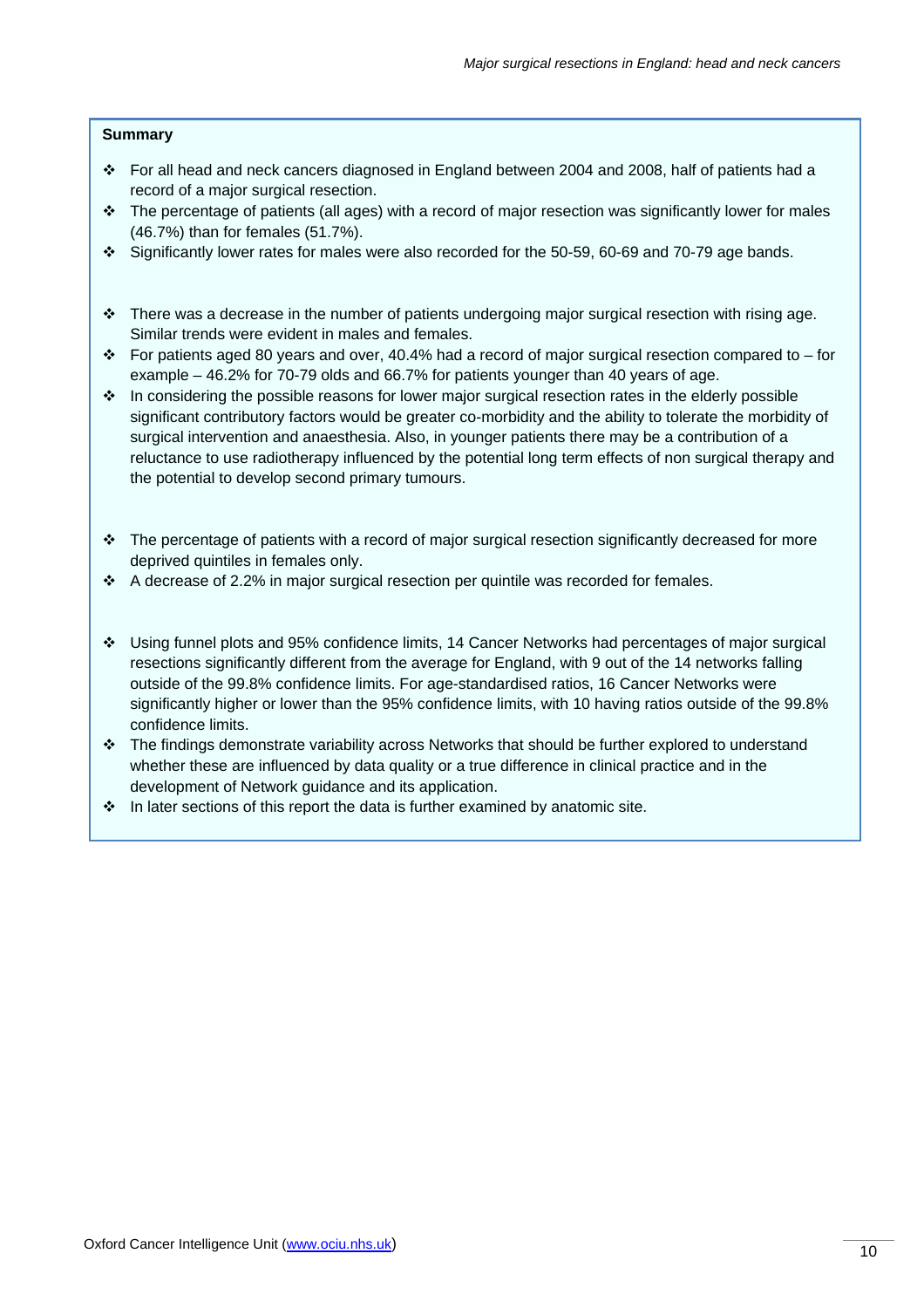## **3.2 Oral cavity**

|              |                                                                                                                | Male  |                   |                                  | Female                                                               |                   | Persons                          |                             |                                |  |
|--------------|----------------------------------------------------------------------------------------------------------------|-------|-------------------|----------------------------------|----------------------------------------------------------------------|-------------------|----------------------------------|-----------------------------|--------------------------------|--|
| Age<br>group | <b>HES</b><br>95%<br>$\frac{9}{6}$<br>linked<br>Confidence<br>MSR <sub>‡</sub><br>patients<br><b>Intervals</b> |       |                   | <b>HES</b><br>linked<br>patients | 95%<br>$\frac{9}{6}$<br>Confidence<br><b>MSR</b><br><b>Intervals</b> |                   | <b>HES</b><br>linked<br>patients | $\frac{9}{6}$<br><b>MSR</b> | 95%<br>Confidence<br>Intervals |  |
| < 40         | 106                                                                                                            | 76.4% | 67.5% - 83.5%     | 97                               | 80.4%                                                                | 71.4% - 87.1%     | 203                              | 78.3%                       | 72.2% - 83.4%                  |  |
| $40 - 49$    | 282                                                                                                            | 78.7% | 73.6% - 83.1%     | 156                              | 80.1%                                                                | 73.2% - 85.6%     | 438                              | 79.2%                       | 75.2% - 82.8%                  |  |
| 50-59        | 645                                                                                                            | 74.9% | 71.4% - 78.1%     | 352                              | 78.4%                                                                | 73.8% - 82.4%     | 997                              | 76.1%                       | 73.4% - 78.7%                  |  |
| 60-69        | 759                                                                                                            | 72.1% | 68.8% - 75.1%     | 463                              | 78.0%                                                                | 74.0% - 81.5%     | 1,222                            | 74.3%                       | 71.8% - 76.7%                  |  |
| 70-79        | 504                                                                                                            | 68.5% | $64.3\% - 72.4\%$ | 508                              | 72.0%                                                                | 68.0% - 75.8%     | 1,012                            | 70.3%                       | 67.4% - 73.0%                  |  |
| $\geq 80$    | 308                                                                                                            | 51.9% | 46.4% - 57.5%     | 471                              | 58.8%                                                                | $54.3\% - 63.2\%$ | 779                              | 56.1%                       | 52.6% - 59.5%                  |  |
| All ages     | 2,604                                                                                                          | 70.6% | 68.8% - 72.3%     | 2,047                            | 72.4%                                                                | 70.5% - 74.3%     | 4,651                            | 71.4%                       | 70.1% - 72.7%                  |  |

**Table 3.2.1** Oral cavity cancers – major surgical resections by age and sex

*‡ MSR - Major Surgical Resections* 

**Figure 3.2.1** Oral cavity cancers – percentage of patients treated in NHS hospitals with a record of a major surgical resection by age and sex

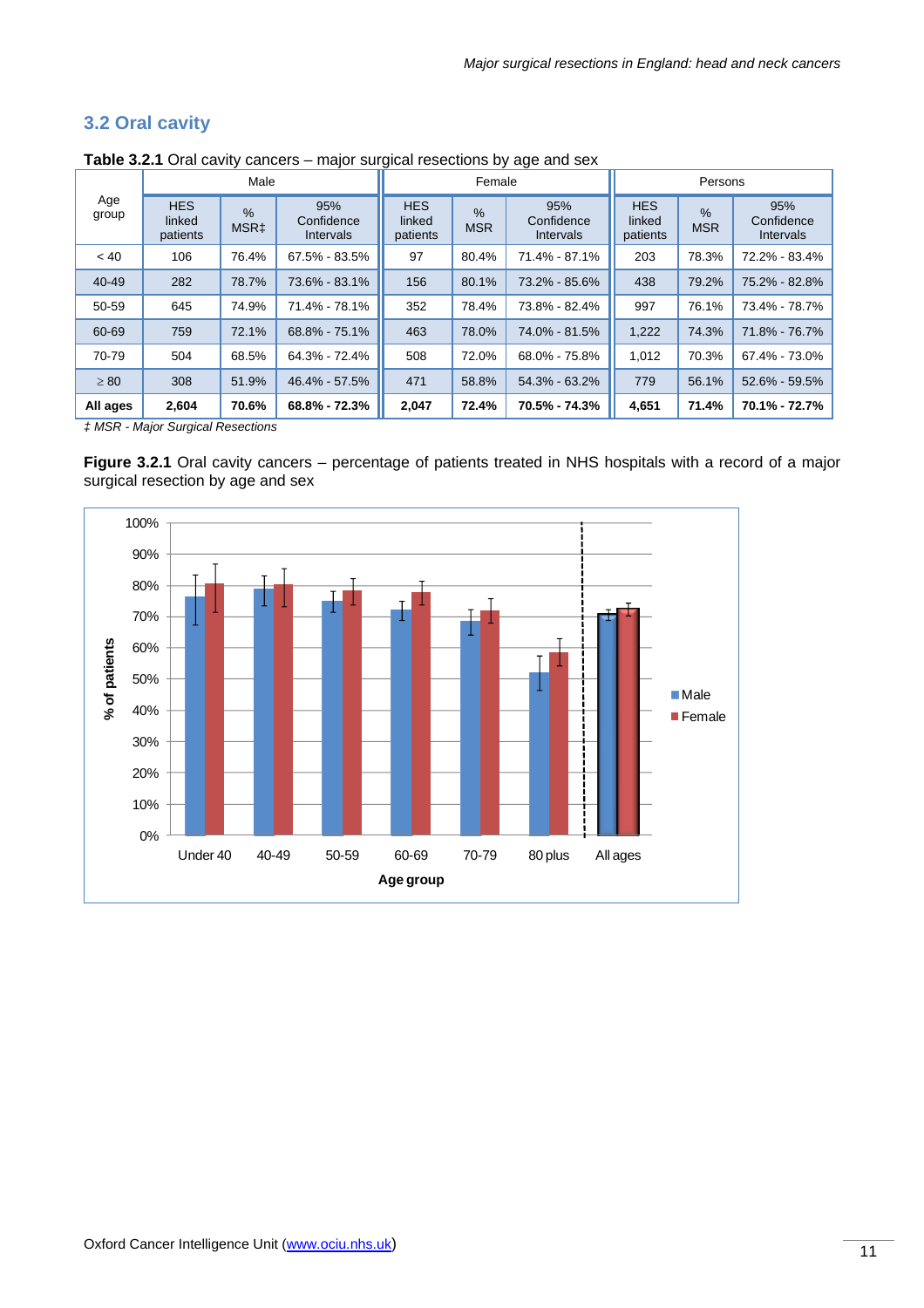|                          |                                  | Male                     |                                       |                                  | Female                      |                                | Persons                          |                             |                                       |  |
|--------------------------|----------------------------------|--------------------------|---------------------------------------|----------------------------------|-----------------------------|--------------------------------|----------------------------------|-----------------------------|---------------------------------------|--|
| Deprivation<br>Quintile* | <b>HES</b><br>linked<br>patients | $\%$<br>MSR <sub>‡</sub> | 95%<br>Confidence<br><b>Intervals</b> | <b>HES</b><br>linked<br>patients | $\frac{9}{6}$<br><b>MSR</b> | 95%<br>Confidence<br>Intervals | <b>HES</b><br>linked<br>patients | $\frac{9}{6}$<br><b>MSR</b> | 95%<br>Confidence<br><b>Intervals</b> |  |
|                          | 425                              | 74.6%                    | 70.2% - 78.5%                         | 426                              | 75.6%                       | 71.3% - 79.4%                  | 851                              | 75.1%                       | 72.1% - 77.9%                         |  |
| 2                        | 512                              | 71.5%                    | 67.4% - 75.2%                         | 447                              | 72.7%                       | 68.4% - 76.6%                  | 959                              | 72.1%                       | 69.1% - 74.8%                         |  |
| 3                        | 520                              | 71.9%                    | 67.9% - 75.6%                         | 452                              | 71.9%                       | 67.6% - 75.8%                  | 972                              | 71.9%                       | 69.0% - 74.6%                         |  |
| $\overline{4}$           | 506                              | 70.0%                    | 65.8% - 73.8%                         | 387                              | 71.1%                       | 66.4% - 75.4%                  | 893                              | 70.4%                       | 67.4% - 73.3%                         |  |
| 5                        | 641                              | 66.6%                    | 62.9% - 70.2%                         | 335                              | 70.4%                       | 65.4% - 75.1%                  | 976                              | 67.9%                       | 64.9% - 70.8%                         |  |
| <b>England</b>           | 2,604                            | 70.6%                    | 68.8% - 72.3%                         | 2,047                            | 72.4%                       | 70.5% - 74.3%                  | 4,651                            | 71.4%                       | 70.1% - 72.7%                         |  |

**Table 3.2.2** Oral cavity cancers – major surgical resections by deprivation quintile and sex

*\* where Quintile 1 is least deprived and Quintile 5 is most deprived; ‡ MSR - Major Surgical Resections* 

**Figure 3.2.2** Oral cavity cancers – percentage of patients treated in NHS hospitals with a record of a major surgical resection by deprivation quintile and sex

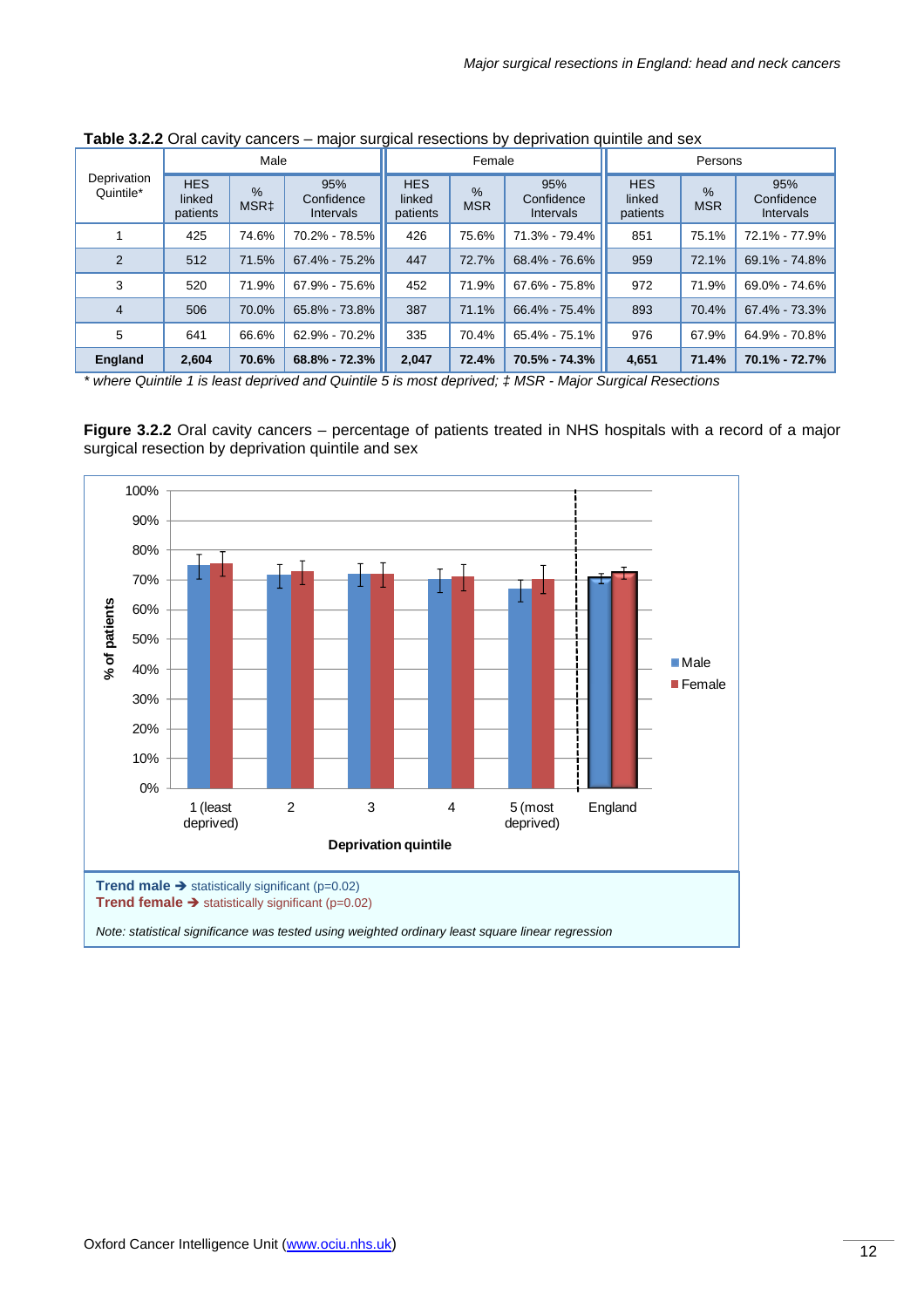**Table 3.2.3** Oral cavity cancers – major surgical resections by Cancer Network and sex

|                                       |                               | Male         |                             |                               | Female                      |                                    |                               | Persons            |                             |
|---------------------------------------|-------------------------------|--------------|-----------------------------|-------------------------------|-----------------------------|------------------------------------|-------------------------------|--------------------|-----------------------------|
| <b>Cancer Network</b>                 | <b>HES linked</b><br>patients | $\%$<br>MSR‡ | 95% Confidence<br>Intervals | <b>HES linked</b><br>patients | $\frac{0}{0}$<br><b>MSR</b> | 95% Confidence<br><b>Intervals</b> | <b>HES</b> linked<br>patients | $\%$<br><b>MSR</b> | 95% Confidence<br>Intervals |
| N01 Lancashire and South Cumbria      | 83                            | 59.0%        | 48.3% - 69.0%               | 53                            | 64.2%                       | 50.7% - 75.7%                      | 136                           | 61.0%              | 52.6% - 68.8%               |
| N02 Greater Manchester and Cheshire   | 151                           | 72.2%        | 64.6% - 78.7%               | 105                           | 71.4%                       | 62.2% - 79.2%                      | 256                           | 71.9%              | 66.1% - 77.0%               |
| N03 Merseyside and Cheshire           | 89                            | 74.2%        | 64.2% - 82.1%               | 50                            | 82.0%                       | 69.2% - 90.2%                      | 139                           | 77.0%              | 69.3% - 83.2%               |
| N06 Yorkshire                         | 108                           | 74.1%        | 65.1% - 81.4%               | 104                           | 71.2%                       | 61.8% - 79.0%                      | 212                           | 72.6%              | 66.3% - 78.2%               |
| N07 Humber and Yorkshire Coast        | 44                            | 63.6%        | 48.9% - 76.2%               | 33                            | 78.8%                       | 62.2% - 89.3%                      | 77                            | 70.1%              | 59.2% - 79.2%               |
| N08 North Trent                       | 95                            | 78.9%        | 69.7% - 85.9%               | 63                            | 76.2%                       | 64.4% - 85.0%                      | 158                           | 77.8%              | 70.8% - 83.6%               |
| N11 Pan Birmingham                    | 124                           | 75.8%        | 67.6% - 82.5%               | 86                            | 81.4%                       | 71.9% - 88.2%                      | 210                           | 78.1%              | 72.0% - 83.2%               |
| N <sub>12</sub> Arden                 | 47                            | 74.5%        | 60.5% - 84.7%               | 40                            | 77.5%                       | 62.5% - 87.7%                      | 87                            | 75.9%              | 65.9% - 83.6%               |
| N <sub>20</sub> Mount Vernon          | 57                            | 68.4%        | 55.5% - 79.0%               | 50                            | 60.0%                       | 46.2% - 72.4%                      | 107                           | 64.5%              | 55.1% - 72.9%               |
| N21 West London                       | 71                            | 62.0%        | 50.3% - 72.4%               | 41                            | 73.2%                       | 58.1% - 84.3%                      | 112                           | 66.1%              | 56.9% - 74.2%               |
| N22 North London                      | 59                            | 66.1%        | 53.4% - 76.9%               | 37                            | 51.4%                       | 35.9% - 66.6%                      | 96                            | 60.4%              | 50.4% - 69.6%               |
| N23 North East London                 | 43                            | 72.1%        | 57.3% - 83.3%               | 46                            | 63.0%                       | 48.6% - 75.5%                      | 89                            | 67.4%              | 57.1% - 76.3%               |
| N24 South East London                 | 77                            | 64.9%        | 53.8% - 74.7%               | 40                            | 75.0%                       | 59.8% - 85.8%                      | 117                           | 68.4%              | 59.5% - 76.1%               |
| N25 South West London                 | 68                            | 75.0%        | 63.6% - 83.8%               | 58                            | 69.0%                       | 56.2% - 79.4%                      | 126                           | 72.2%              | 63.8% - 79.3%               |
| N26 Peninsula                         | 106                           | 73.6%        | 64.5% - 81%                 | 89                            | 82.0%                       | 72.8% - 88.6%                      | 195                           | 77.4%              | 71.1% - 82.7%               |
| N27 Dorset                            | 37                            | 64.9%        | 48.8% - 78.2%               | 43                            | 79.1%                       | 64.8% - 88.6%                      | 80                            | 72.5%              | 61.9% - 81.1%               |
| N28 Avon, Somerset and Wiltshire      | 117                           | 68.4%        | 59.5% - 76.1%               | 82                            | 67.1%                       | 56.3% - 76.3%                      | 199                           | 67.8%              | 61.1% - 73.9%               |
| N29 3 Counties                        | 61                            | 77.0%        | 65.1% - 85.8%               | 37                            | 78.4%                       | 62.8% - 88.6%                      | 98                            | 77.6%              | 68.3% - 84.7%               |
| N30 Thames Valley                     | 68                            | 80.9%        | 70.0% - 88.5%               | 81                            | 75.3%                       | 64.9% - 83.4%                      | 149                           | 77.9%              | 70.5% - 83.8%               |
| N31 Central South Coast               | 117                           | 65.0%        | 56.0% - 73.0%               | 110                           | 68.2%                       | 59.0% - 76.1%                      | 227                           | 66.5%              | 60.2% - 72.3%               |
| N32 Surrey, West Sussex and Hampshire | 45                            | 71.1%        | 56.6% - 82.3%               | 41                            | 70.7%                       | 55.5% - 82.4%                      | 86                            | 70.9%              | 60.6% - 79.5%               |
| N33 Sussex                            | 45                            | 71.1%        | 56.6% - 82.3%               | 40                            | 75.0%                       | 59.8% - 85.8%                      | 85                            | 72.9%              | 62.7% - 81.2%               |
| N34 Kent and Medway                   | 45                            | 68.9%        | 54.3% - 80.5%               | 45                            | 75.6%                       | 61.3% - 85.8%                      | 90                            | 72.2%              | 62.2% - 80.4%               |
| N35 Greater Midlands                  | 131                           | 77.9%        | 70.0% - 84.1%               | 96                            | 68.8%                       | 58.9% - 77.1%                      | 227                           | 74.0%              | 67.9% - 79.3%               |
| N36 North of England                  | 156                           | 61.5%        | 53.7% - 68.8%               | 96                            | 61.5%                       | 51.5% - 70.6%                      | 252                           | 61.5%              | 55.4% - 67.3%               |
| N37 Anglia                            | 186                           | 68.3%        | 61.3% - 74.5%               | 185                           | 74.1%                       | 67.3% - 79.8%                      | 371                           | 71.2%              | 66.4% - 75.5%               |
| N38 Essex                             | 78                            | 65.4%        | 54.3% - 75.0%               | 63                            | 71.4%                       | 59.3% - 81.1%                      | 141                           | 68.1%              | 60.0% - 75.2%               |
| N39 East Midlands                     | 296                           | 73.3%        | 68.0% - 78.0%               | 233                           | 76.8%                       | 71.0% - 81.8%                      | 529                           | 74.9%              | 71.0% - 78.4%               |
| England                               | 2,604                         | 70.6%        | 68.8% - 72.3%               | 2,047                         | 72.4%                       | 70.5% - 74.3%                      | 4,651                         | 71.4%              | 70.1% - 72.7%               |

*‡ MSR - Major Surgical Resections*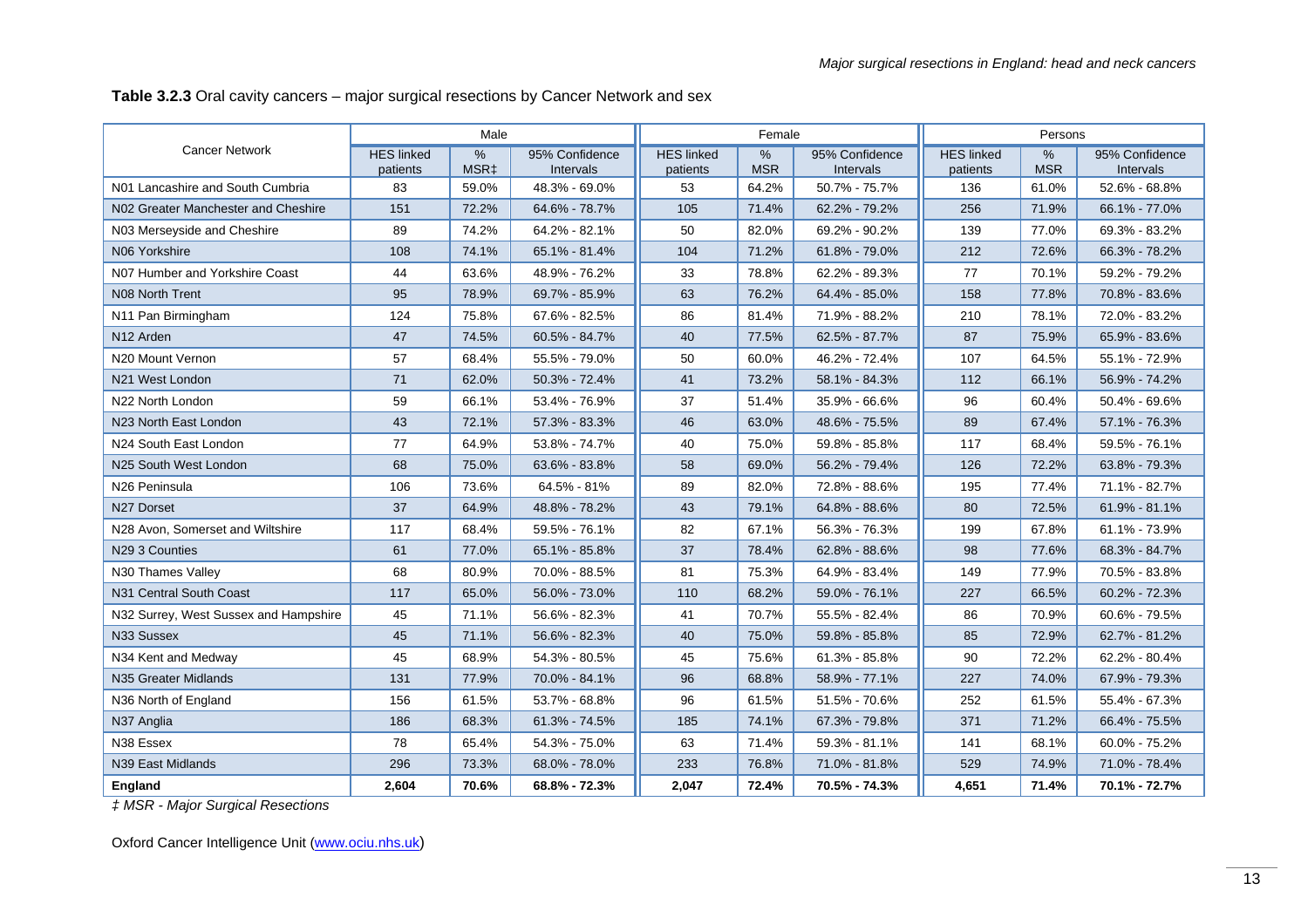The percentage of major surgical resections performed for each Cancer Network has been compared with the England average using funnel plots and confidence limits for all anatomic sites. The England average represents the expected patients with a record of major surgical resection. In interpreting those Networks lying outside the funnel the cautionary caveats listed in the introduction to this section should be heeded. For more information on funnel plots and their use see Appendix 4.

**Figures 3.2.3** Oral cavity cancers – percentage of patients treated in NHS hospitals with a record of a major surgical resection by Cancer Network



Figures 3.2.4 Oral cavity cancers – indirectly age-standardised ratio^ of patients treated in NHS hospitals with a record of a major surgical resection by Cancer Network



*^actual number of patients treated in NHS hospitals with a record of major surgical resection divided by expected number*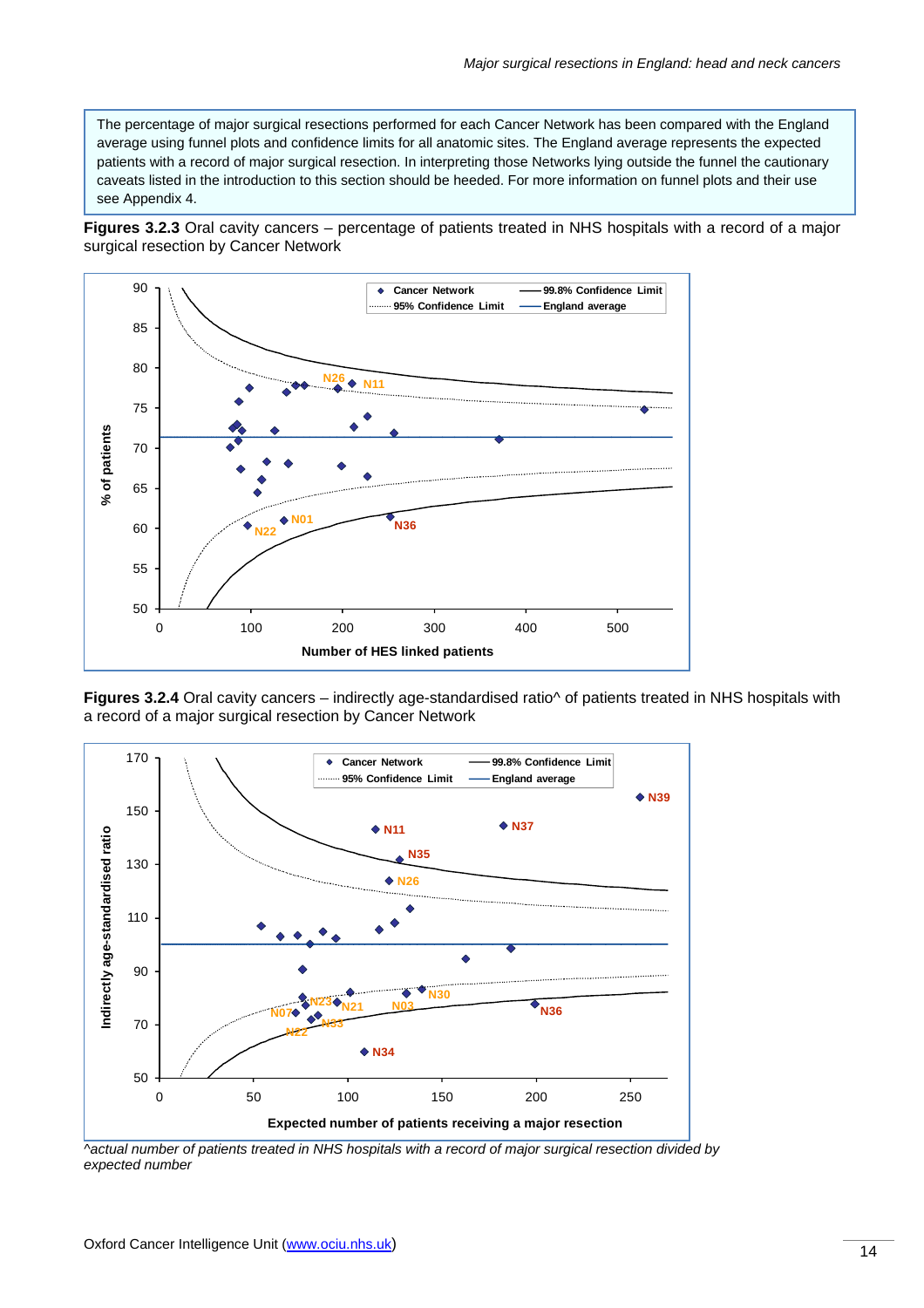#### **Summary**

- $\cdot \cdot$  The accepted modality of choice in the treatment of oral cavity cancer is surgical and a higher percentage of cancers have undergone major surgical resection compared to other anatomic sites, as expected. The procedures range from simple transoralresctions to major complex procedures involving complex reconstruction.
- For oral cavity cancers diagnosed in England between 2004 and 2008, the percentage of patients (all ages) with a record of major resection was lower for males (70.6%) than for females (72.4%). This difference, however, was not statistically significant.
- $\cdot \cdot$  The difference in the percentage of major surgical resections between males and females within each age band was also not statistically significant.
- For older age groups, there was a decrease in the percentage of all oral cavity patients with a record of major surgical resection. For patients aged 80 years and over, 56.1% had a record of major resection compared to – for example – 70.3% for 70-79 olds and 78.3% for patients younger than 40 years of age. This was the only age group that was statistically significantly lower in comparison to all other age bands.
- The percentage of patients with a record of major resection significantly decreased for more deprived quintiles for males (1.8% per quintile) and females (1.2% per quintile).
- Using funnel plots and 95% confidence limits 5 Cancer Networks had percentages of major resections significantly different from the average for England, with only 1 out of the 5 networks falling outside of the 99.8% confidence limits. For age-standardised ratios, 14 Cancer Networks were significantly higher or lower than the 95% confidence limits, with 6 having ratios outside of the 99.8% confidence limits.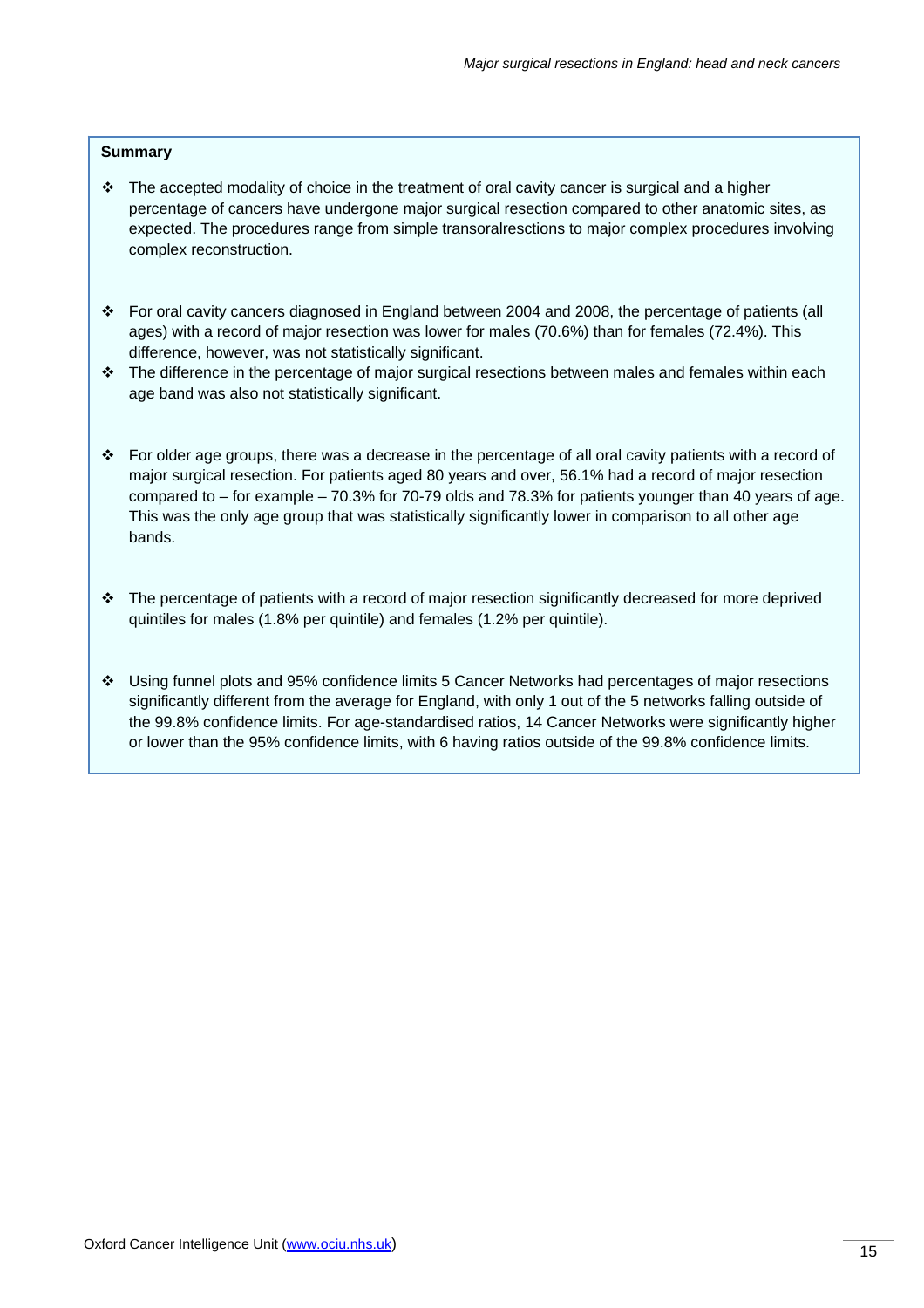## **3.3 Oropharynx**

|                      |                               | Male                  |                                       |                                  | Female                      |                                       | Persons                          |                             |                                       |  |
|----------------------|-------------------------------|-----------------------|---------------------------------------|----------------------------------|-----------------------------|---------------------------------------|----------------------------------|-----------------------------|---------------------------------------|--|
| Age<br>group         | <b>HES</b> linked<br>patients | %<br>MSR <sub>‡</sub> | 95%<br>Confidence<br><b>Intervals</b> | <b>HES</b><br>linked<br>patients | $\frac{9}{6}$<br><b>MSR</b> | 95%<br>Confidence<br><b>Intervals</b> | <b>HES</b><br>linked<br>patients | $\frac{9}{6}$<br><b>MSR</b> | 95%<br>Confidence<br><b>Intervals</b> |  |
| < 40                 | 90                            | 53.3%                 | 43.1% - 63.3%                         | 50                               | 48.0%                       | 34.8% - 61.5%                         | 140                              | 51.4%                       | 43.2% - 59.6%                         |  |
| 40-49                | 781                           | 42.9%                 | 39.5% - 46.4%                         | 240                              | 38.3%                       | 32.4% - 44.6%                         | 1,021                            | 41.8%                       | 38.8% - 44.9%                         |  |
| 50-59                | 1.677                         | 36.5%                 | 34.2% - 38.8%                         | 523                              | 37.9%                       | 33.8% - 42.1%                         | 2,200                            | 36.8%                       | 34.8% - 38.9%                         |  |
| 60-69                | 1.381                         | 34.3%                 | $31.8\% - 36.8\%$                     | 446                              | 35.7%                       | $31.3\% - 40.2\%$                     | 1,827                            | 34.6%                       | 32.4% - 36.8%                         |  |
| 70-79                | 611                           | 25.7%                 | 22.4% - 29.3%                         | 280                              | 23.9%                       | 19.3% - 29.3%                         | 891                              | 25.1%                       | 22.4% - 28.1%                         |  |
| $\geq 80$            | 214                           | 17.8%                 | 13.2% - 23.4%                         | 149                              | 18.1%                       | 12.8% - 25.1%                         | 363                              | 17.9%                       | 14.3% - 22.2%                         |  |
| All ages<br>$\cdots$ | 4,754                         | 35.0%                 | $33.6\% - 36.3\%$                     | 1,688                            | 33.6%                       | $31.4\% - 35.9\%$                     | 6,442                            | 34.6%                       | $33.5\% - 35.8\%$                     |  |

**Table 3.3.1** Oropharynx cancers – major surgical resections by age and sex

*‡ MSR - Major Surgical Resections* 

**Figure 3.3.1** Oropharynx cancers – percentage of patients treated in NHS hospitals with a record of a major surgical resection by age and sex

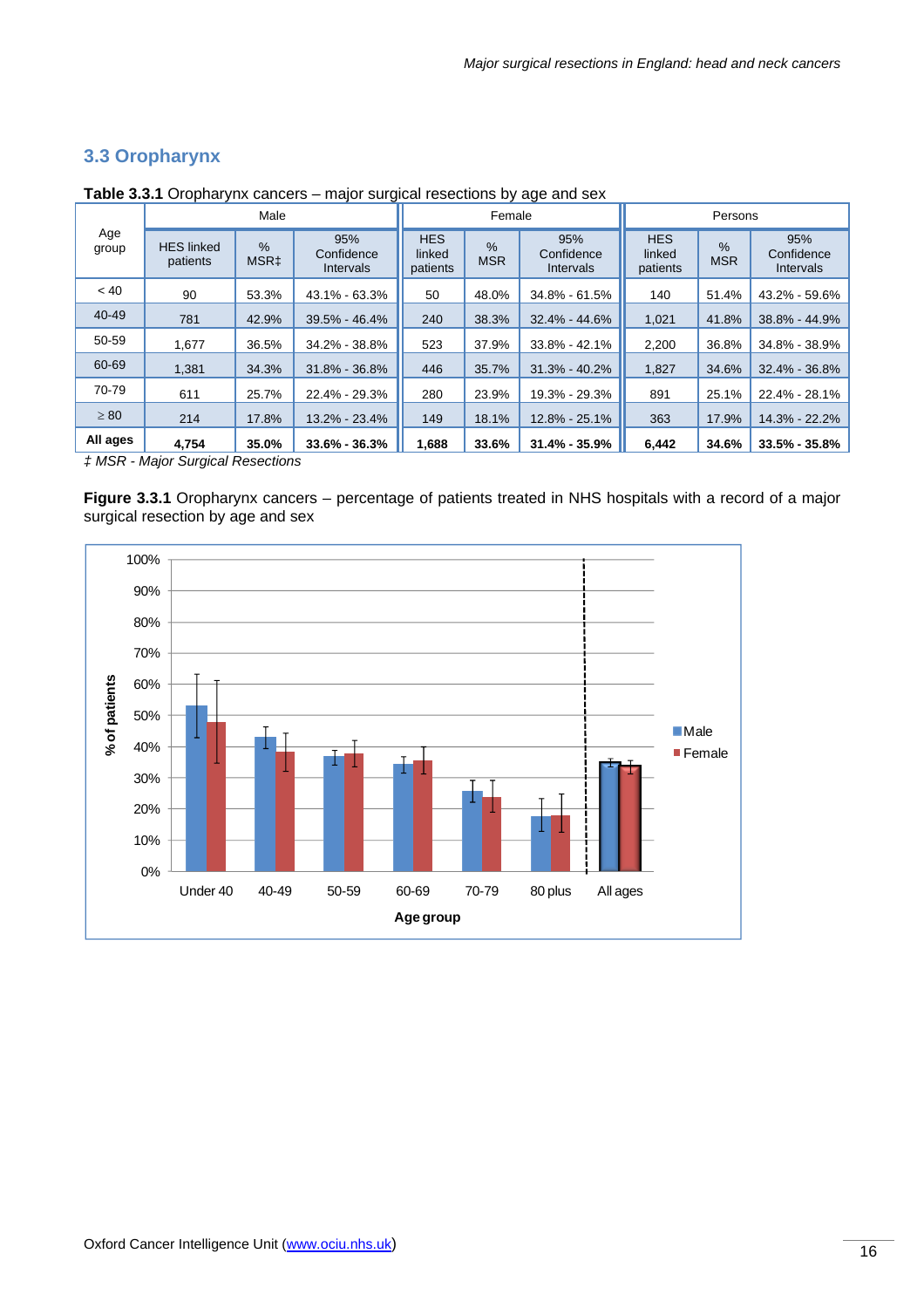|                          |                                  | Male                     |                                       | Female                           |                             | Persons                        |                                  |                             |                                       |
|--------------------------|----------------------------------|--------------------------|---------------------------------------|----------------------------------|-----------------------------|--------------------------------|----------------------------------|-----------------------------|---------------------------------------|
| Deprivation<br>Quintile* | <b>HES</b><br>linked<br>patients | $\%$<br>MSR <sub>‡</sub> | 95%<br>Confidence<br><b>Intervals</b> | <b>HES</b><br>linked<br>patients | $\frac{9}{6}$<br><b>MSR</b> | 95%<br>Confidence<br>Intervals | <b>HES</b><br>linked<br>patients | $\frac{9}{6}$<br><b>MSR</b> | 95%<br>Confidence<br><b>Intervals</b> |
|                          | 742                              | 35.7%                    | 32.3% - 39.2%                         | 255                              | 36.9%                       | $31.2\% - 42.9\%$              | 997                              | 36.0%                       | 33.1% - 39.0%                         |
| 2                        | 840                              | 37.1%                    | $33.9\% - 40.5\%$                     | 325                              | 32.9%                       | 28.0% - 38.2%                  | 1.165                            | 36.0%                       | 33.3% - 38.8%                         |
| 3                        | 907                              | 35.6%                    | 32.6% - 38.8%                         | 326                              | 34.7%                       | 29.7% - 40.0%                  | 1,233                            | 35.4%                       | 32.7% - 38.1%                         |
| 4                        | 1,023                            | 33.1%                    | $30.3\% - 36.1\%$                     | 386                              | 29.3%                       | 25.0% - 34.0%                  | 1,409                            | 32.1%                       | 29.7% - 34.6%                         |
| 5                        | 1.242                            | 34.1%                    | 31.6% - 36.8%                         | 396                              | 35.4%                       | $30.8\% - 40.2\%$              | 1,638                            | 34.4%                       | 32.2% - 36.8%                         |
| <b>England</b>           | 4,754                            | 35.0%                    | $33.6\% - 36.3\%$                     | 1,688                            | 33.6%                       | $31.4\% - 35.9\%$              | 6,442                            | 34.6%                       | $33.5\% - 35.8\%$                     |

**Table 3.3.2** Oropharynx cancers – major surgical resections by deprivation quintile and sex

*\* where Quintile 1 is least deprived and Quintile 5 is most deprived; ‡ MSR - Major Surgical Resections*

**Figure 3.3.2** Oropharynx cancers – percentage of patients treated in NHS hospitals with a record of a major surgical resection by deprivation quintile and sex

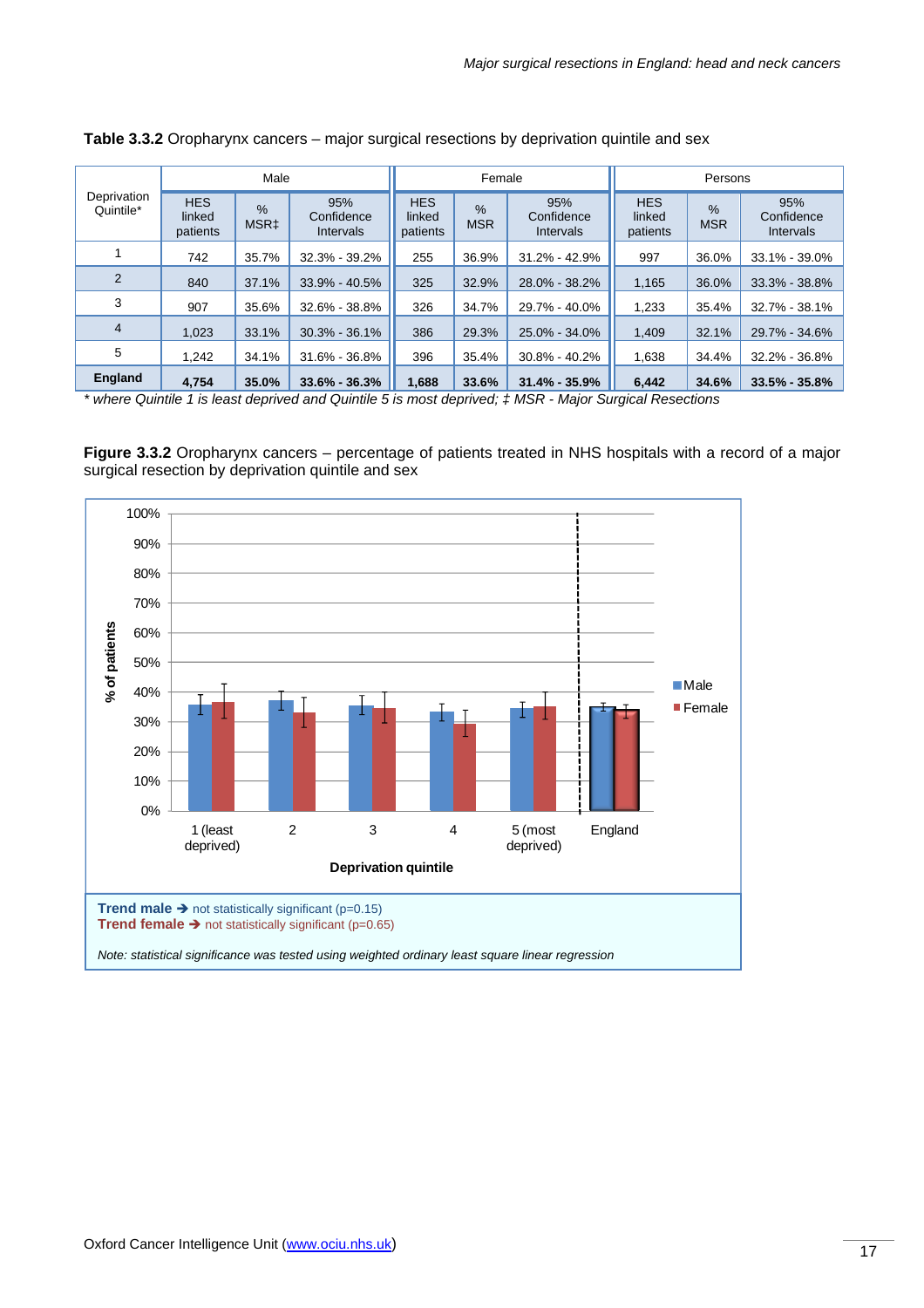**Table 3.3.3** Oropharynx cancers – major surgical resections by Cancer Network and sex

|                                       |                               | Male                  |                             |                               | Female          |                                    |                               | Persons            |                             |
|---------------------------------------|-------------------------------|-----------------------|-----------------------------|-------------------------------|-----------------|------------------------------------|-------------------------------|--------------------|-----------------------------|
| <b>Cancer Network</b>                 | <b>HES linked</b><br>patients | $\frac{0}{0}$<br>MSR‡ | 95% Confidence<br>Intervals | <b>HES linked</b><br>patients | %<br><b>MSR</b> | 95% Confidence<br><b>Intervals</b> | <b>HES linked</b><br>patients | $\%$<br><b>MSR</b> | 95% Confidence<br>Intervals |
| N01 Lancashire and South Cumbria      | 194                           | 46.9%                 | 40.0% - 53.9%               | 77                            | 32.5%           | 23.1% - 43.5%                      | 271                           | 42.8%              | 37.1% - 48.8%               |
| N02 Greater Manchester and Cheshire   | 311                           | 37.3%                 | 32.1% - 42.8%               | 118                           | 39.0%           | 30.7% - 48.0%                      | 429                           | 37.8%              | 33.3% - 42.4%               |
| N03 Merseyside and Cheshire           | 276                           | 35.1%                 | 29.8% - 40.9%               | 89                            | 32.6%           | 23.7% - 42.9%                      | 365                           | 34.5%              | 29.8% - 39.5%               |
| N06 Yorkshire                         | 240                           | 21.7%                 | 16.9% - 27.3%               | 96                            | 26.0%           | 18.3% - 35.6%                      | 336                           | 22.9%              | 18.7% - 27.7%               |
| N07 Humber and Yorkshire Coast        | 118                           | 61.0%                 | 52.0% - 69.3%               | 29                            | 55.2%           | 37.5% - 71.6%                      | 147                           | 59.9%              | 51.8% - 67.4%               |
| N08 North Trent                       | 197                           | 37.1%                 | 30.6% - 44.0%               | 45                            | 44.4%           | 30.9% - 58.8%                      | 242                           | 38.4%              | 32.5% - 44.7%               |
| N11 Pan Birmingham                    | 164                           | 37.2%                 | 30.2% - 44.8%               | 51                            | 47.1%           | 34.1% - 60.5%                      | 215                           | 39.5%              | 33.2% - 46.2%               |
| N <sub>12</sub> Arden                 | 95                            | 33.7%                 | 25.0% - 43.7%               | 36                            | 38.9%           | 24.8% - 55.1%                      | 131                           | 35.1%              | 27.5% - 43.6%               |
| N20 Mount Vernon                      | 97                            | 43.3%                 | 33.9% - 53.2%               | 14                            | 35.7%           | 16.3% - 61.2%                      | 111                           | 42.3%              | 33.6% - 51.6%               |
| N <sub>21</sub> West London           | 137                           | 32.8%                 | 25.5% - 41.1%               | 64                            | 28.1%           | 18.6% - 40.1%                      | 201                           | 31.3%              | 25.3% - 38.1%               |
| N22 North London                      | 114                           | 26.3%                 | 19.1% - 35.1%               | 28                            | 21.4%           | 10.2% - 39.5%                      | 142                           | 25.4%              | 18.9% - 33.1%               |
| N23 North East London                 | 113                           | 42.5%                 | 33.8% - 51.7%               | 35                            | 28.6%           | 16.3% - 45.1%                      | 148                           | 39.2%              | 31.7% - 47.2%               |
| N24 South East London                 | 145                           | 25.5%                 | 19.1% - 33.2%               | 43                            | 20.9%           | 11.4% - 35.2%                      | 188                           | 24.5%              | 18.9% - 31.1%               |
| N25 South West London                 | 151                           | 23.2%                 | 17.2% - 30.5%               | 54                            | 22.2%           | 13.2% - 34.9%                      | 205                           | 22.9%              | 17.7% - 29.1%               |
| N26 Peninsula                         | 174                           | 42.5%                 | 35.4% - 50.0%               | 64                            | 37.5%           | 26.7% - 49.7%                      | 238                           | 41.2%              | 35.1% - 47.5%               |
| N27 Dorset                            | 74                            | 28.4%                 | 19.4% - 39.5%               | 27                            | 44.4%           | 27.6% - 62.7%                      | 101                           | 32.7%              | 24.3% - 42.3%               |
| N28 Avon, Somerset and Wiltshire      | 176                           | 36.9%                 | 30.2% - 44.3%               | 57                            | 45.6%           | 33.4% - 58.4%                      | 233                           | 39.1%              | 33.0% - 45.4%               |
| N29 3 Counties                        | 98                            | 59.2%                 | 49.3% - 68.4%               | 35                            | 42.9%           | 28.0% - 59.1%                      | 133                           | 54.9%              | 46.4% - 63.1%               |
| N30 Thames Valley                     | 165                           | 57.6%                 | 49.9% - 64.9%               | 59                            | 72.9%           | 60.4% - 82.6%                      | 224                           | 61.6%              | 55.1% - 67.7%               |
| N31 Central South Coast               | 152                           | 26.3%                 | 20.0% - 33.8%               | 63                            | 28.6%           | 18.9% - 40.7%                      | 215                           | 27.0%              | 21.5% - 33.3%               |
| N32 Surrey, West Sussex and Hampshire | 79                            | 17.7%                 | 10.9% - 27.6%               | 34                            | 23.5%           | 12.4% - 40.0%                      | 113                           | 19.5%              | 13.2% - 27.7%               |
| N33 Sussex                            | 97                            | 39.2%                 | 30.1% - 49.1%               | 49                            | 26.5%           | 16.2% - 40.3%                      | 146                           | 34.9%              | 27.7% - 43.0%               |
| N34 Kent and Medway                   | 128                           | 22.7%                 | 16.3% - 30.6%               | 40                            | 25.0%           | 14.2% - 40.2%                      | 168                           | 23.2%              | 17.5% - 30.2%               |
| N35 Greater Midlands                  | 199                           | 33.7%                 | 27.5% - 40.5%               | 61                            | 42.6%           | 31.0% - 55.1%                      | 260                           | 35.8%              | 30.2% - 41.8%               |
| N36 North of England                  | 323                           | 32.8%                 | 27.9% - 38.1%               | 129                           | 31.0%           | 23.7% - 39.4%                      | 452                           | 32.3%              | 28.2% - 36.7%               |
| N37 Anglia                            | 255                           | 25.1%                 | 20.2% - 30.8%               | 92                            | 22.8%           | 15.4% - 32.4%                      | 347                           | 24.5%              | 20.3% - 29.3%               |
| N38 Essex                             | 149                           | 32.9%                 | 25.9% - 40.8%               | 51                            | 13.7%           | $6.8\% - 25.7\%$                   | 200                           | 28.0%              | 22.2% - 34.6%               |
| N39 East Midlands                     | 333                           | 33.6%                 | 28.8% - 38.9%               | 148                           | 30.4%           | 23.6% - 38.2%                      | 481                           | 32.6%              | 28.6% - 37.0%               |
| England                               | 4,754                         | 35.0%                 | 33.6% - 36.3%               | 1,688                         | 33.6%           | 31.4% - 35.9%                      | 6,442                         | 34.6%              | 33.5% - 35.8%               |

*‡ MSR - Major Surgical Resections*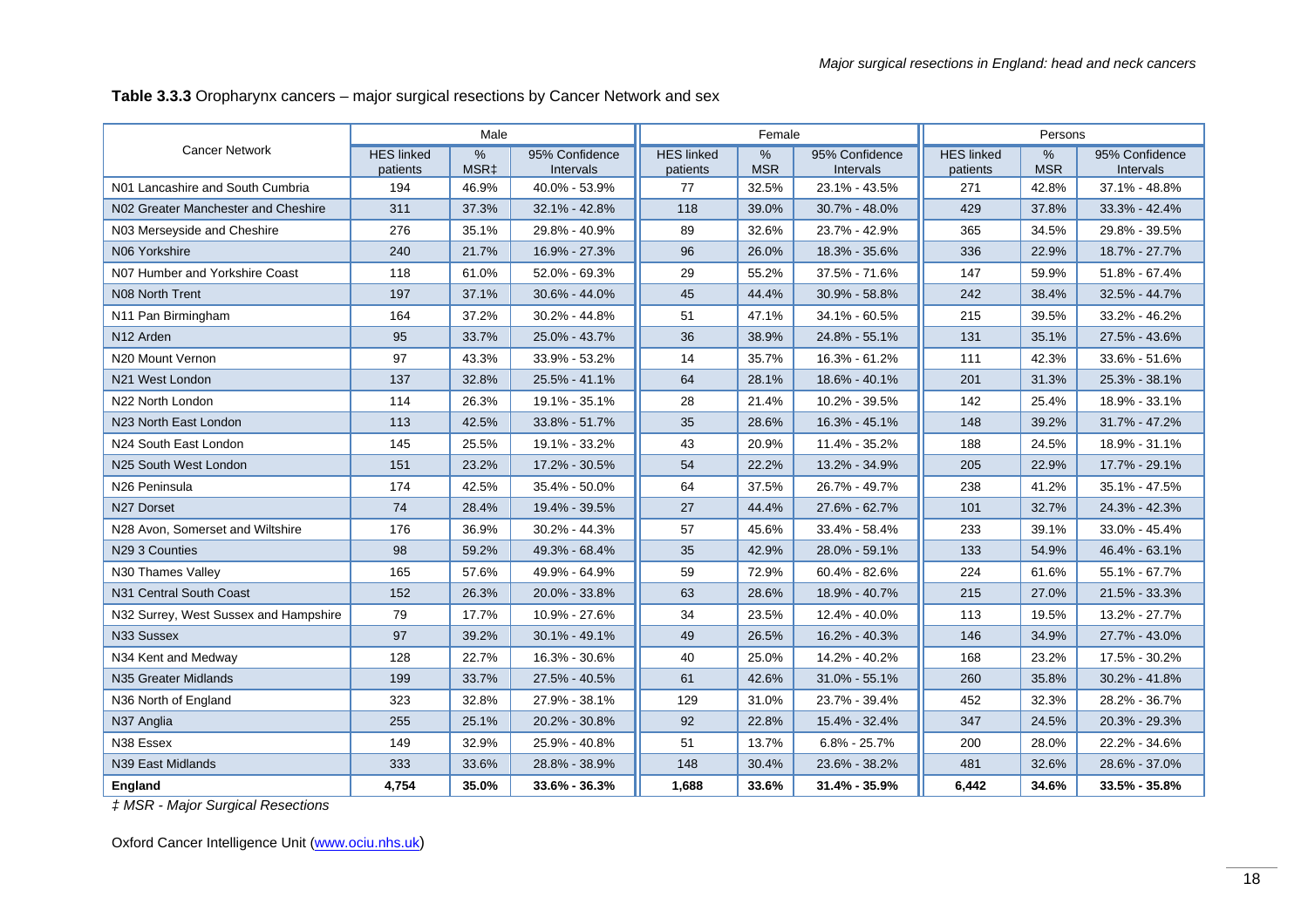The percentage of major surgical resections performed for each Cancer Network has been compared with the England average using funnel plots and confidence limits for all anatomic sites. The England average represents the expected patients with a record of major surgical resection. In interpreting those Networks lying outside the funnel the cautionary caveats listed in the introduction to this section should be heeded. For more information on funnel plots and their use see Appendix 4.





**Figures 3.3.4** Oropharynx cancers – indirectly age-standardised ratio<sup> $\land$ </sup> of patients treated in NHS hospitals with a record of a major surgical resection by Cancer Network

![](_page_21_Figure_5.jpeg)

*^actual number of patients treated in NHS hospitals with a record of major surgical resection divided by expected number*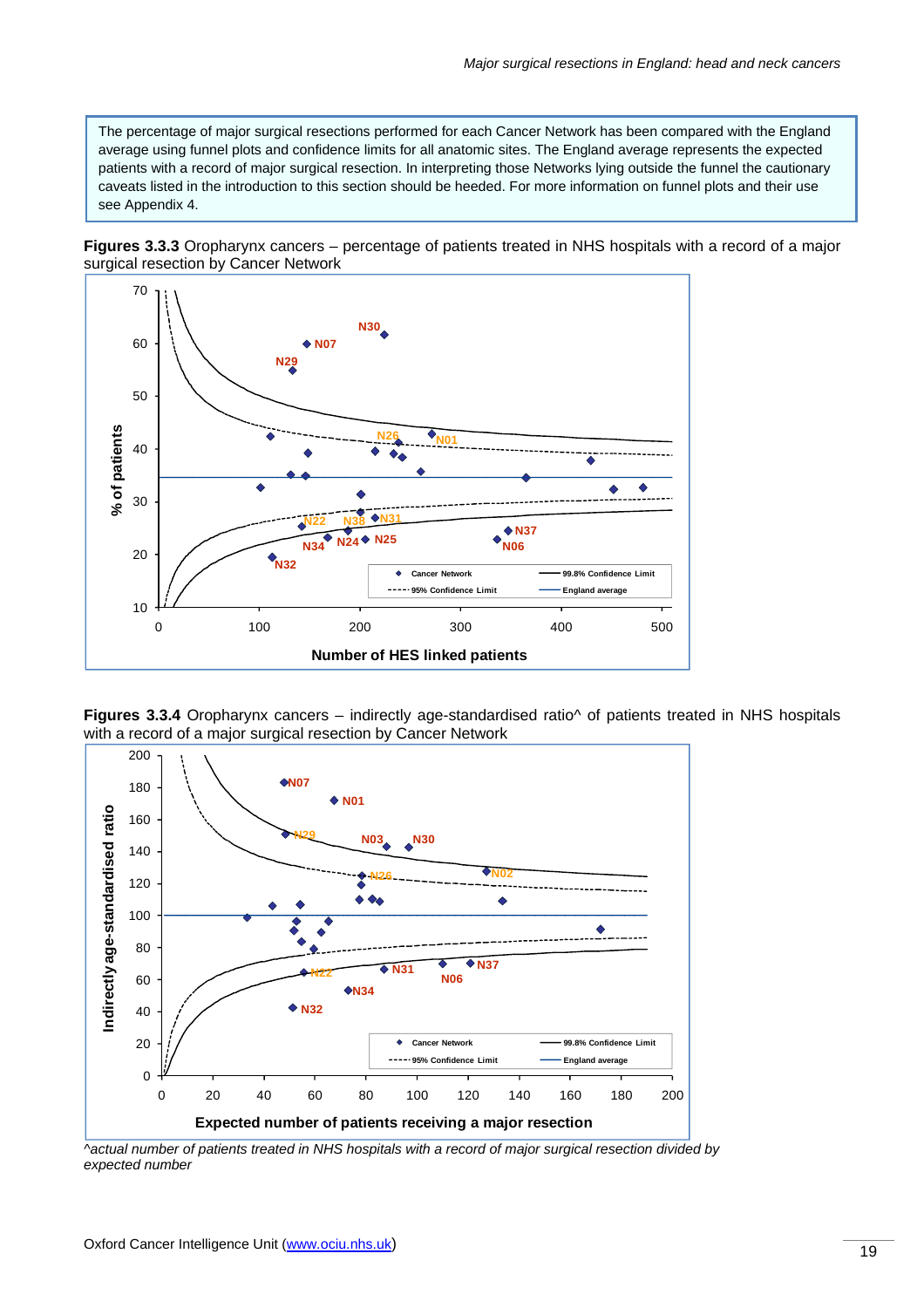#### **Summary**

- $\cdot \cdot$  The management of oropharynx cancer is currently undergoing a change in the choice of treatments heightened by recent research from the USA promoting chemoradiotherapy.
- $\cdot \cdot$  In the time frame considered non surgical therapy was more frequently the preferred modality with many patients though undergoing neck dissection prior to or following radiotherapy. A smaller number of patients underwent primary major surgical respective procedures.
- For oropharynx cancers diagnosed in England between 2004 and 2008, the percentage of patients (all ages) with a record of major surgical resection was lower for females (33.6%) than for males (35.0%). This difference, however, was not statistically significant.
- When looking at different age groups, lower percentages were recorded for female patients aged 49 years or younger and for the age group 70-79. For the remaining ages the proportions were higher in females than in males. The percentages within each age band were not statistically significant.
- For older age groups, there was a decrease in the percentage of oropharynx patients with a record of major surgical resection. For patients aged 80 years and over, 17.9% had a record of major surgical resection compared to – for example – 25.1% for 70-79 olds and 51.4% for patients younger than 40 years of age. The percentage recorded for patients aged 80 years or older was significantly lower than proportions for all other age groups.
- $\cdot \cdot$  The percentage of major surgical resections did not significantly vary across the deprivation quintiles for males and females.
- Using funnel plots and 95% confidence limits 14 Cancer Networks had percentages of major resections significantly different from the average for England, with 9 out of the 14 networks falling outside of the 99.8% confidence limits. For age-standardised ratios, 13 Cancer Networks were significantly higher or lower than the 95% confidence limits, with 9 having ratios outside of the 99.8% confidence limits.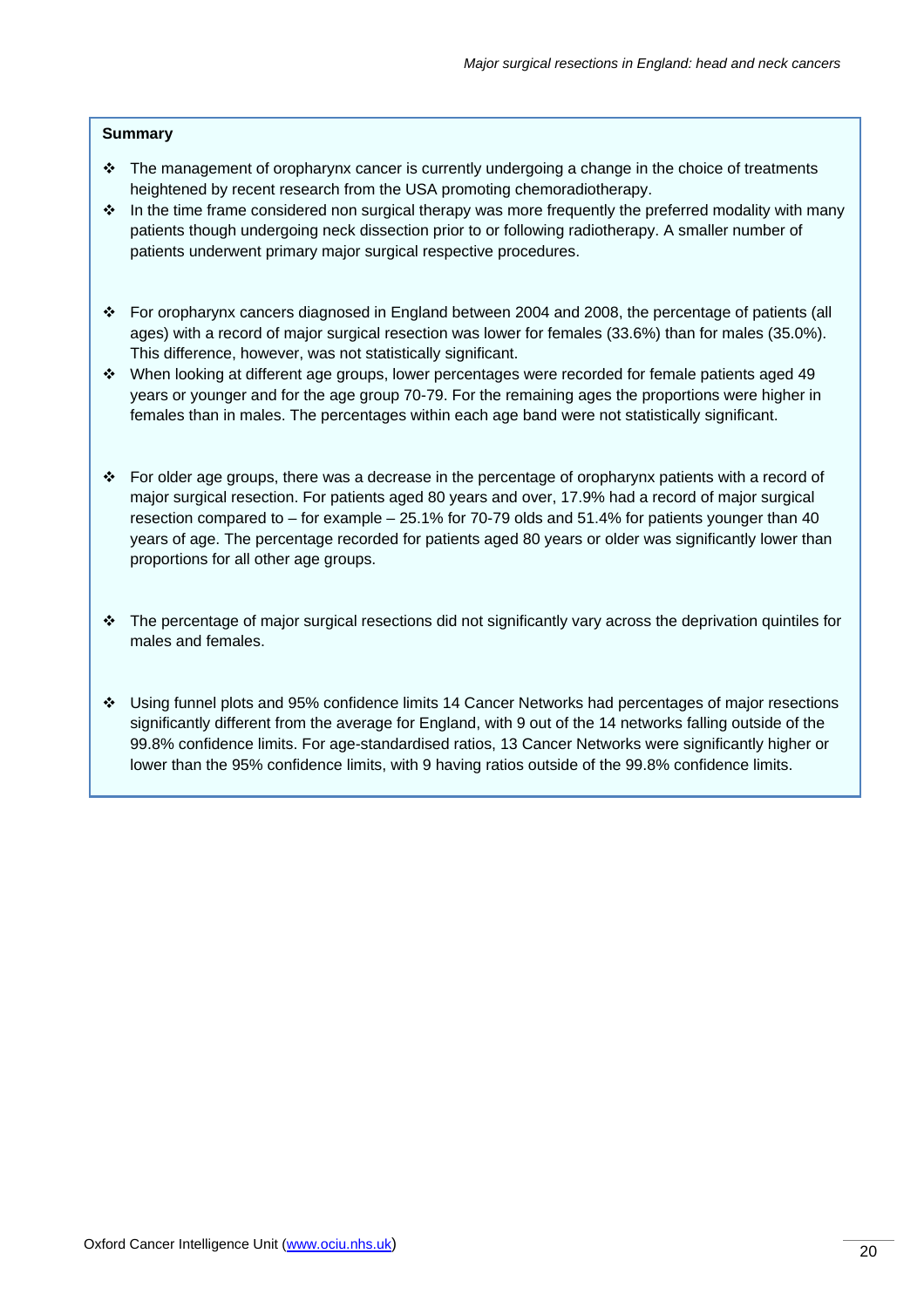## **3.4 Hypopharynx**

|              | Male                             |                                   |                                |                                                                 | Female |                                | Persons                          |                             |                                       |  |
|--------------|----------------------------------|-----------------------------------|--------------------------------|-----------------------------------------------------------------|--------|--------------------------------|----------------------------------|-----------------------------|---------------------------------------|--|
| Age<br>group | <b>HES</b><br>linked<br>patients | $\frac{9}{6}$<br>MSR <sub>‡</sub> | 95%<br>Confidence<br>Intervals | <b>HES</b><br>$\frac{9}{6}$<br>linked<br><b>MSR</b><br>patients |        | 95%<br>Confidence<br>Intervals | <b>HES</b><br>linked<br>patients | $\frac{0}{0}$<br><b>MSR</b> | 95%<br>Confidence<br><b>Intervals</b> |  |
| ~< 40        | 12                               | 50.0%                             | 25.4% - 74.6%                  | 2                                                               | 50.0%  | $9.5\% - 90.5\%$               | 14                               | 50.0%                       | 26.8% - 73.2%                         |  |
| $40 - 49$    | 91                               | 53.8%                             | $43.7\% - 63.7\%$              | 22                                                              | 36.4%  | 19.7% - 57.0%                  | 113                              | 50.4%                       | 41.4% - 59.5%                         |  |
| 50-59        | 343                              | 48.4%                             | 43.2% - 53.7%                  | 92                                                              | 48.9%  | 38.9% - 59.0%                  | 435                              | 48.5%                       | 43.8% - 53.2%                         |  |
| 60-69        | 437                              | 44.2%                             | $39.6\% - 48.9\%$              | 109                                                             | 42.2%  | $33.4\% - 51.6\%$              | 546                              | 43.8%                       | $39.7\% - 48.0\%$                     |  |
| 70-79        | 297                              | 39.7%                             | $34.3\% - 45.4\%$              | 94                                                              | 31.9%  | 23.4% - 41.9%                  | 391                              | 37.9%                       | $33.2\% - 42.8\%$                     |  |
| $\geq 80$    | 148                              | 31.8%                             | 24.8% - 39.6%                  | 89                                                              | 24.7%  | 16.9% - 34.6%                  | 237                              | 29.1%                       | $23.7\% - 35.2\%$                     |  |
| All ages     | 1,328                            | 43.6%                             | 41.0% - 46.3%                  | 408                                                             | 37.3%  | $32.7\% - 42.0\%$              | 1,736                            | 42.1%                       | $39.8\% - 44.4\%$                     |  |

**Table 3.4.1** Hypopharynx cancers – major surgical resections by age and sex

*‡ MSR - Major Surgical Resections*

**Figure 3.4.1** Hypopharynx cancers – percentage of patients treated in NHS hospitals with a record of a major surgical resection by age and sex

![](_page_23_Figure_6.jpeg)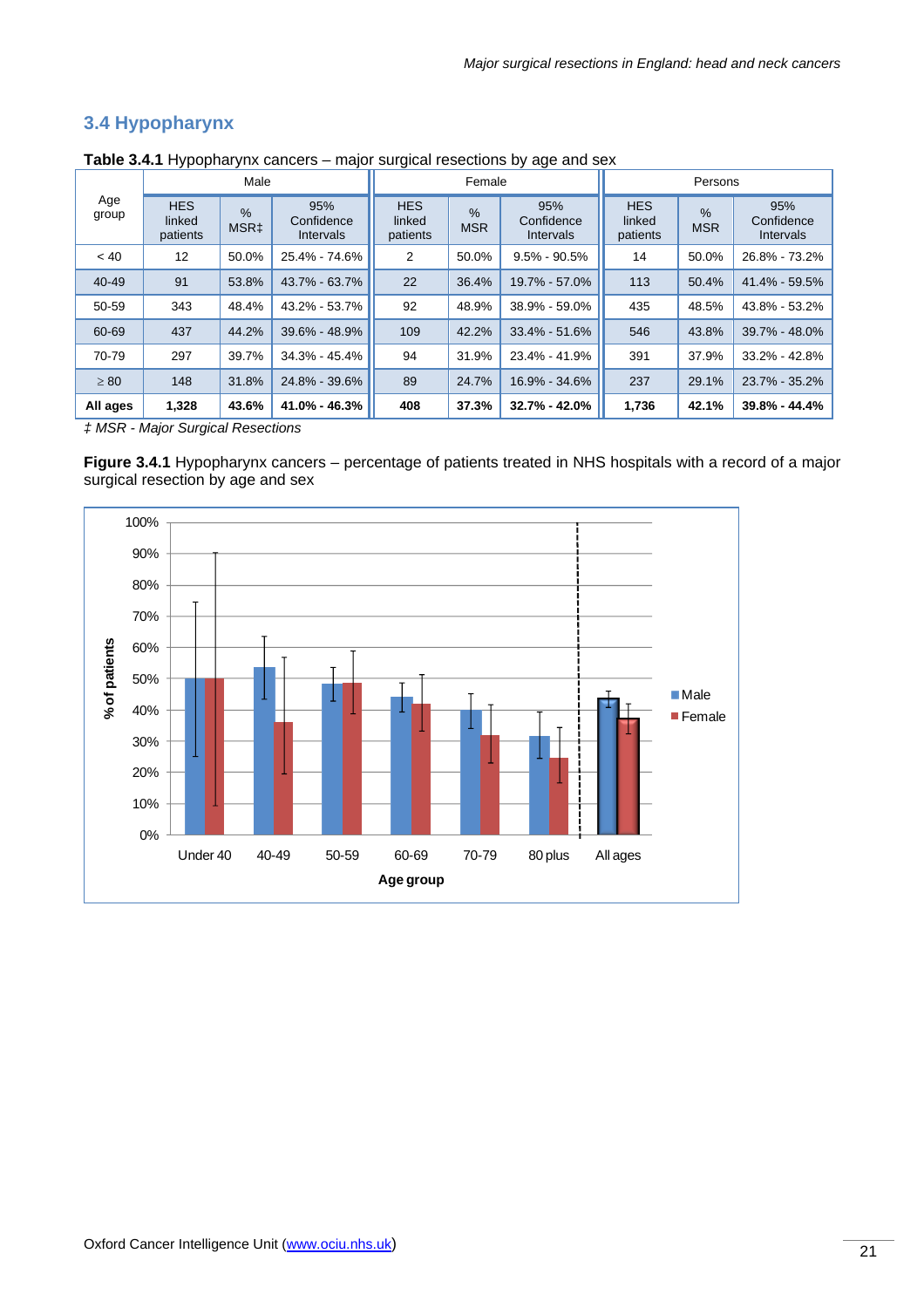| Male                     |                                  |           |                                       | Female                           |                                                               | Persons           |                                  |                             |                                |
|--------------------------|----------------------------------|-----------|---------------------------------------|----------------------------------|---------------------------------------------------------------|-------------------|----------------------------------|-----------------------------|--------------------------------|
| Deprivation<br>Quintile* | <b>HES</b><br>linked<br>patients | %<br>MSR‡ | 95%<br>Confidence<br><b>Intervals</b> | <b>HES</b><br>linked<br>patients | 95%<br>$\frac{9}{6}$<br>Confidence<br><b>MSR</b><br>Intervals |                   | <b>HES</b><br>linked<br>patients | $\frac{0}{6}$<br><b>MSR</b> | 95%<br>Confidence<br>Intervals |
|                          | 142                              | 35.2%     | 27.8% - 43.4%                         | 50                               | 42.0%                                                         | 29.4% - 55.8%     | 192                              | 37.0%                       | $30.5\% - 44.0\%$              |
| $\overline{2}$           | 175                              | 41.7%     | $34.7\% - 49.1\%$                     | 80                               | 36.3%                                                         | 26.6% - 47.2%     | 255                              | 40.0%                       | $34.2\% - 46.1\%$              |
| 3                        | 233                              | 47.2%     | 40.9% - 53.6%                         | 87                               | 32.2%                                                         | $23.3\% - 42.6\%$ | 320                              | 43.1%                       | 37.8% - 48.6%                  |
| 4                        | 301                              | 45.5%     | 40.0% - 51.2%                         | 79                               | 38.0%                                                         | 28.1% - 49.0%     | 380                              | 43.9%                       | 39.0% - 49.0%                  |
| 5                        | 477                              | 43.8%     | 39.4% - 48.3%                         | 112                              | 39.3%                                                         | $30.7\% - 48.5\%$ | 589                              | 43.0%                       | 39.0% - 47.0%                  |
| <b>England</b>           | 1,328                            | 43.6%     | $41.0\% - 46.3\%$                     | 408                              | 37.3%                                                         | $32.7\% - 42.0\%$ | 1,736                            | 42.1%                       | $39.8\% - 44.4\%$              |

**Table 3.4.2** Hypopharynx cancers – major surgical resections by deprivation quintile and sex

*\* where Quintile 1 is least deprived and Quintile 5 is most deprived; ‡ MSR - Major Surgical Resections* 

**Figure 3.4.2** Hypopharynx cancers – percentage of patients treated in NHS hospitals with a record of a major surgical resection by deprivation quintile and sex

![](_page_24_Figure_5.jpeg)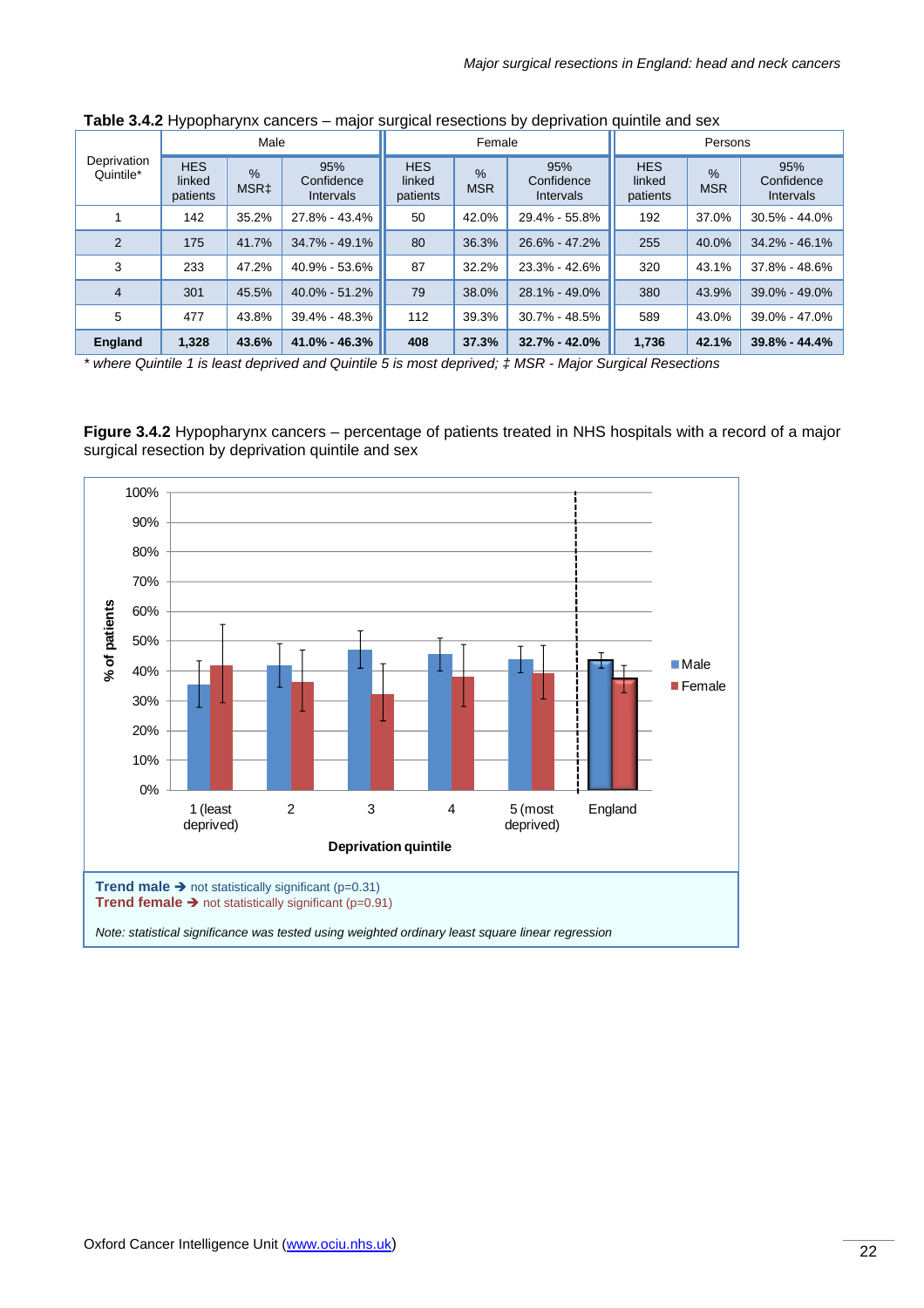**Table 3.4.3** Hypopharynx cancers – major surgical resections by Cancer Network and sex

|                                       |                               | Male                     |                             |                               | Female                      |                             |                               | Persons                     |                             |
|---------------------------------------|-------------------------------|--------------------------|-----------------------------|-------------------------------|-----------------------------|-----------------------------|-------------------------------|-----------------------------|-----------------------------|
| <b>Cancer Network</b>                 | <b>HES linked</b><br>patients | $\%$<br>MSR <sub>‡</sub> | 95% Confidence<br>Intervals | <b>HES</b> linked<br>patients | $\frac{0}{0}$<br><b>MSR</b> | 95% Confidence<br>Intervals | <b>HES</b> linked<br>patients | $\frac{9}{6}$<br><b>MSR</b> | 95% Confidence<br>Intervals |
| N01 Lancashire and South Cumbria      | 61                            | 39.3%                    | 28.1% - 51.9%               | 13                            | 23.1%                       | $8.2\% - 50.3\%$            | 74                            | 36.5%                       | 26.4% - 47.9%               |
| N02 Greater Manchester and Cheshire   | 97                            | 40.2%                    | 31.0% - 50.2%               | 23                            | 56.5%                       | 36.8% - 74.4%               | 120                           | 43.3%                       | 34.8% - 52.3%               |
| N03 Merseyside and Cheshire           | 99                            | 46.5%                    | 37.0% - 56.2%               | 20                            | 50.0%                       | 29.9% - 70.1%               | 119                           | 47.1%                       | 38.3% - 56.0%               |
| N06 Yorkshire                         | 85                            | 35.3%                    | 26.0% - 45.9%               | 24                            | 54.2%                       | 35.1% - 72.1%               | 109                           | 39.4%                       | 30.8% - 48.8%               |
| N07 Humber and Yorkshire Coast        | 24                            | 66.7%                    | 46.7% - 82.0%               | 6                             | 66.7%                       | 30.0% - 90.3%               | 30                            | 66.7%                       | 48.8% - 80.8%               |
| N08 North Trent                       | 68                            | 51.5%                    | 39.8% - 62.9%               | 20                            | 25.0%                       | 11.2% - 46.9%               | 88                            | 45.5%                       | 35.5% - 55.8%               |
| N11 Pan Birmingham                    | 61                            | 52.5%                    | 40.2% - 64.5%               | 19                            | 47.4%                       | 27.3% - 68.3%               | 80                            | 51.3%                       | 40.5% - 61.9%               |
| N <sub>12</sub> Arden                 | 34                            | 38.2%                    | 23.9% - 55.0%               | 9                             | 33.3%                       | 12.1% - 64.6%               | 43                            | 37.2%                       | 24.4% - 52.1%               |
| N20 Mount Vernon                      | 20                            | 45.0%                    | 25.8% - 65.8%               | 3                             | 100.0%                      | 43.9% - 100%                | 23                            | 52.2%                       | 33.0% - 70.8%               |
| N21 West London                       | 44                            | 36.4%                    | 23.8% - 51.1%               | 12                            | 25.0%                       | 8.9% - 53.2%                | 56                            | 33.9%                       | 22.9% - 47.0%               |
| N22 North London                      | 25                            | 40.0%                    | 23.4% - 59.3%               | 6                             | 0.0%                        | $0.0\% - 39\%$              | 31                            | 32.3%                       | 18.6% - 49.9%               |
| N23 North East London                 | 29                            | 44.8%                    | 28.4% - 62.5%               | 9                             | 11.1%                       | $2.0\% - 43.5\%$            | 38                            | 36.8%                       | 23.4% - 52.7%               |
| N24 South East London                 | 41                            | 46.3%                    | 32.1% - 61.3%               | 10                            | 40.0%                       | 16.8% - 68.7%               | 51                            | 45.1%                       | 32.3% - 58.6%               |
| N25 South West London                 | 36                            | 25.0%                    | 13.8% - 41.1%               | 6                             | 33.3%                       | $9.7\% - 70.0\%$            | 42                            | 26.2%                       | 15.3% - 41.1%               |
| N26 Peninsula                         | 36                            | 58.3%                    | 42.2% - 72.9%               | 13                            | 53.8%                       | 29.1% - 76.8%               | 49                            | 57.1%                       | 43.3% - 70.0%               |
| N27 Dorset                            | 13                            | 7.7%                     | $1.4\% - 33.3\%$            | $\overline{2}$                | 100.0%                      | 34.2% - 100.0%              | 15                            | 20.0%                       | 7.0% - 45.2%                |
| N28 Avon, Somerset and Wiltshire      | 40                            | 50.0%                    | 35.2% - 64.8%               | 17                            | 35.3%                       | 17.3% - 58.7%               | 57                            | 45.6%                       | 33.4% - 58.4%               |
| N29 3 Counties                        | 23                            | 52.2%                    | 33.0% - 70.8%               | 5                             | 20.0%                       | $3.6\% - 62.4\%$            | 28                            | 46.4%                       | 29.5% - 64.2%               |
| N30 Thames Valley                     | 40                            | 47.5%                    | 32.9% - 62.5%               | 13                            | 53.8%                       | 29.1% - 76.8%               | 53                            | 49.1%                       | 36.1% - 62.1%               |
| N31 Central South Coast               | 31                            | 45.2%                    | 29.2% - 62.2%               | 16                            | 25.0%                       | 10.2% - 49.5%               | 47                            | 38.3%                       | 25.8% - 52.6%               |
| N32 Surrey, West Sussex and Hampshire | 19                            | 21.1%                    | $8.5\% - 43.3\%$            | 10                            | 40.0%                       | 16.8% - 68.7%               | 29                            | 27.6%                       | 14.7% - 45.7%               |
| N33 Sussex                            | 25                            | 52.0%                    | 33.5% - 70.0%               | 9                             | 33.3%                       | 12.1% - 64.6%               | 34                            | 47.1%                       | 31.5% - 63.3%               |
| N34 Kent and Medway                   | 34                            | 11.8%                    | 4.7% - 26.6%                | 6                             | 16.7%                       | $3.0\% - 56.4\%$            | 40                            | 12.5%                       | $5.5\% - 26.1\%$            |
| N35 Greater Midlands                  | 49                            | 38.8%                    | 26.4% - 52.8%               | 15                            | 13.3%                       | $3.7\% - 37.9\%$            | 64                            | 32.8%                       | 22.6% - 45%                 |
| N36 North of England                  | 119                           | 47.9%                    | 39.1% - 56.8%               | 32                            | 28.1%                       | 15.6% - 45.4%               | 151                           | 43.7%                       | 36.1% - 51.7%               |
| N37 Anglia                            | 51                            | 31.4%                    | 20.3% - 45.0%               | 30                            | 33.3%                       | 19.2% - 51.2%               | 81                            | 32.1%                       | 22.9% - 42.9%               |
| N38 Essex                             | 23                            | 56.5%                    | 36.8% - 74.4%               | 15                            | 46.7%                       | 24.8% - 69.9%               | 38                            | 52.6%                       | 37.3% - 67.5%               |
| N39 East Midlands                     | 101                           | 54.5%                    | 44.8% - 63.8%               | 45                            | 35.6%                       | 23.2% - 50.2%               | 146                           | 48.6%                       | 40.7% - 56.7%               |
| England                               | 1,328                         | 43.6%                    | 41.0% - 46.3%               | 408                           | 37.3%                       | 32.7% - 42.0%               | 1,736                         | 42.1%                       | 39.8% - 44.4%               |

*‡ MSR - Major Surgical Resections*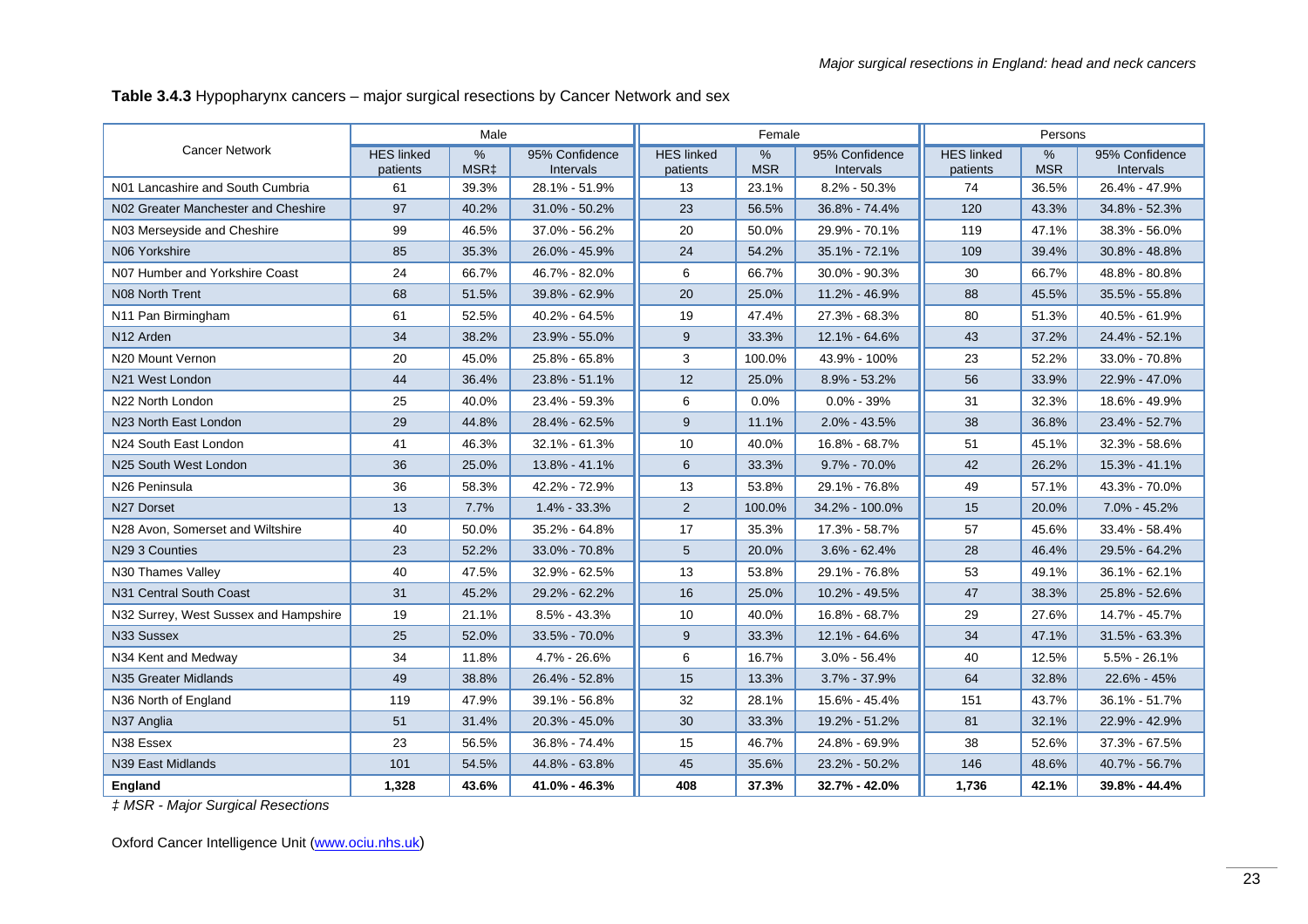The percentage of major surgical resections performed for each Cancer Network has been compared with the England average using funnel plots and confidence limits for all anatomic sites. The England average represents the expected patients with a record of major surgical resection. In interpreting those Networks lying outside the funnel the cautionary caveats listed in the introduction to this section should be heeded. For more information on funnel plots and their use see Appendix 4.

**Figures 3.4.3** Hypopharynx cancers – percentage of patients treated in NHS hospitals with a record of a major surgical resection by Cancer Network

![](_page_26_Figure_3.jpeg)

**Figures 3.4.4** Hypopharynx cancers – indirectly age-standardised ratio^ of patients treated in NHS hospitals with a record of a major surgical resection by Cancer Network

![](_page_26_Figure_5.jpeg)

*^actual number of patients treated in NHS hospitals with a record of major surgical resection divided by expected number*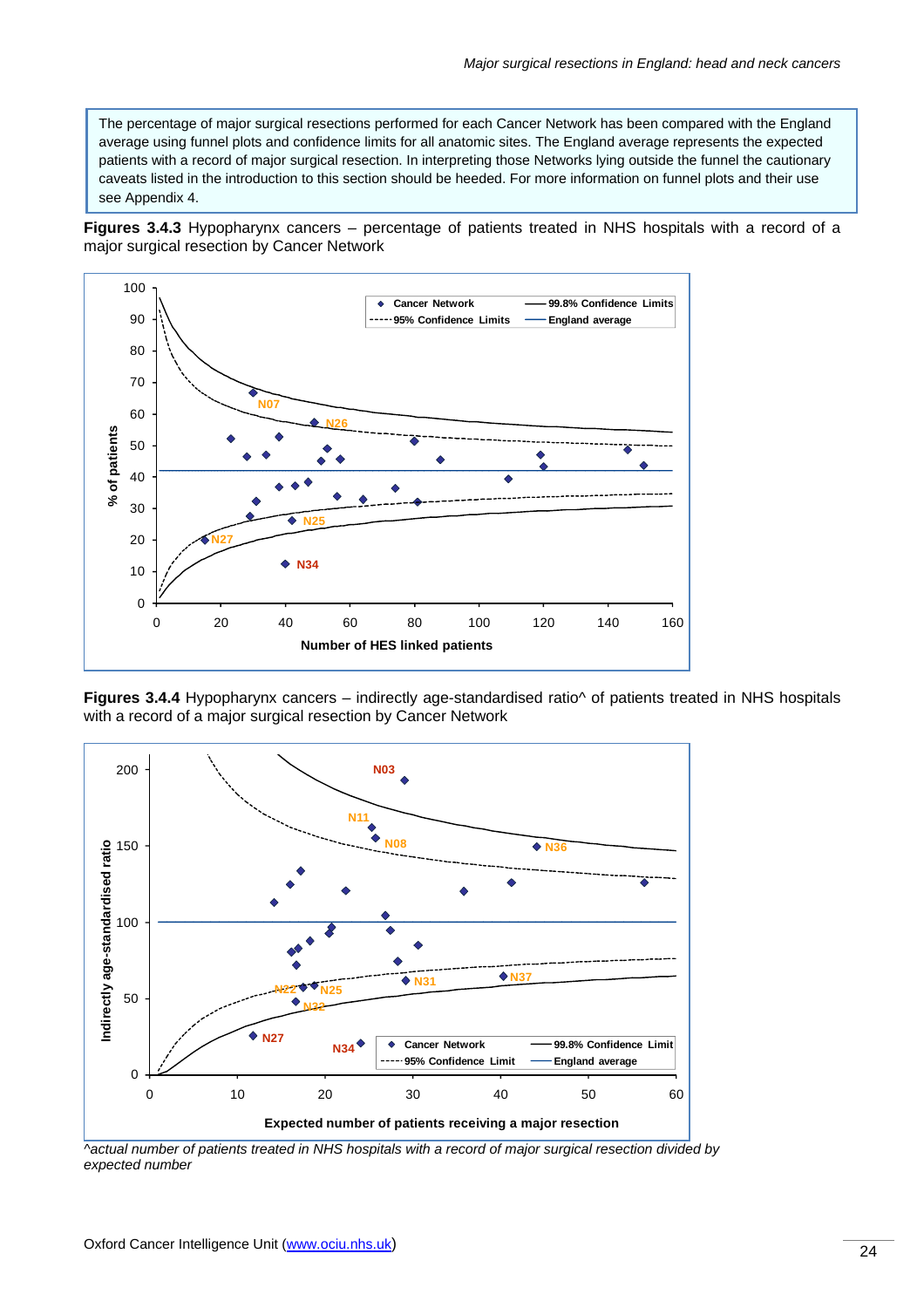#### **Summary**

- The majority of hypopharyngeal cancers present with advanced disease presenting a significant treatment challenge.
- $\cdot \cdot$  The established treatment for the majority of patients with hypopharynx cancer in England is primary surgery. However, studies from abroad have shown no difference in survival comparing primary surgery to primary radiotherapy, believing the differences in survival previously reported are related to patient selection bias. Hypopharyngeal carcinoma has a high incidence of co-morbid conditions.
- For hypopharynx cancers diagnosed in England between 2004 and 2008, the percentage of patients (all ages) with a record of major surgical resection was lower for females (37.3%) than for males (43.6%). This difference, however, was not statistically significant.
- Females had a lower percentage of major surgical resections for four out of the six age bands examined. However, the difference in the percentage of major surgical resections between females and males was not statistically significant for all age groups.
- For older age groups, there was a decrease in the percentage of hypopharynx patients with a record of surgical major resection. For patients aged 80 years and over, 29.1% had a record of major resection compared to  $-$  for example  $-$  43.8% for 60-69 olds and 50.4% for 40-49 olds.
- The percentage of major surgical resections did not significantly vary across the deprivation quintiles for males and females.
- Using funnel plots and 95% confidence limits 5 Cancer Networks had percentages of major surgical resections significantly different from the average for England, with only 1 out of the 5 networks falling outside of the 99.8% confidence limits. For age-standardised ratios, 11 Cancer Networks were significantly higher or lower than the 95% confidence limits, with 3 having ratios outside of the 99.8% confidence limits.
- $\cdot \cdot$  The incidence of hypopharynx cancer is lower than other head and neck cancer sub-sites and thus Network results may be influenced by small case numbers.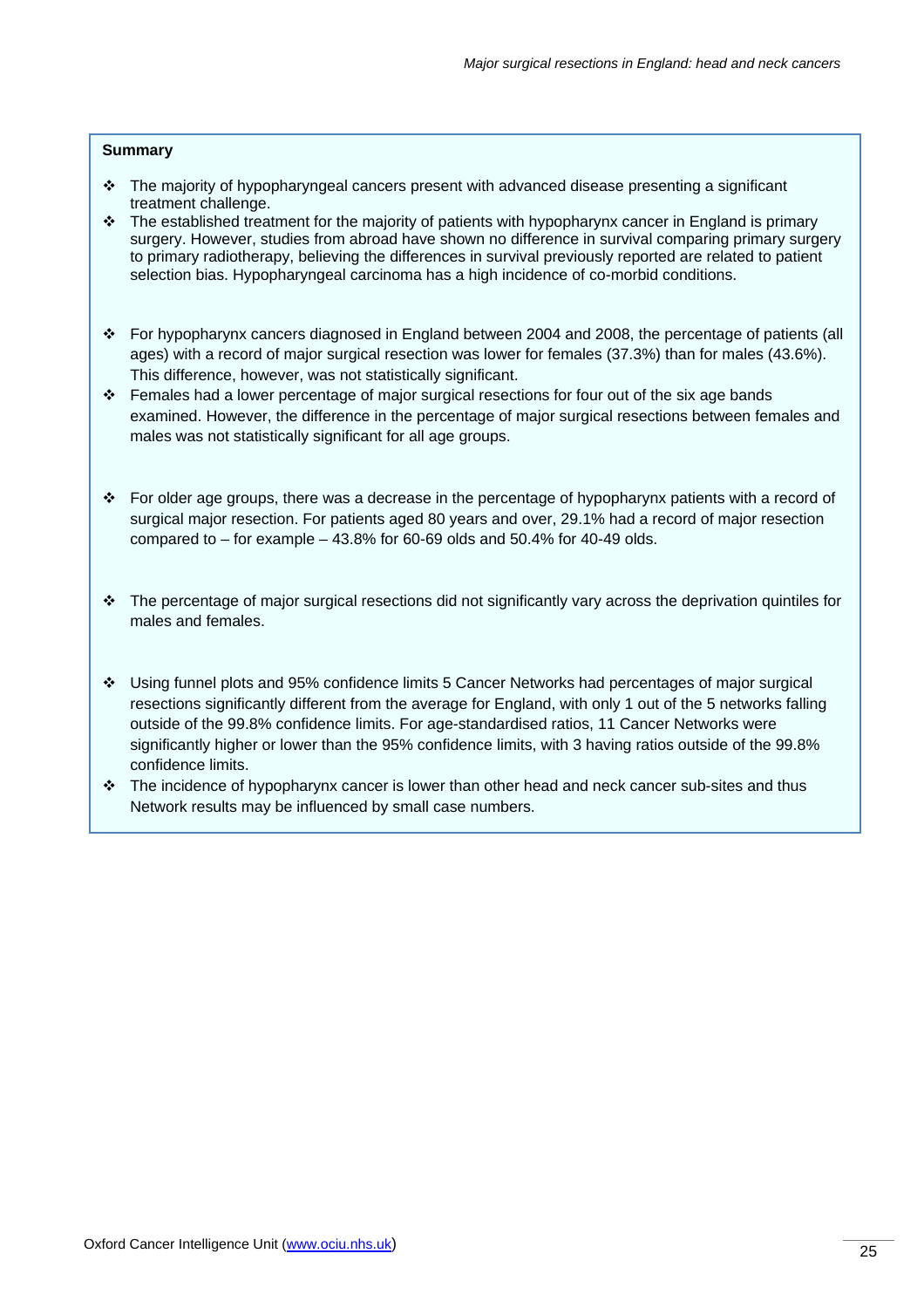## **3.5 Larynx**

| Male      |                                                                              |       |                                |                                  | Female                      |                                | Persons                          |                             |                                |  |
|-----------|------------------------------------------------------------------------------|-------|--------------------------------|----------------------------------|-----------------------------|--------------------------------|----------------------------------|-----------------------------|--------------------------------|--|
| Age group | <b>HES</b><br>95%<br>$\frac{9}{6}$<br>linked<br>MSR <sub>‡</sub><br>patients |       | Confidence<br><b>Intervals</b> | <b>HES</b><br>linked<br>patients | $\frac{9}{6}$<br><b>MSR</b> | 95%<br>Confidence<br>Intervals | <b>HES</b><br>linked<br>patients | $\frac{0}{0}$<br><b>MSR</b> | 95%<br>Confidence<br>Intervals |  |
| ~< 40     | 35                                                                           | 54.3% | $38.2\% - 69.5\%$              | 33                               | 57.6%                       | 40.8% - 72.8%                  | 68                               | 55.9%                       | 44.1% - 67.1%                  |  |
| $40 - 49$ | 319                                                                          | 45.8% | $40.4\% - 51.3\%$              | 65                               | 38.5%                       | 27.6% - 50.6%                  | 384                              | 44.5%                       | $39.6\% - 49.5\%$              |  |
| 50-59     | 1.312                                                                        | 44.7% | 42.1% - 47.4%                  | 268                              | 43.7%                       | 37.8% - 49.6%                  | 1,580                            | 44.6%                       | 42.1% - 47.0%                  |  |
| 60-69     | 2,171                                                                        | 46.1% | 44.0% - 48.2%                  | 391                              | 48.8%                       | 43.9% - 53.8%                  | 2,562                            | 46.5%                       | 44.6% - 48.4%                  |  |
| 70-79     | 1.799                                                                        | 42.7% | 40.4% - 45.0%                  | 310                              | 40.0%                       | $34.7\% - 45.5\%$              | 2.109                            | 42.3%                       | 40.2% - 44.4%                  |  |
| $\geq 80$ | 925                                                                          | 37.7% | 34.7% - 40.9%                  | 241                              | 37.3%                       | $31.5\% - 43.6\%$              | 1,166                            | 37.7%                       | $34.9\% - 40.5\%$              |  |
| All ages  | 6,561                                                                        | 43.7% | 42.5% - 44.9%                  | 1,308                            | 43.3%                       | 40.6% - 46.0%                  | 7,869                            | 43.7%                       | 42.6% - 44.8%                  |  |

**Table 3.5.1** Larynx cancers – major surgical resections by age and sex

*‡ MSR - Major Surgical Resections*

**Figure 3.5.1** Larynx cancers – percentage NHS of patients treated in NHS hospitals with a record of a major surgical resection by age and sex

![](_page_28_Figure_6.jpeg)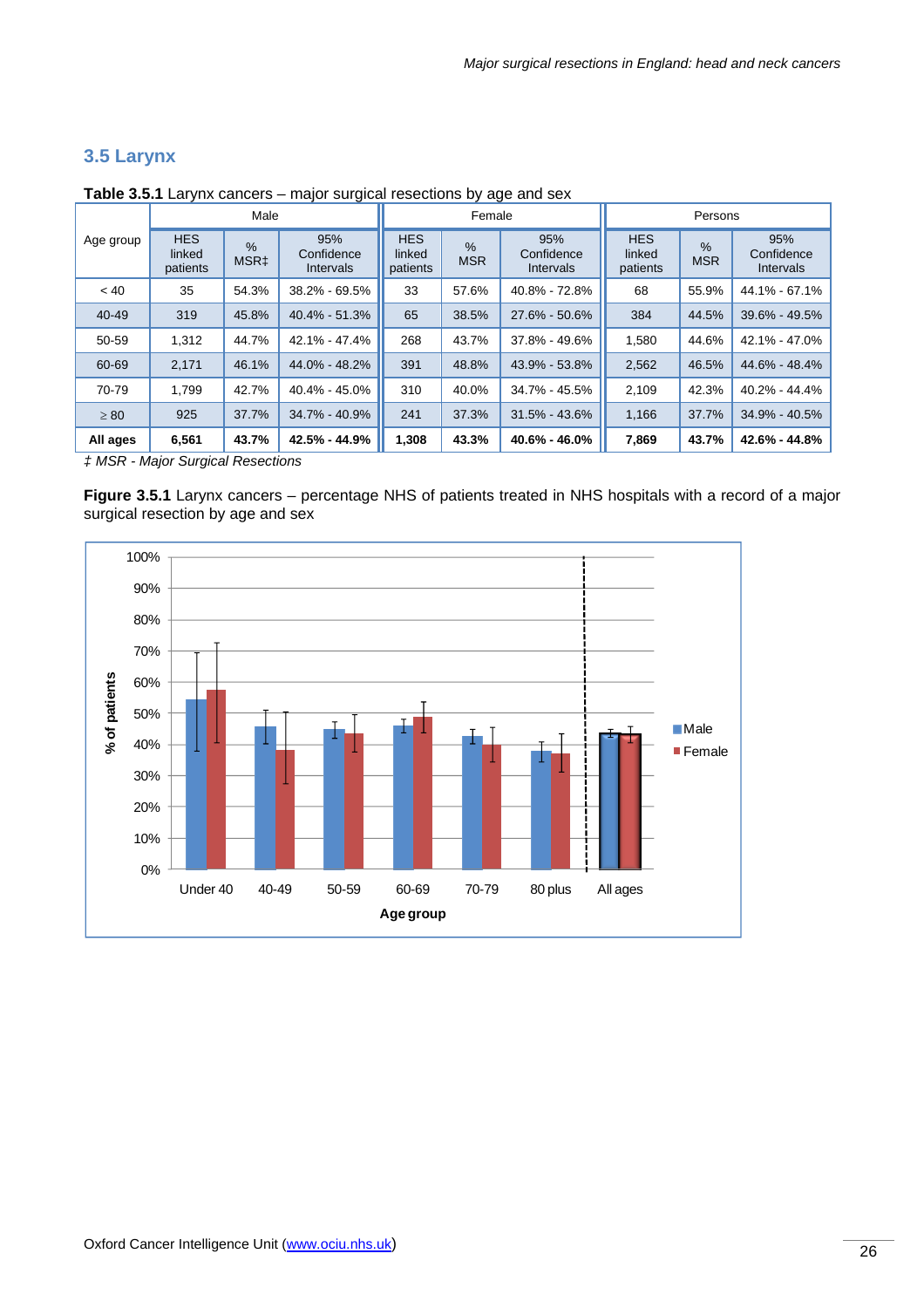|                          |                                                                                                         | Male  |                                  |                             | Female                         |                                  | Persons                     |                                       |                   |  |
|--------------------------|---------------------------------------------------------------------------------------------------------|-------|----------------------------------|-----------------------------|--------------------------------|----------------------------------|-----------------------------|---------------------------------------|-------------------|--|
| Deprivation<br>Quintile* | <b>HES</b><br>95%<br>$\frac{9}{6}$<br>Confidence<br>linked<br>MSR <sub>‡</sub><br>patients<br>Intervals |       | <b>HES</b><br>linked<br>patients | $\frac{9}{6}$<br><b>MSR</b> | 95%<br>Confidence<br>Intervals | <b>HES</b><br>linked<br>patients | $\frac{9}{6}$<br><b>MSR</b> | 95%<br>Confidence<br><b>Intervals</b> |                   |  |
|                          | 908                                                                                                     | 41.2% | 38.0% - 44.4%                    | 136                         | 50.0%                          | 41.7% - 58.3%                    | 1.044                       | 42.3%                                 | 39.4% - 45.4%     |  |
| $\overline{2}$           | 1.084                                                                                                   | 40.9% | 38.0% - 43.8%                    | 197                         | 40.1%                          | $33.5\% - 47.1\%$                | 1,281                       | 40.7%                                 | $38.1\% - 43.5\%$ |  |
| 3                        | 1.236                                                                                                   | 41.6% | 38.9% - 44.4%                    | 231                         | 43.3%                          | 37.1% - 49.7%                    | 1.467                       | 41.9%                                 | 39.4% - 44.4%     |  |
| $\overline{4}$           | 1.419                                                                                                   | 44.1% | 41.6% - 46.7%                    | 291                         | 43.3%                          | 37.7% - 49.0%                    | 1,710                       | 44.0%                                 | 41.6% - 46.3%     |  |
| 5                        | 1.914                                                                                                   | 47.6% | 45.4% - 49.9%                    | 453                         | 42.6%                          | 38.1% - 47.2%                    | 2,367                       | 46.7%                                 | 44.7% - 48.7%     |  |
| <b>England</b>           | 6,561                                                                                                   | 43.7% | 42.5% - 44.9%                    | 1,308                       | 43.3%                          | $40.6\% - 46.0\%$                | 7,869                       | 43.7%                                 | 42.6% - 44.8%     |  |

**Table 3.5.2** Larynx cancers – major surgical resections by deprivation quintile and sex

*\* where Quintile 1 is least deprived and Quintile 5 is most deprived; ‡ MSR - Major Surgical Resections* 

**Figure 3.5.2** Larynx cancers – percentage NHS of patients treated in NHS hospitals with a record of a major surgical resection by deprivation quintile and sex

![](_page_29_Figure_5.jpeg)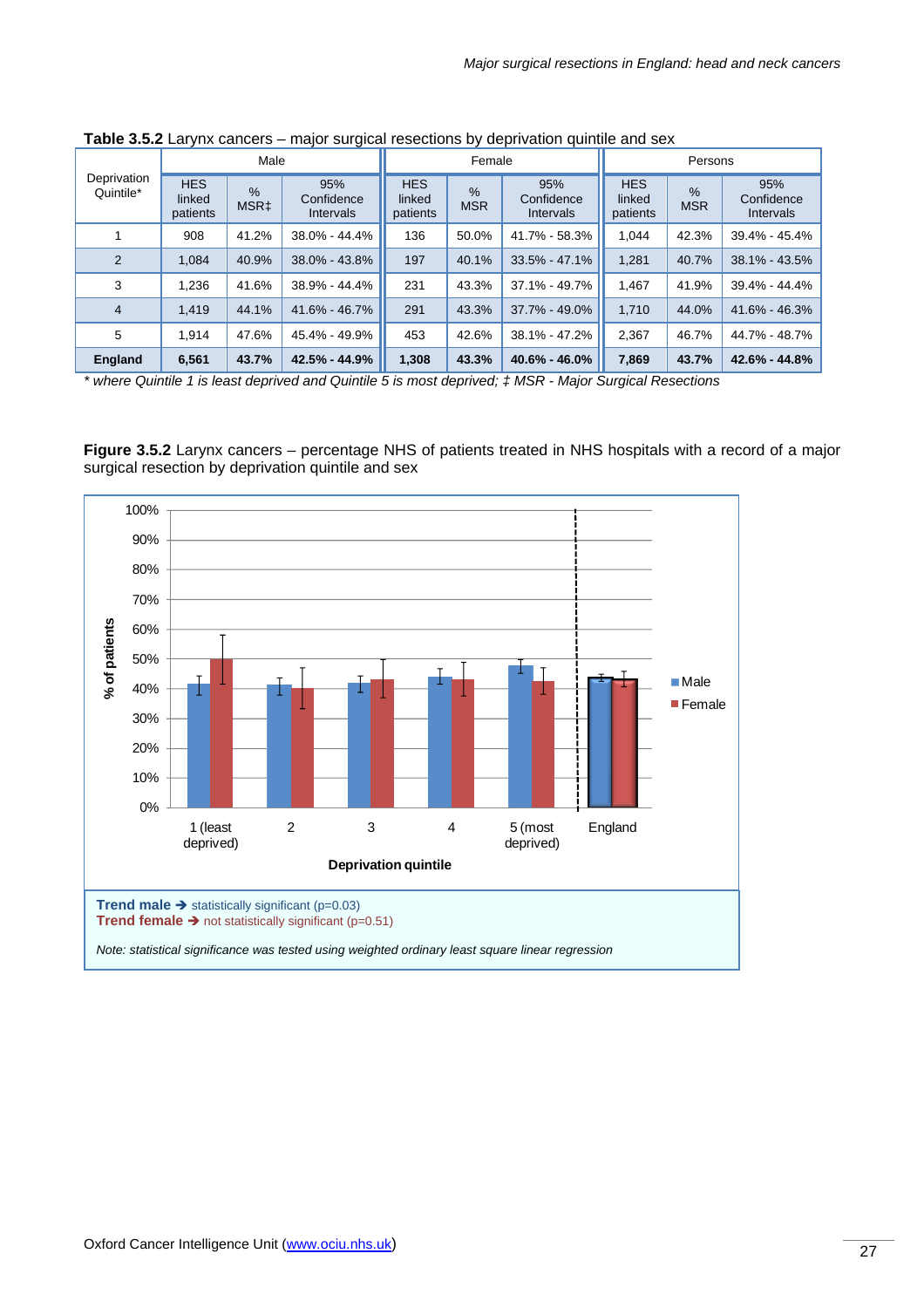**Table 3.5.3** Larynx cancers – major surgical resections by Cancer Network and sex

|                                       |                               | Male                     |                             |                               | Female          |                             |                               | Persons            |                             |
|---------------------------------------|-------------------------------|--------------------------|-----------------------------|-------------------------------|-----------------|-----------------------------|-------------------------------|--------------------|-----------------------------|
| <b>Cancer Network</b>                 | <b>HES linked</b><br>patients | $\%$<br>MSR <sub>‡</sub> | 95% Confidence<br>Intervals | <b>HES linked</b><br>patients | %<br><b>MSR</b> | 95% Confidence<br>Intervals | <b>HES linked</b><br>patients | $\%$<br><b>MSR</b> | 95% Confidence<br>Intervals |
| N01 Lancashire and South Cumbria      | 253                           | 45.1%                    | 39.0% - 51.2%               | 62                            | 30.6%           | 20.6% - 43.0%               | 315                           | 42.2%              | 36.9% - 47.7%               |
| N02 Greater Manchester and Cheshire   | 466                           | 36.5%                    | 32.2% - 40.9%               | 105                           | 37.1%           | 28.5% - 46.7%               | 571                           | 36.6%              | 32.8% - 40.6%               |
| N03 Merseyside and Cheshire           | 342                           | 48.0%                    | 42.7% - 53.2%               | 66                            | 40.9%           | 29.9% - 53.0%               | 408                           | 46.8%              | 42.0% - 51.7%               |
| N06 Yorkshire                         | 370                           | 40.3%                    | 35.4% - 45.3%               | 68                            | 38.2%           | 27.6% - 50.1%               | 438                           | 40.0%              | 35.5% - 44.6%               |
| N07 Humber and Yorkshire Coast        | 202                           | 34.7%                    | 28.4% - 41.4%               | 32                            | 46.9%           | 30.9% - 63.6%               | 234                           | 36.3%              | 30.4% - 42.7%               |
| N08 North Trent                       | 294                           | 51.7%                    | 46.0% - 57.4%               | 64                            | 43.8%           | 32.3% - 55.9%               | 358                           | 50.3%              | 45.1% - 55.4%               |
| N11 Pan Birmingham                    | 259                           | 50.6%                    | 44.5% - 56.6%               | 47                            | 55.3%           | 41.2% - 68.6%               | 306                           | 51.3%              | 45.7% - 56.9%               |
| N <sub>12</sub> Arden                 | 124                           | 41.1%                    | 32.9% - 49.9%               | 23                            | 43.5%           | 25.6% - 63.2%               | 147                           | 41.5%              | 33.8% - 49.6%               |
| N20 Mount Vernon                      | 141                           | 46.8%                    | 38.8% - 55.0%               | 17                            | 58.8%           | 36.0% - 78.4%               | 158                           | 48.1%              | 40.4% - 55.8%               |
| N <sub>21</sub> West London           | 193                           | 51.3%                    | 44.3% - 58.3%               | 39                            | 46.2%           | 31.6% - 61.4%               | 232                           | 50.4%              | 44.0% - 56.8%               |
| N22 North London                      | 138                           | 47.8%                    | 39.7% - 56.1%               | 25                            | 40.0%           | 23.4% - 59.3%               | 163                           | 46.6%              | 39.1% - 54.3%               |
| N23 North East London                 | 152                           | 52.6%                    | 44.7% - 60.4%               | 47                            | 40.4%           | 27.6% - 54.7%               | 199                           | 49.7%              | 42.9% - 56.6%               |
| N24 South East London                 | 168                           | 39.9%                    | 32.8% - 47.4%               | 34                            | 44.1%           | 28.9% - 60.5%               | 202                           | 40.6%              | 34.1% - 47.5%               |
| N25 South West London                 | 153                           | 31.4%                    | 24.6% - 39.1%               | 20                            | 20.0%           | $8.1\% - 41.6\%$            | 173                           | 30.1%              | 23.7% - 37.3%               |
| N26 Peninsula                         | 230                           | 41.3%                    | 35.1% - 47.8%               | 47                            | 57.4%           | 43.3% - 70.5%               | 277                           | 44.0%              | 38.3% - 49.9%               |
| N27 Dorset                            | 90                            | 25.6%                    | 17.7% - 35.4%               | 18                            | 33.3%           | 16.3% - 56.3%               | 108                           | 26.9%              | 19.4% - 35.9%               |
| N28 Avon, Somerset and Wiltshire      | 231                           | 56.3%                    | 49.8% - 62.5%               | 42                            | 54.8%           | 39.9% - 68.8%               | 273                           | 56.0%              | 50.1% - 61.8%               |
| N29 3 Counties                        | 125                           | 54.4%                    | 45.7% - 62.9%               | 19                            | 52.6%           | 31.7% - 72.7%               | 144                           | 54.2%              | 46.0% - 62.1%               |
| N30 Thames Valley                     | 237                           | 35.4%                    | 29.6% - 41.7%               | 35                            | 45.7%           | 30.5% - 61.8%               | 272                           | 36.8%              | 31.3% - 42.6%               |
| N31 Central South Coast               | 209                           | 53.6%                    | 46.8% - 60.2%               | 58                            | 56.9%           | 44.1% - 68.8%               | 267                           | 54.3%              | 48.3% - 60.2%               |
| N32 Surrey, West Sussex and Hampshire | 113                           | 36.3%                    | 28.0% - 45.5%               | 13                            | 38.5%           | 17.7% - 64.5%               | 126                           | 36.5%              | 28.6% - 45.2%               |
| N33 Sussex                            | 133                           | 48.1%                    | 39.8% - 56.5%               | 23                            | 52.2%           | 33.0% - 70.8%               | 156                           | 48.7%              | 41.0% - 56.5%               |
| N34 Kent and Medway                   | 160                           | 34.4%                    | 27.5% - 42.0%               | 26                            | 11.5%           | 4.0% - 29.0%                | 186                           | 31.2%              | 25.0% - 38.2%               |
| N35 Greater Midlands                  | 235                           | 48.9%                    | 42.6% - 55.3%               | 51                            | 37.3%           | 25.3% - 51.0%               | 286                           | 46.9%              | 41.1% - 52.6%               |
| N36 North of England                  | 579                           | 48.5%                    | 44.5% - 52.6%               | 139                           | 41.7%           | 33.9% - 50.0%               | 718                           | 47.2%              | 43.6% - 50.9%               |
| N37 Anglia                            | 314                           | 34.1%                    | 29.1% - 39.5%               | 62                            | 46.8%           | 34.9% - 59.0%               | 376                           | 36.2%              | 31.5% - 41.1%               |
| N38 Essex                             | 144                           | 29.2%                    | 22.4% - 37.1%               | 26                            | 38.5%           | 22.4% - 57.5%               | 170                           | 30.6%              | 24.2% - 37.9%               |
| N39 East Midlands                     | 506                           | 44.5%                    | 40.2% - 48.8%               | 100                           | 49.0%           | 39.4% - 58.7%               | 606                           | 45.2%              | 41.3% - 49.2%               |
| England                               | 6,561                         | 43.7%                    | 42.5% - 44.9%               | 1,308                         | 43.3%           | 40.6% - 46.0%               | 7,869                         | 43.7%              | 42.6% - 44.8%               |

*‡ MSR - Major Surgical Resections*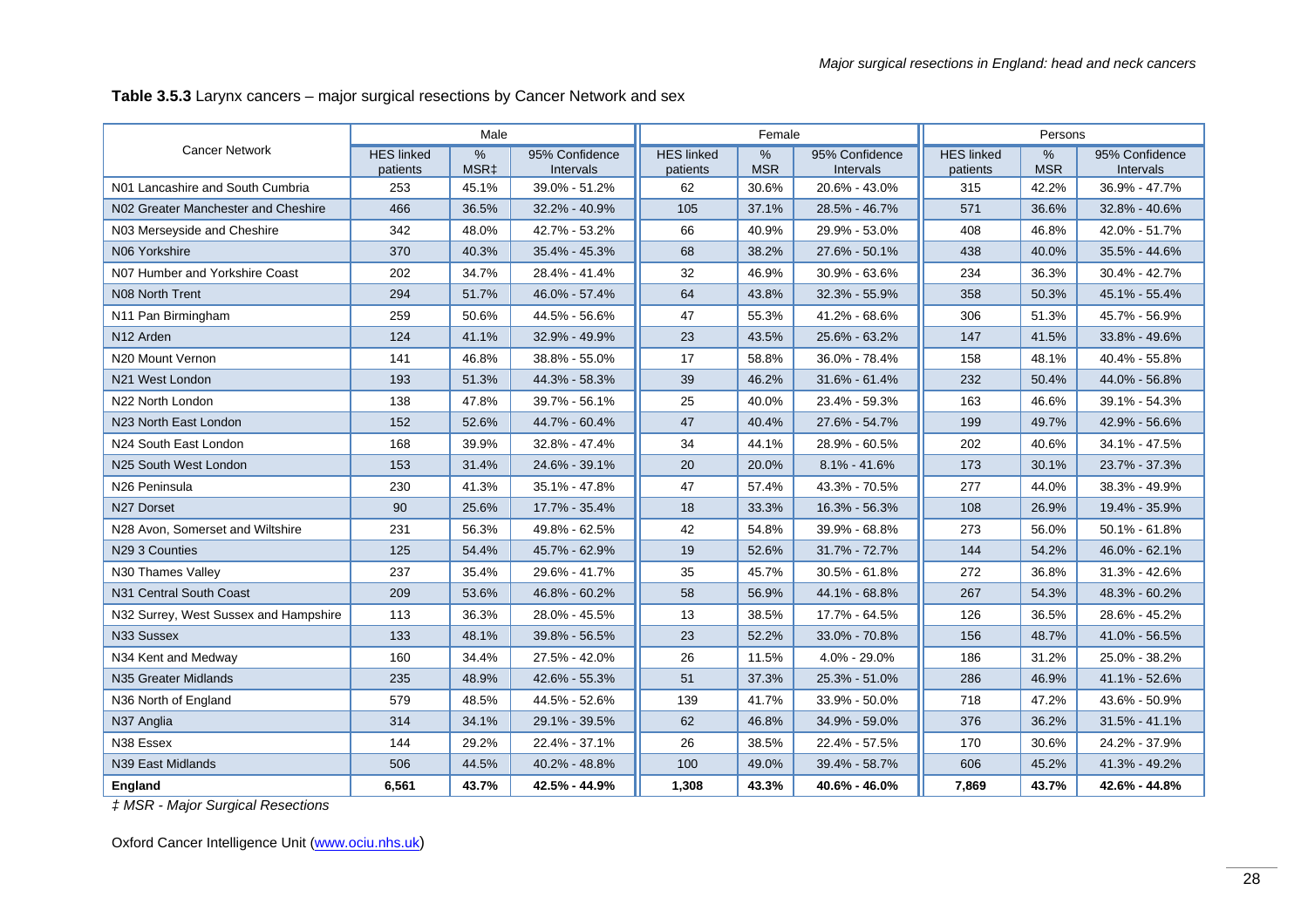The percentage of major surgical resections performed for each Cancer Network has been compared with the England average using funnel plots and confidence limits for all anatomic sites. The England average represents the expected patients with a record of major surgical resection. In interpreting those Networks lying outside the funnel the cautionary caveats listed in the introduction to this section should be heeded. For more information on funnel plots and their use see Appendix 4.

**Figures 3.5.3** Larynx cancers – percentage of patients treated in NHS hospitals with a record of a major surgical resection by Cancer Network

![](_page_31_Figure_3.jpeg)

**Figures 3.5.4** Larynx cancers – indirectly age-standardised ratio<sup> $\land$ </sup> of patients treated in NHS hospitals with a record of a major surgical resection by Cancer Network

![](_page_31_Figure_5.jpeg)

*^actual number of patients treated in NHS hospitals with a record of major surgical resection divided by expected number*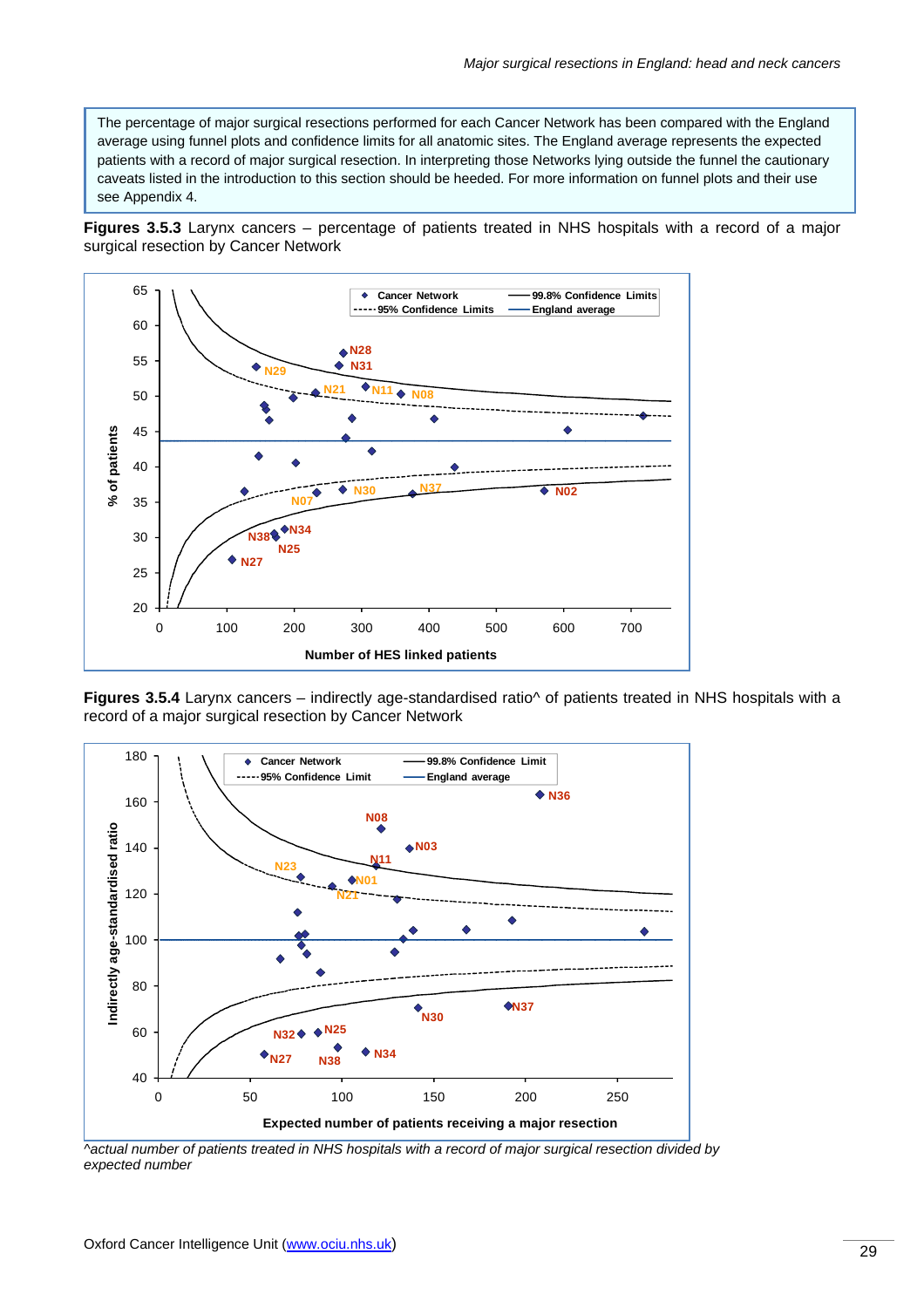#### **Summary**

- The traditional treatment of larynx cancer in England has been by radiotherapy, with surgery performed in advanced disease. In the last 10 years, the popularity of transoral laser resection has risen for early disease.
- For larynx cancers diagnosed in England between 2004 and 2008, the percentage of patients (all ages) with a record of major surgical resection was similar for females (43.3%) than for males (43.7%).
- \* The difference in the percentage of major surgical resections between females and males within each age band was also not statistically significant.
- For older age groups, there was a decrease in the percentage of larynx patients with a record of major surgical resection. For patients aged 80 years and over, 37.7% had a record of major resection compared to – for example – 46.5% for 60-69 olds and 55.9% for patients younger than 40 years of age.
- $\cdot \cdot$  The percentage of major surgical resection did not significantly vary across the deprivation quintiles for females. However, for males a significant increase (1.8% per quintile) in the percentage of patients with a record of major resection was recorded.
- Using funnel plots and 95% confidence limits 14 Cancer Networks had percentages of major surgical resections significantly different from the average for England, with 7 out of the 14 networks falling outside of the 99.8% confidence limits. For age-standardised ratios, 14 Cancer Networks were significantly higher or lower than the 95% confidence limits, with as many as 11 having ratios outside of the 99.8% confidence limits.
- There are wide variations between Networks in percentages and ratios of major surgical resections, and this matches the findings from the 6th DAHNO report. The spread of Networks outside the confidence limits of the funnel plots would suggest local multidisciplinary team (MDT) choices of a preferred modality for intervention between surgery and radiotherapy. Recent standards of care have suggested that all patients with early stage larynx cancer should be offered the choice of transoral laser surgery as well as radiotherapy with the belief that the treatments exhibit equipoise in outcome.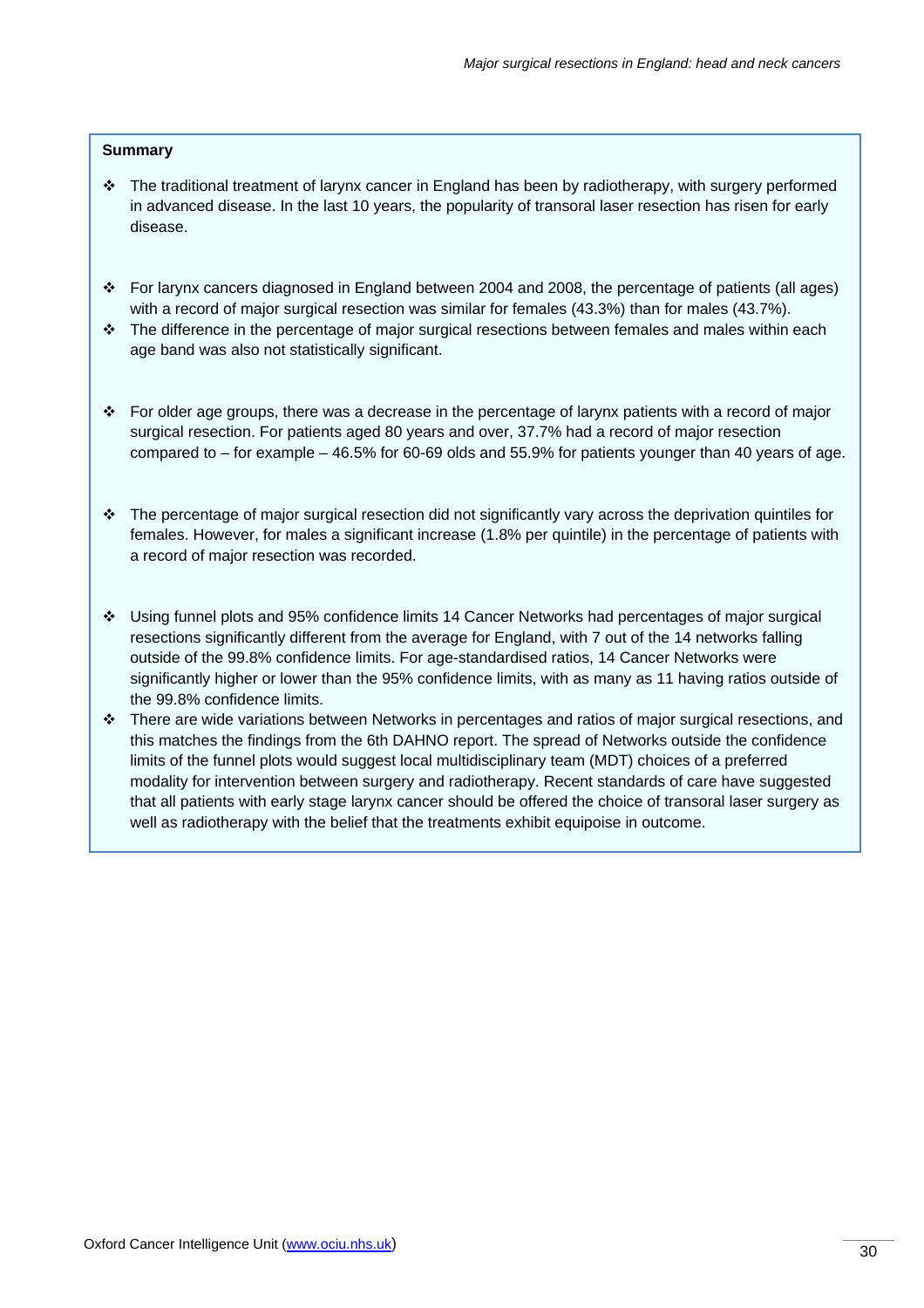## **3.6 Major salivary gland**

| Male      |                                                                                                |       |                                  | Female             |                                | Persons                          |                             |                                |                   |
|-----------|------------------------------------------------------------------------------------------------|-------|----------------------------------|--------------------|--------------------------------|----------------------------------|-----------------------------|--------------------------------|-------------------|
| Age group | <b>HES</b><br>95%<br>$\%$<br>linked<br>Confidence<br>MSR <sub>‡</sub><br>patients<br>Intervals |       | <b>HES</b><br>linked<br>patients | $\%$<br><b>MSR</b> | 95%<br>Confidence<br>Intervals | <b>HES</b><br>linked<br>patients | $\frac{0}{0}$<br><b>MSR</b> | 95%<br>Confidence<br>Intervals |                   |
| ~< 40     | 92                                                                                             | 75.0% | 65.3% - 82.7%                    | 135                | 66.7%                          | 58.4% - 74.1%                    | 227                         | 70.0%                          | 63.8% - 75.6%     |
| 40-49     | 93                                                                                             | 69.9% | 59.9% - 78.3%                    | 97                 | 72.2%                          | $62.5\% - 80.1\%$                | 190                         | 71.1%                          | 64.2% - 77.0%     |
| 50-59     | 173                                                                                            | 68.2% | 60.9% - 74.7%                    | 111                | 72.1%                          | 63.1% - 79.6%                    | 284                         | 69.7%                          | 64.1% - 74.8%     |
| 60-69     | 231                                                                                            | 63.6% | 57.3% - 69.6%                    | 177                | 57.1%                          | 49.7% - 64.1%                    | 408                         | 60.8%                          | 56.0% - 65.4%     |
| 70-79     | 271                                                                                            | 61.6% | 55.7% - 67.2%                    | 154                | 57.1%                          | 49.2% - 64.7%                    | 425                         | 60.0%                          | $55.3\% - 64.5\%$ |
| $\geq 80$ | 235                                                                                            | 52.3% | 46.0% - 58.6%                    | 166                | 34.9%                          | $28.1\% - 42.5\%$                | 401                         | 45.1%                          | $40.3\% - 50.0\%$ |
| All ages  | 1,095                                                                                          | 62.9% | $60.0\% - 65.7\%$                | 840                | 58.0%                          | $54.6\% - 61.3\%$                | 1,935                       | 60.8%                          | 58.6% - 62.9%     |

**Table 3.6.1** Major salivary gland cancers – major surgical resections by age and sex

*‡ MSR - Major Surgical Resections*

**Figure 3.6.1** Major salivary gland cancers – percentage of patients treated in NHS hospitals with a record of a major surgical resection by age and sex

![](_page_33_Figure_6.jpeg)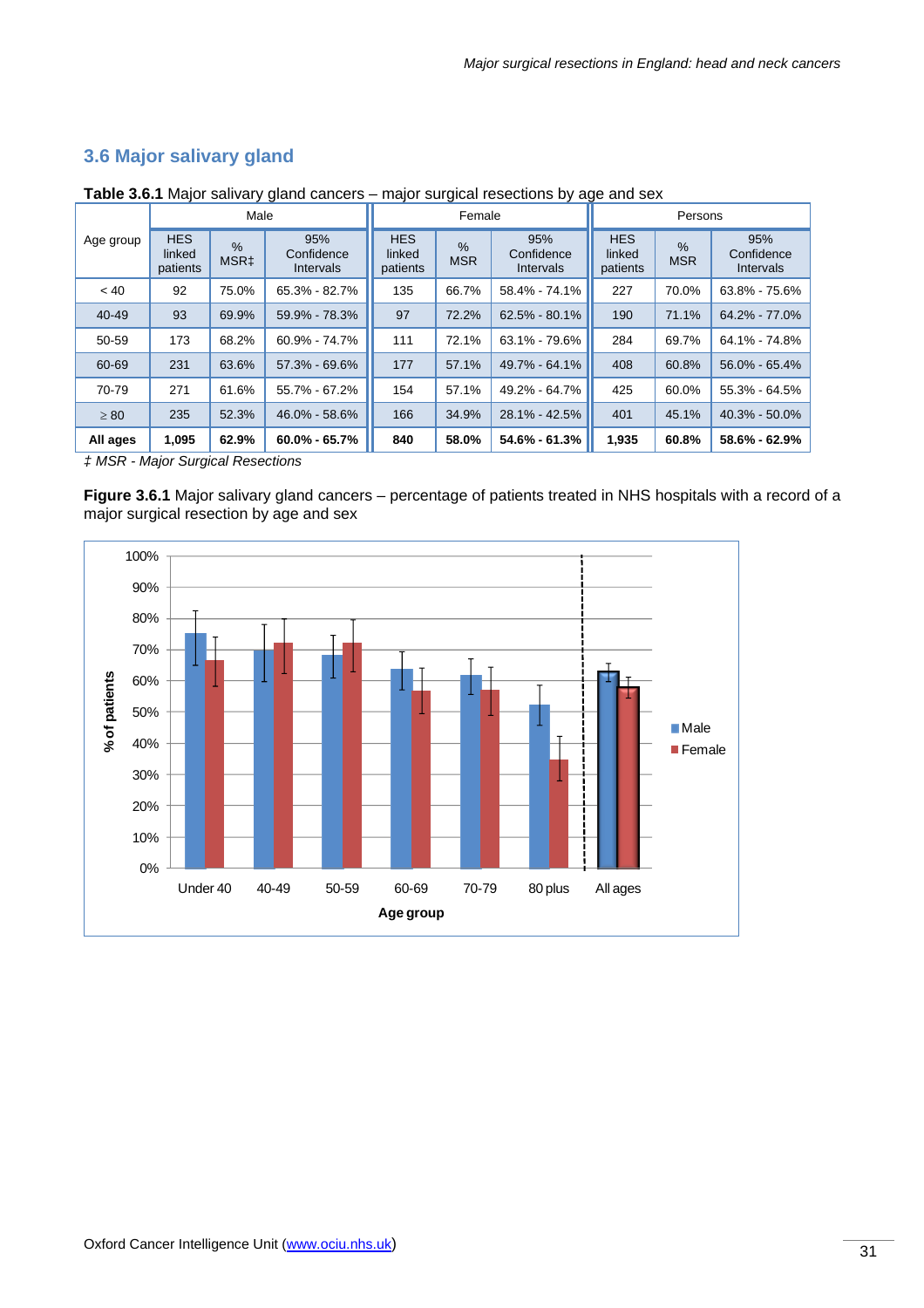|                          |                                  | Male                              |                                       |                                  | Female             |                             | Persons                          |                             |                                    |  |
|--------------------------|----------------------------------|-----------------------------------|---------------------------------------|----------------------------------|--------------------|-----------------------------|----------------------------------|-----------------------------|------------------------------------|--|
| Deprivation<br>Quintile* | <b>HES</b><br>linked<br>patients | $\frac{9}{6}$<br>MSR <sub>‡</sub> | 95%<br>Confidence<br><b>Intervals</b> | <b>HES</b><br>linked<br>patients | $\%$<br><b>MSR</b> | 95% Confidence<br>Intervals | <b>HES</b><br>linked<br>patients | $\frac{9}{6}$<br><b>MSR</b> | 95% Confidence<br><b>Intervals</b> |  |
|                          | 208                              | 65.4%                             | 58.7% - 71.5%                         | 153                              | 58.2%              | $50.2\% - 65.7\%$           | 361                              | 62.3%                       | 57.2% - 67.2%                      |  |
| $\mathcal{P}$            | 220                              | 65.0%                             | 58.5% - 71.0%                         | 189                              | 55.0%              | 47.9% - 61.9%               | 409                              | 60.4%                       | 55.6% - 65.0%                      |  |
| 3                        | 236                              | 61.4%                             | 55.1% - 67.4%                         | 178                              | 63.5%              | 56.2% - 70.2%               | 414                              | 62.3%                       | 57.6% - 66.9%                      |  |
| 4                        | 241                              | 63.1%                             | 56.8% - 68.9%                         | 167                              | 54.5%              | 46.9% - 61.9%               | 408                              | 59.6%                       | 54.7% - 64.2%                      |  |
| 5                        | 190                              | 59.5%                             | 52.4% - 66.2%                         | 153                              | 58.8%              | $50.9\% - 66.3\%$           | 343                              | 59.2%                       | 53.9% - 64.3%                      |  |
| <b>England</b>           | 1,095                            | 62.9%                             | $60.0\% - 65.7\%$                     | 840                              | 58.0%              | $54.6\% - 61.3\%$           | 1,935                            | 60.8%                       | $58.6\% - 62.9\%$                  |  |

**Table 3.6.2** Major salivary gland cancers – major surgical resections by deprivation quintile and sex

*\* where Quintile 1 is least deprived and Quintile 5 is most deprived; ‡ MSR - Major Surgical Resections* 

**Figure 3.6.2** Major salivary gland cancers – percentage of patients treated in NHS hospitals with a record of a major surgical resection by deprivation quintile and sex

![](_page_34_Figure_5.jpeg)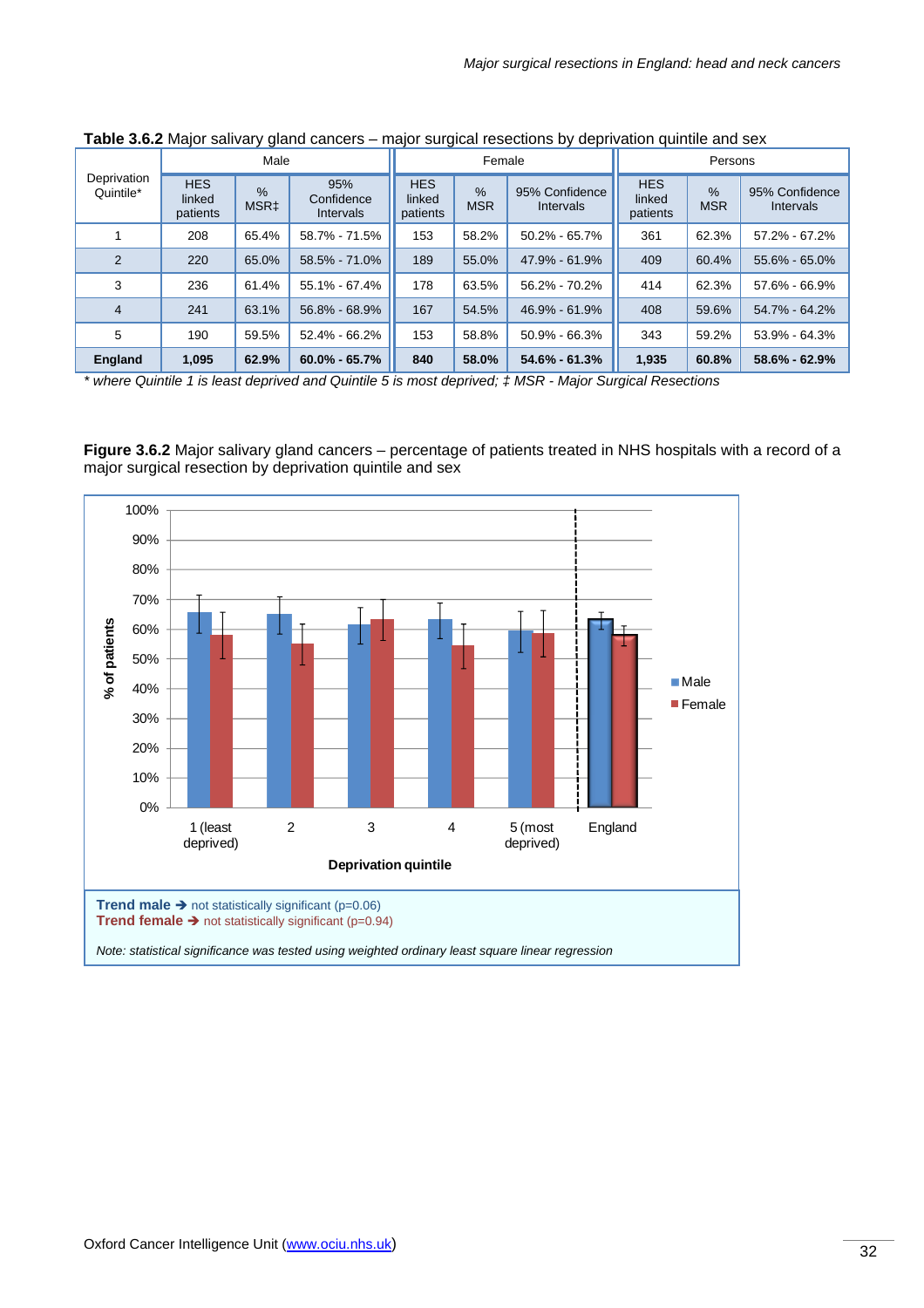**Table 3.6.3** Major salivary gland cancers – major surgical resections by Cancer Network and sex

|                                       |                               | Male         |                             |                               | Female          |                             |                               | Persons            |                             |
|---------------------------------------|-------------------------------|--------------|-----------------------------|-------------------------------|-----------------|-----------------------------|-------------------------------|--------------------|-----------------------------|
| <b>Cancer Network</b>                 | <b>HES</b> linked<br>patients | $\%$<br>MSR‡ | 95% Confidence<br>Intervals | <b>HES linked</b><br>patients | %<br><b>MSR</b> | 95% Confidence<br>Intervals | <b>HES linked</b><br>patients | $\%$<br><b>MSR</b> | 95% Confidence<br>Intervals |
| N01 Lancashire and South Cumbria      | 39                            | 53.8%        | 38.6% - 68.4%               | 28                            | 50.0%           | 32.6% - 67.4%               | 67                            | 52.2%              | 40.5% - 63.7%               |
| N02 Greater Manchester and Cheshire   | 61                            | 68.9%        | 56.4% - 79.1%               | 50                            | 64.0%           | 50.1% - 75.9%               | 111                           | 66.7%              | 57.5% - 74.7%               |
| N03 Merseyside and Cheshire           | 53                            | 67.9%        | 54.5% - 78.9%               | 31                            | 64.5%           | 46.9% - 78.9%               | 84                            | 66.7%              | 56.1% - 75.8%               |
| N06 Yorkshire                         | 38                            | 50.0%        | 34.8% - 65.2%               | 41                            | 56.1%           | 41.0% - 70.1%               | 79                            | 53.2%              | 42.3% - 63.8%               |
| N07 Humber and Yorkshire Coast        | 21                            | 71.4%        | 50.0% - 86.2%               | 20                            | 60.0%           | 38.7% - 78.1%               | 41                            | 65.9%              | 50.5% - 78.4%               |
| N08 North Trent                       | 43                            | 76.7%        | 62.3% - 86.8%               | 26                            | 61.5%           | 42.5% - 77.6%               | 69                            | 71.0%              | 59.4% - 80.4%               |
| N11 Pan Birmingham                    | 31                            | 54.8%        | 37.8% - 70.8%               | 30                            | 46.7%           | 30.2% - 63.9%               | 61                            | 50.8%              | 38.6% - 62.9%               |
| N12 Arden                             | 27                            | 70.4%        | 51.5% - 84.1%               | 14                            | 78.6%           | 52.4% - 92.4%               | 41                            | 73.2%              | 58.1% - 84.3%               |
| N20 Mount Vernon                      | 28                            | 60.7%        | 42.4% - 76.4%               | 23                            | 43.5%           | 25.6% - 63.2%               | 51                            | 52.9%              | 39.5% - 65.9%               |
| N21 West London                       | 19                            | 63.2%        | 41.0% - 80.9%               | 20                            | 45.0%           | 25.8% - 65.8%               | 39                            | 53.8%              | 38.6% - 68.4%               |
| N22 North London                      | 26                            | 61.5%        | 42.5% - 77.6%               | 21                            | 66.7%           | 45.4% - 82.8%               | 47                            | 63.8%              | 49.5% - 76.0%               |
| N23 North East London                 | 20                            | 50.0%        | 29.9% - 70.1%               | 12                            | 66.7%           | 39.1% - 86.2%               | 32                            | 56.3%              | 39.3% - 71.8%               |
| N24 South East London                 | 25                            | 56.0%        | 37.1% - 73.3%               | 24                            | 33.3%           | 18.0% - 53.3%               | 49                            | 44.9%              | 31.9% - 58.7%               |
| N25 South West London                 | 34                            | 82.4%        | 66.5% - 91.7%               | 26                            | 57.7%           | 38.9% - 74.5%               | 60                            | 71.7%              | 59.2% - 81.5%               |
| N26 Peninsula                         | 57                            | 52.6%        | 39.9% - 65.0%               | 41                            | 56.1%           | 41.0% - 70.1%               | 98                            | 54.1%              | 44.2% - 63.6%               |
| N27 Dorset                            | 27                            | 59.3%        | 40.7% - 75.5%               | 20                            | 50.0%           | 29.9% - 70.1%               | 47                            | 55.3%              | 41.2% - 68.6%               |
| N28 Avon, Somerset and Wiltshire      | 51                            | 72.5%        | 59.1% - 82.9%               | 32                            | 59.4%           | 42.3% - 74.5%               | 83                            | 67.5%              | 56.8% - 76.6%               |
| N29 3 Counties                        | 24                            | 66.7%        | 46.7% - 82.0%               | 20                            | 40.0%           | 21.9% - 61.3%               | 44                            | 54.5%              | 40.1% - 68.3%               |
| N <sub>30</sub> Thames Valley         | 46                            | 56.5%        | 42.2% - 69.8%               | 30                            | 63.3%           | 45.5% - 78.1%               | 76                            | 59.2%              | 48.0% - 69.6%               |
| N31 Central South Coast               | 51                            | 62.7%        | 49.0% - 74.7%               | 37                            | 54.1%           | 38.4% - 69.0%               | 88                            | 59.1%              | 48.6% - 68.8%               |
| N32 Surrey, West Sussex and Hampshire | 15                            | 66.7%        | 41.7% - 84.8%               | 10                            | 90.0%           | 59.6% - 98.2%               | 25                            | 76.0%              | 56.6% - 88.5%               |
| N33 Sussex                            | 43                            | 65.1%        | 50.2% - 77.6%               | 25                            | 52.0%           | 33.5% - 70.0%               | 68                            | 60.3%              | 48.4% - 71.1%               |
| N34 Kent and Medway                   | 35                            | 45.7%        | 30.5% - 61.8%               | 22                            | 59.1%           | 38.7% - 76.7%               | 57                            | 50.9%              | 38.3% - 63.4%               |
| N35 Greater Midlands                  | 39                            | 53.8%        | 38.6% - 68.4%               | 34                            | 50.0%           | 34.1% - 65.9%               | 73                            | 52.1%              | 40.8% - 63.1%               |
| N36 North of England                  | 61                            | 70.5%        | 58.1% - 80.4%               | 64                            | 56.3%           | 44.1% - 67.7%               | 125                           | 63.2%              | 54.5% - 71.1%               |
| N37 Anglia                            | 61                            | 63.9%        | 51.4% - 74.8%               | 55                            | 65.5%           | 52.3% - 76.6%               | 116                           | 64.7%              | 55.6% - 72.8%               |
| N38 Essex                             | 34                            | 55.9%        | 39.5% - 71.1%               | 16                            | 75.0%           | 50.5% - 89.8%               | 50                            | 62.0%              | 48.2% - 74.1%               |
| N39 East Midlands                     | 86                            | 66.3%        | 55.8% - 75.4%               | 68                            | 67.6%           | 55.8% - 77.6%               | 154                           | 66.9%              | 59.1% - 73.8%               |
| England                               | 1,095                         | 62.9%        | $60.0\% - 65.7\%$           | 840                           | 58.0%           | 54.6% - 61.3%               | 1,935                         | 60.8%              | 58.6% - 62.9%               |

*‡ MSR - Major Surgical Resections*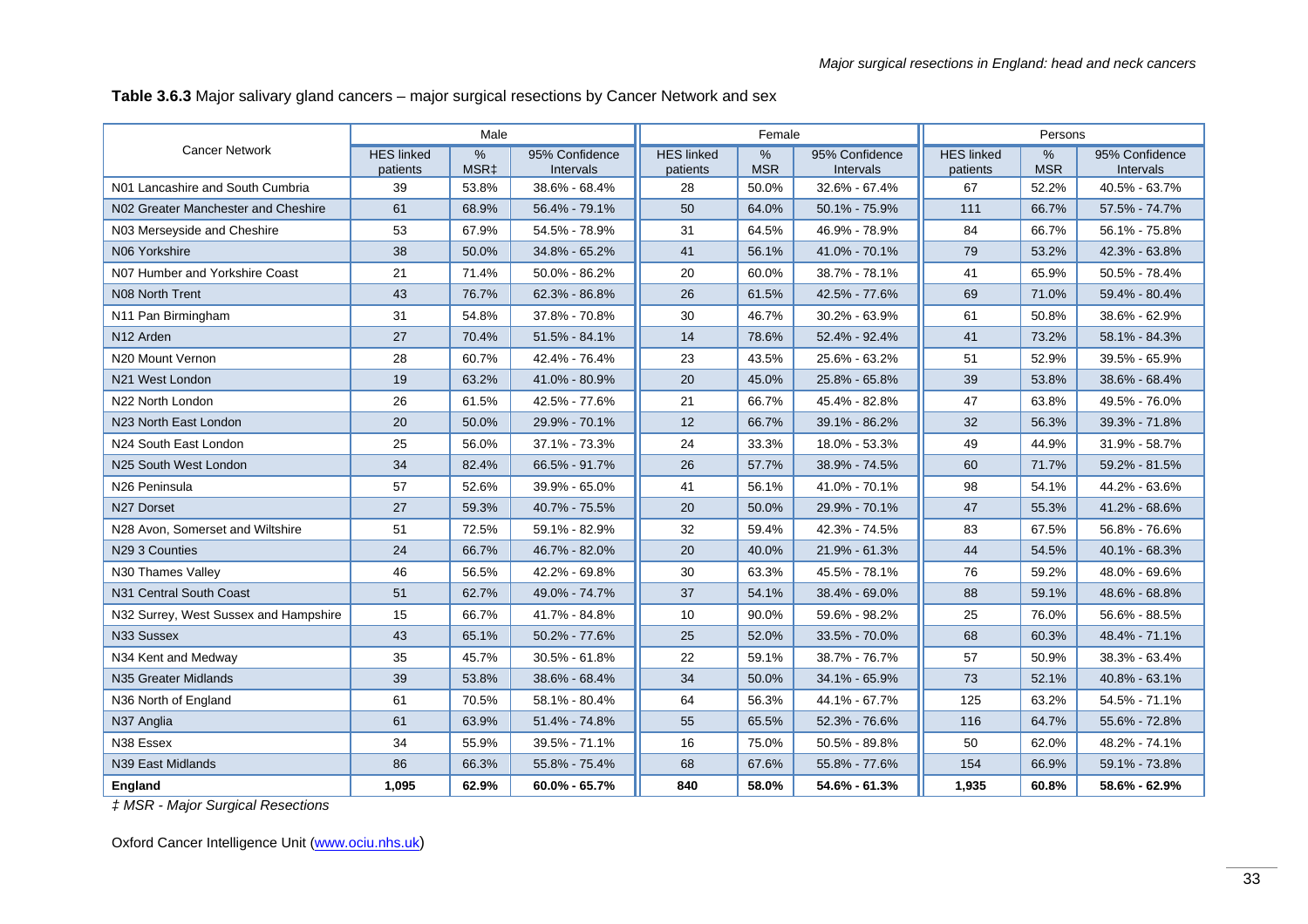The percentage of major surgical resections performed for each Cancer Network has been compared with the England average using funnel plots and confidence limits for all anatomic sites. The England average represents the expected patients with a record of major surgical resection. In interpreting those Networks lying outside the funnel the cautionary caveats listed in the introduction to this section should be heeded. For more information on funnel plots and their use see Appendix 4.

**Figures 3.6.3** Major salivary gland cancers – percentage of patients treated in NHS hospitals with a record of a major surgical resection by Cancer Network

![](_page_36_Figure_3.jpeg)

![](_page_36_Figure_4.jpeg)

![](_page_36_Figure_5.jpeg)

*^actual number of patients treated in NHS hospitals with a record of major surgical resection divided by expected number*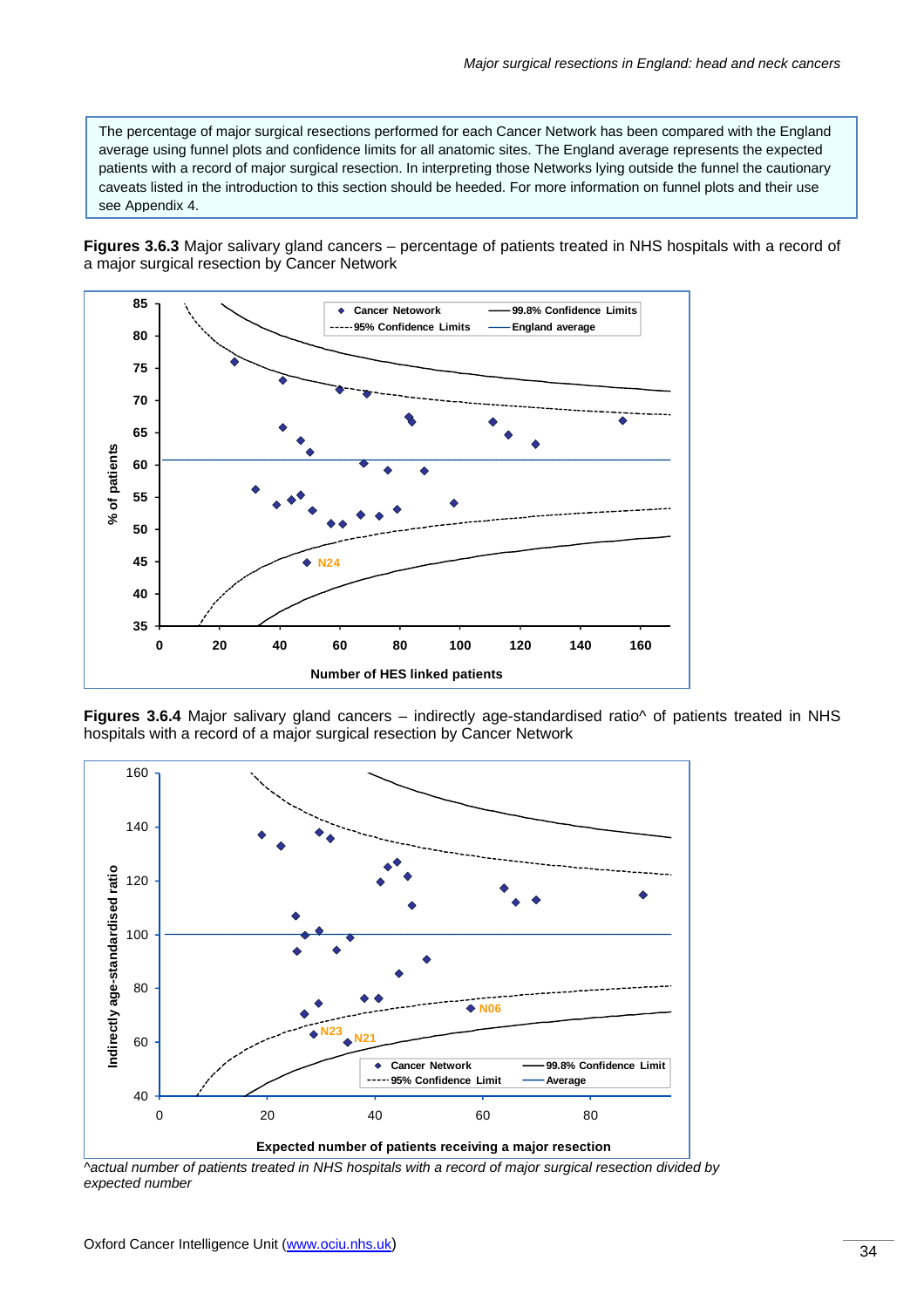#### **Summary**

- For major salivary gland cancers diagnosed in England between 2004 and 2008, the percentage of patients (all ages) with a record of major surgical resection was lower for females (58.0%) than for males (62.9%). This difference, however, was not statistically significant.
- Females had a lower percentage of major surgical resections for four out of the six age bands examined. However, the difference in the percentage of major surgical resections between females and males was only statistically significant for patients aged 80 and older.
- For older age groups, there was a decrease in the percentage of salivary gland cancer patients with a record of surgical major resection. For patients aged 80 years and over, 45.1% had a record of major surgical resection compared to – for example – 60.0% for 70-79 olds and 70.0% for patients younger than 40 years of age. The low percentage recorded for the 80 and plus age group was significantly different from all other age bands examined.
- The percentage of major surgical resection did not significantly vary across the deprivation quintiles for males and females.
- Using funnel plots and 95% confidence limits only 1 Cancer Network had a percentage of major resections significantly different from the average for England. For age-standardised ratios, 3 Cancer Networks were significantly lower than the 95% confidence limits. All Cancer Networks were within the 99.8% confidence limits for percentage of major resections and age-standardised ratios.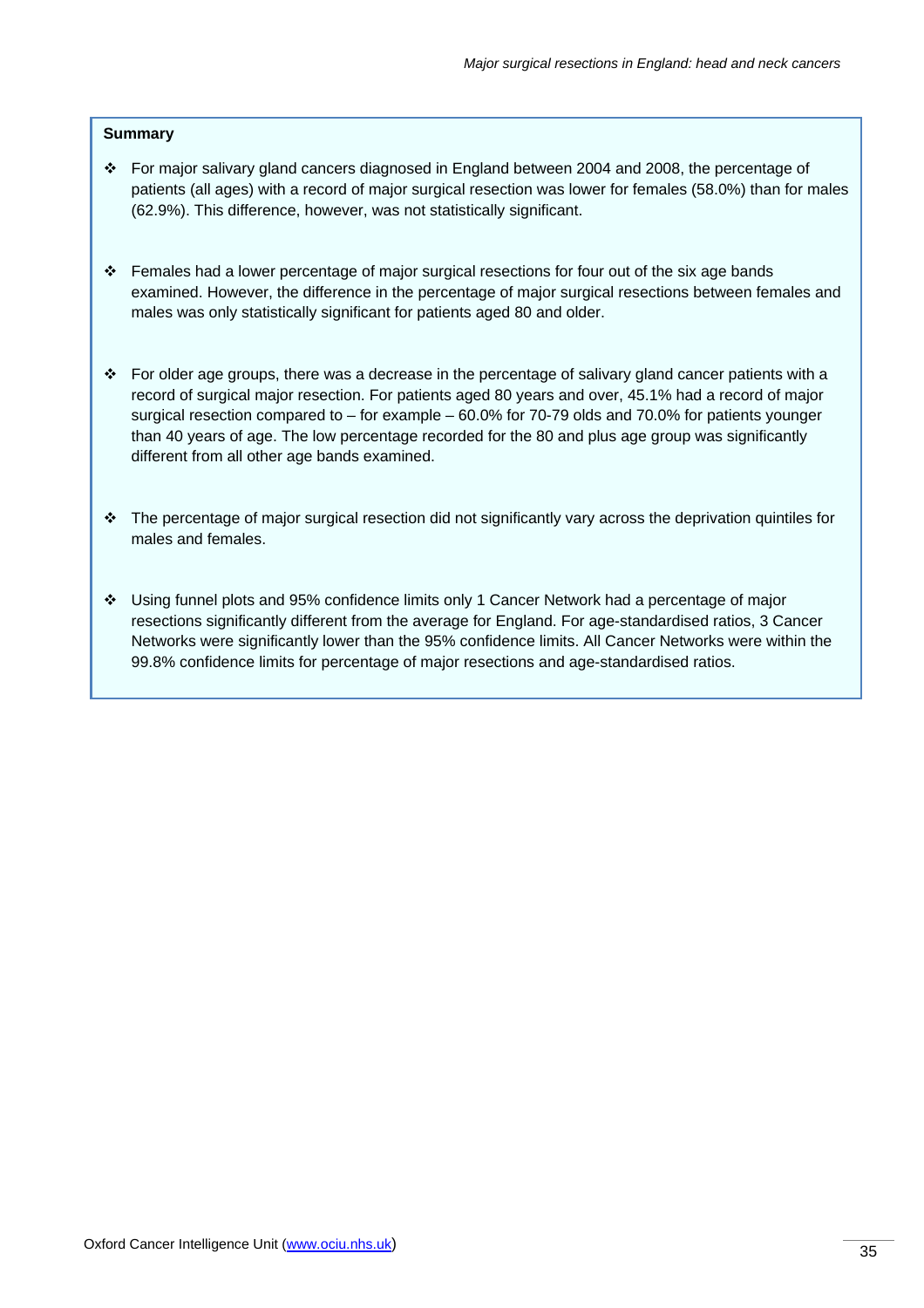|  |  |  |  | Appendix 1: ICD-10 codes and site groupings |
|--|--|--|--|---------------------------------------------|
|--|--|--|--|---------------------------------------------|

| Site group                 | ICD-10 code       | <b>Code description</b>                                           |  |  |  |
|----------------------------|-------------------|-------------------------------------------------------------------|--|--|--|
|                            | C00.3             | Lip, inner aspect, mucosa of upper                                |  |  |  |
|                            | C00.4             | Lip, inner aspect, mucosa of lower                                |  |  |  |
|                            | C06.0             | Cheek mucosa                                                      |  |  |  |
|                            | C06.1             | Mouth, vestibule (buccal sulcus and labial)                       |  |  |  |
|                            | C06.2             | Retromolartrigone                                                 |  |  |  |
| Oral Cavity                | C03.0             | Gum, upper (alveolar ridge, mucosa, gingiva)                      |  |  |  |
|                            | C03.1             | Gum, lower (alveolar ridge, mucosa, gingiva)                      |  |  |  |
|                            | C04.0             | Mouth, anterior floor                                             |  |  |  |
|                            | C04.1             | Mouth, lateral floor                                              |  |  |  |
|                            | C04.8             | Mouth, floor, overlapping lesion                                  |  |  |  |
|                            | C05.0             | Palate, hard                                                      |  |  |  |
|                            | CO <sub>2.0</sub> | Tongue, dorsal surface, anterior 2/3                              |  |  |  |
|                            | CO <sub>2.1</sub> | Tongue, lateral border, tip of tongue                             |  |  |  |
|                            | C02.2             | Tongue, ventral, inferior surface                                 |  |  |  |
|                            | C02.8             | Tongue, overlapping lesion of anterior two-third                  |  |  |  |
|                            | CO <sub>2.3</sub> | Anterior two-thirds of tongue, part unspecified                   |  |  |  |
|                            | C06.8             | Overlapping lesion of other and unspecified parts of mouth        |  |  |  |
|                            | C02.4             | Lingual tonsil (previously in oropharynx)                         |  |  |  |
|                            | C09.0             | Tonsillar fossa                                                   |  |  |  |
|                            | C09.1             | Tonsillar pillar, glossotonsillar sulcus                          |  |  |  |
|                            | C09.9             | Tonsil, not otherwise specified                                   |  |  |  |
|                            | C <sub>10.2</sub> | Lateral wall oropharynx                                           |  |  |  |
|                            | CO <sub>1</sub>   | Base of tongue                                                    |  |  |  |
| Oropharynx                 | C10.0             | Vallecula (Anterior surface epiglottis - see supraglottic larynx) |  |  |  |
|                            | C <sub>10.3</sub> | Posterior wall oropharynx                                         |  |  |  |
|                            | C <sub>05.1</sub> | Palate, soft, inferior surface                                    |  |  |  |
|                            | C05.2             | Uvula                                                             |  |  |  |
|                            | C05.8             | Overlapping lesion palate                                         |  |  |  |
|                            | C10.8             | Overlapping lesion of oropharynx                                  |  |  |  |
|                            | C <sub>10.9</sub> | Oropharynx unspecified                                            |  |  |  |
|                            | C12.x or C12.9    | Pyriform sinus                                                    |  |  |  |
|                            | C13.0             | Postcricoid region                                                |  |  |  |
| Hypopharynx                | C13.1             | Aryepiglottic fold, hypopharyngeal aspect                         |  |  |  |
|                            | C13.2             | Hypopharynx, posterior wall                                       |  |  |  |
|                            | C <sub>13.8</sub> | Hypopharynx, overlapping lesion                                   |  |  |  |
|                            | C13.9             | Hypopharynx unspecified                                           |  |  |  |
|                            | C32.1             | Supraglottis                                                      |  |  |  |
|                            | C <sub>10.1</sub> | Anterior surface epiglottis                                       |  |  |  |
| Larynx                     | C32.0             | <b>Glottis</b>                                                    |  |  |  |
|                            | C32.9             | Larynx, not otherwise specified                                   |  |  |  |
|                            | C32.2             | <b>Subglottis</b>                                                 |  |  |  |
|                            | C32.3             | Laryngeal cartilage                                               |  |  |  |
| Major<br>salivary<br>gland | C07.x or C07.9    | Parotid gland                                                     |  |  |  |
|                            | C08.0             | Submandibular, submaxillary gland                                 |  |  |  |
|                            | C08.1             | Sublingual gland                                                  |  |  |  |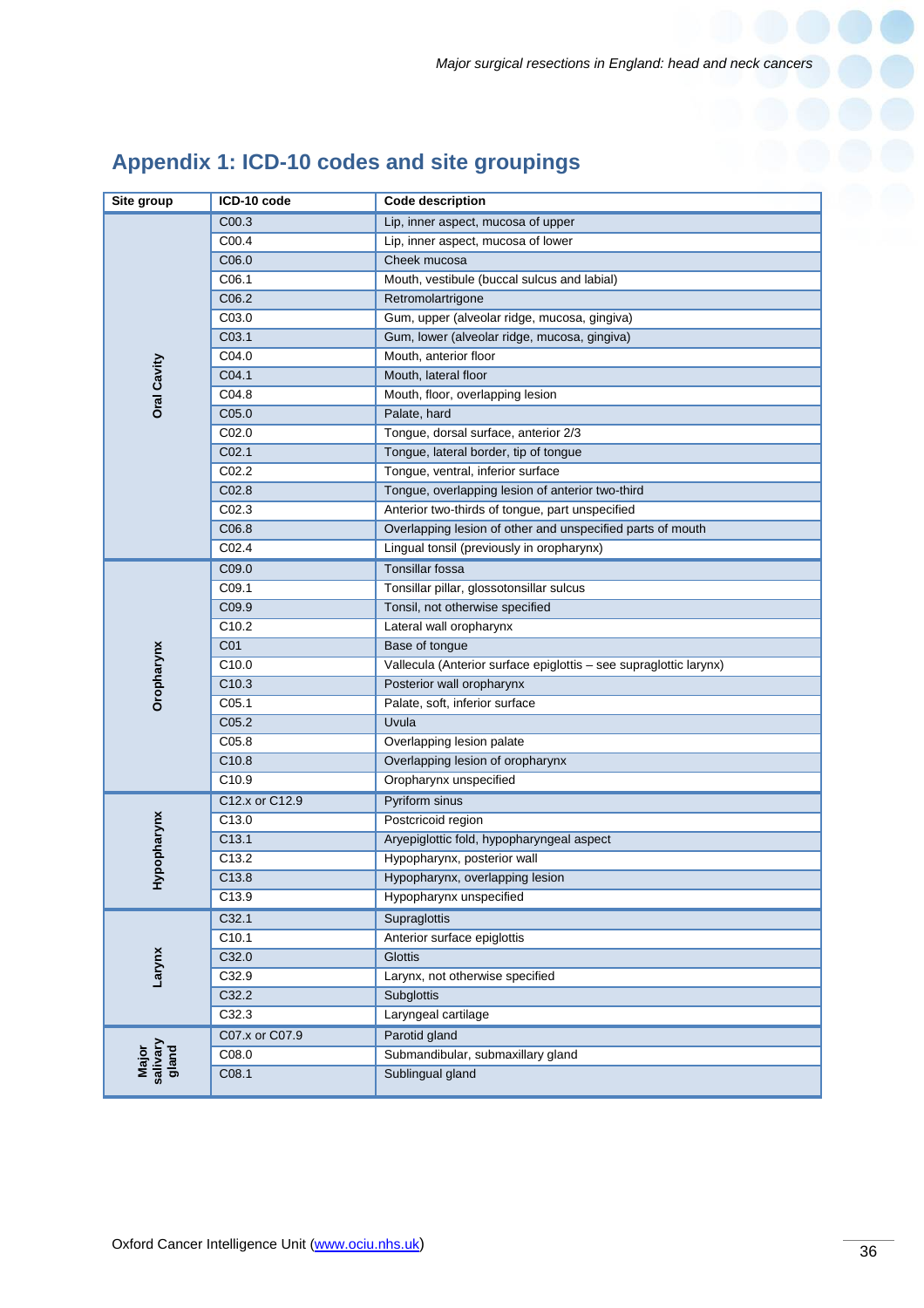# **Appendix 2: DAHNO and OPCS4 codes assigned as major surgical resections**

| <b>DAHNO codes</b> | OPCS4 codes                   | <b>Description</b>                                     |  |  |  |
|--------------------|-------------------------------|--------------------------------------------------------|--|--|--|
| 0204               | E19.1;E29.1;E21.4             | Laryngo-pharyngectomy-Primary closure                  |  |  |  |
| 0205               | E19.1;E29.1;G03.2             | Laryngo-pharyngectomy-free jejunum                     |  |  |  |
| 0206               | E19.1;E29.1;E21.4;S17.1;Y61.2 | Laryngo-pharyngectomy-pect major                       |  |  |  |
| 0207               | E19.1;E29.1;G02.1             | Total L-p-oesophagectomy + pullup                      |  |  |  |
| 0203               | E19.2                         | Pharyngectomy - partial                                |  |  |  |
| 0201               | E23.1                         | Pharyngotomy (open excision lesion)                    |  |  |  |
| 0420a              | F <sub>20.2</sub>             | Excision of lesion of gingiva                          |  |  |  |
| 0420               | F22.1                         | Total glossectomy                                      |  |  |  |
| 0419               | F22.2                         | Partial glossectomy                                    |  |  |  |
| 0431               | F30.1                         | Repair of palate using palatal flap                    |  |  |  |
| 0433               | F30.3                         | Repair of palate using tongue flap                     |  |  |  |
| 0435               | F30.4                         | Repair of palate using skin graft                      |  |  |  |
| 0434               | F30.5                         | Repair of palate using mucosal flap                    |  |  |  |
| 0429               | F32.4                         | Palatectomy (partial) uvulectomy                       |  |  |  |
| 0430               | F32.8;Y05.1                   | Palatectomy - total                                    |  |  |  |
| 0408               | F34.9*                        | Tonsillectomy-unilateral                               |  |  |  |
| 0405               | F38.1                         | Floor of mouth excision                                |  |  |  |
| 0406               | F38.2                         | Buccal mucosa excision                                 |  |  |  |
| 0409               | F39.1                         | Reconstruction mouth - with flap                       |  |  |  |
| 0410               | F39.1                         | Reconstruction mouth - with primary closure            |  |  |  |
| 0411               | F39.1;S28.8                   | Reconstruction mouth - with buccal flap                |  |  |  |
| 0412               | F39.1;S17.1;Y61.2             | Reconstruction mouth - with pectoralis major           |  |  |  |
| 0413               | F39.1;S20.8;Y59.2             | Reconstruction mouth - with radial forearm             |  |  |  |
| 0414               | F39.2;S35.3                   | Reconstruction mouth with SSG                          |  |  |  |
| 0604               | F44.1                         | Parotidectomy - total                                  |  |  |  |
| 0603               | F44.2                         | parotidectomy - superficial                            |  |  |  |
| 0421               | S17.1; Y61.2                  | Pectoralis major - skin and muscle                     |  |  |  |
| 0421B              | S17.1; Y63.8                  | Pectoralis major - muscle                              |  |  |  |
| 0422               | S17.1;Y63.1                   | Latissimusdorsi - skin and muscle                      |  |  |  |
| 0422B              | S17.1;Y63.1                   | Latissimusdorsi - muscle                               |  |  |  |
| 0423               | S20.8; Y59.2                  | Radial forearm fasciocutaneous                         |  |  |  |
| 0301               | T85.1                         | Neck dissection radical                                |  |  |  |
| 0302               | T85.1                         | Neck dissection modified                               |  |  |  |
| 0303               | T85.1                         | Modified Type I accessory preserved                    |  |  |  |
| 0304               | T85.1                         | Modified Type II accessory + IJV kept                  |  |  |  |
| 0305               | T85.1                         | Modified Type III sternomastoid - IJV + accessory kept |  |  |  |
| 0307               | T85.1                         | Selective neck dissection (SND)                        |  |  |  |
| 0308               | T85.1                         | SND Level 1 (suprahyoid)                               |  |  |  |
| 0309               | T85.1                         | SND Level 1-3 (supra omohyoid)                         |  |  |  |
| 0310               | T85.1                         | SND Level 1-4 (anterolateral)                          |  |  |  |
| 0311               | T85.1                         | SND Level 2-4 (lateral)                                |  |  |  |
| 0312               | T85.1                         | SND Level 5 (posteria)                                 |  |  |  |
| 0313               | T85.1                         | SND Level 2-5 (posterolateral)                         |  |  |  |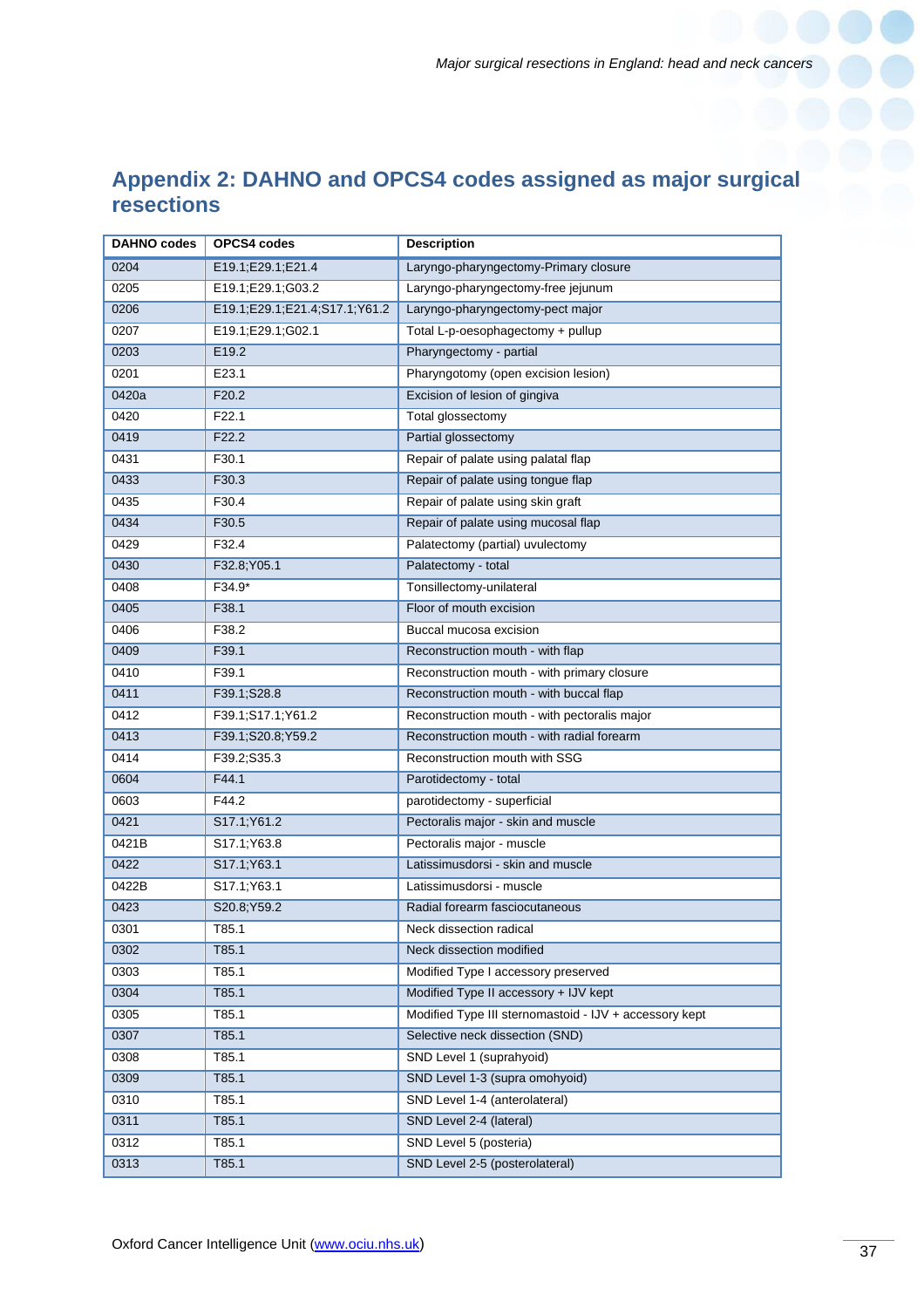| <b>DAHNO</b> codes | OPCS4 codes         | <b>Description</b>                                               |  |  |  |
|--------------------|---------------------|------------------------------------------------------------------|--|--|--|
| 0314               | T85.1               | SND Level 6 (central compartment)                                |  |  |  |
| 0315               | T85.1               | SND Level 7 (superior mediastinum)                               |  |  |  |
| 0418               | V14.1               | Hemimandibulectomy                                               |  |  |  |
| 0418B              | V14.2               | Mandibulectomy - extensive                                       |  |  |  |
| 0417               | V14.3               | Marginal mandibulectomy                                          |  |  |  |
| 0415               | V14.4               | Excision lesion jaw NEC*                                         |  |  |  |
| 0416               | V16.8               | Mandibulotomy/split/division of jaw                              |  |  |  |
| 0424               | V19.1; Y66.2        | Reconstruction mandible                                          |  |  |  |
| 0425               | V19.1; Y66.2        | Reconstruction mandible - with rib                               |  |  |  |
| 0426               | V19.1; Y66.4; Y59.2 | Reconstruction mandible - with radius                            |  |  |  |
| 0427               | V19.1; Y66.6; Y59.8 | Reconstruction mandible - with fibula                            |  |  |  |
| 0428               | V19.1; Y66.3; Y59.8 | Reconstruction mandible - with iliac crest                       |  |  |  |
| 0101               | E34.1               | Microlaryngoscopy - laser removal lesion                         |  |  |  |
| 0102               | E34.2               | Microlaryngoscopy - cold removal lesion                          |  |  |  |
| 0103               | E29.3               | Vertical hemilaryngectomy                                        |  |  |  |
| 0104               | E29.2               | Supraglotticlaryngectomy                                         |  |  |  |
| 0105               | E30.1               | Laryngofissure                                                   |  |  |  |
| 0106               | E29.5               | Laryngofissure and cordectomy                                    |  |  |  |
| 0107               | E29.1               | Total laryngectomy                                               |  |  |  |
| 0108               | E41.4               | Tracheo-oesophageal puncture with insertion of speech prosthesis |  |  |  |
|                    | F01.1               | Partial excision of lip/shave/vermillion adv                     |  |  |  |
|                    | F01.8               | Wedge resection of lip                                           |  |  |  |
|                    | F04.2; S24.8        | Reconstruction lip with skin flap (ABBE)                         |  |  |  |

*\* For oropharynx Tonsillectomy-unilateral only included if carried out together with other major surgical procedure(s)*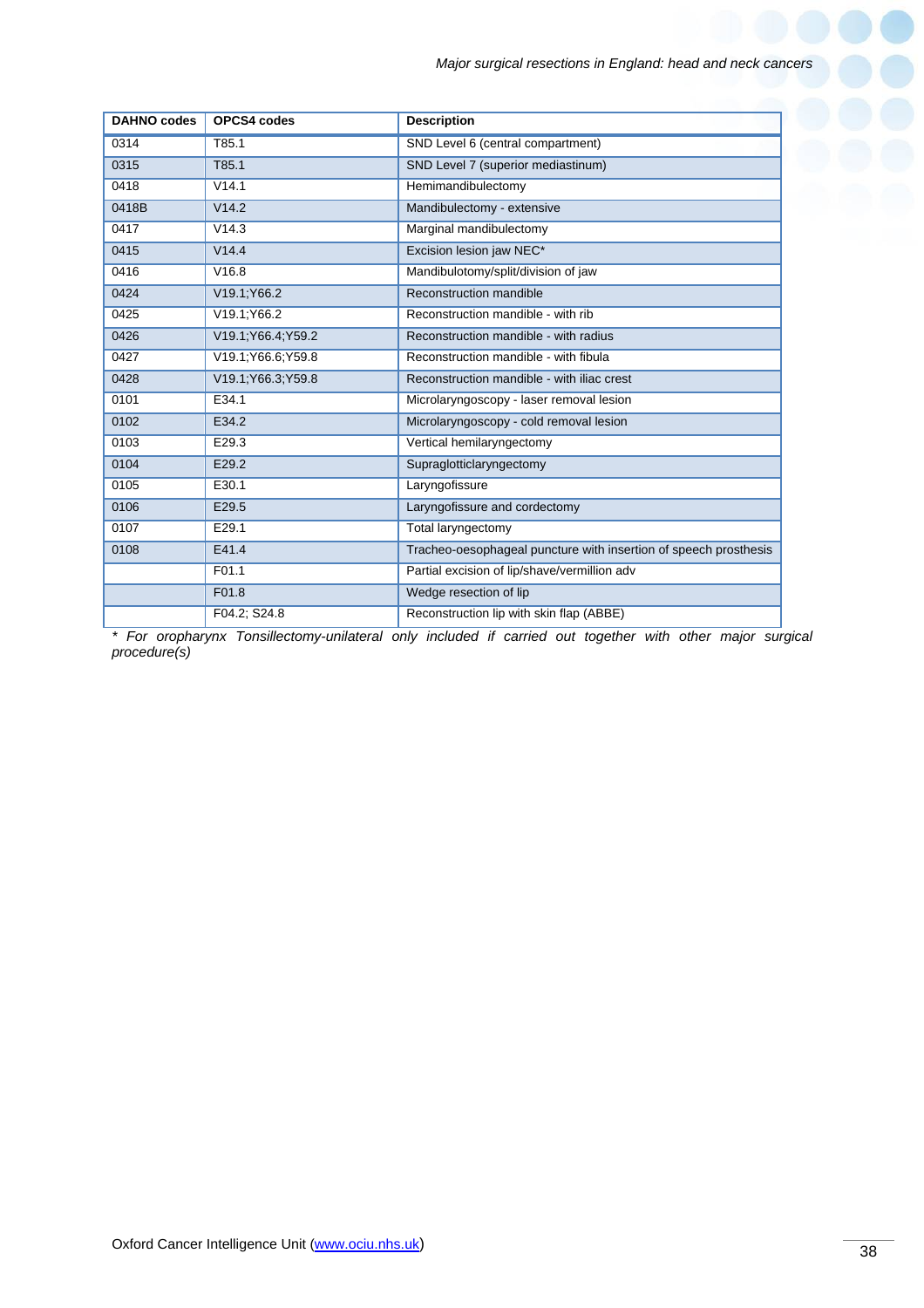## **Appendix 3: Percentage of cancer registrations linked to HES records by cancer site and Cancer Network – patients diagnosed between 2004 and 2008 with HES up to 2009**

|                                       | <b>HYPOPHARYNX</b> | <b>LARYNX</b> | <b>MAJOR SALIVARY GLAND</b> | <b>ORAL CAVITY</b> | <b>OROPHARYNX</b> |
|---------------------------------------|--------------------|---------------|-----------------------------|--------------------|-------------------|
| N01 Lancashire and South Cumbria      | 100.0%             | 95.5%         | 91.8%                       | 91.3%              | 96.8%             |
| N02 Greater Manchester and Cheshire   | 94.5%              | 85.5%         | 84.1%                       | 90.5%              | 93.1%             |
| N03 Merseyside and Cheshire           | 95.2%              | 92.9%         | 82.4%                       | 94.6%              | 95.8%             |
| N06 Yorkshire                         | 98.2%              | 93.8%         | 84.0%                       | 94.6%              | 96.0%             |
| N07 Humber and Yorkshire Coast        | 93.8%              | 95.9%         | 89.1%                       | 96.3%              | 98.0%             |
| N08 North Trent                       | 100.0%             | 93.5%         | 93.2%                       | 96.3%              | 96.0%             |
| N11 Pan Birmingham                    | 98.8%              | 92.4%         | 77.2%                       | 92.1%              | 96.4%             |
| N <sub>12</sub> Arden                 | 97.7%              | 95.5%         | 87.2%                       | 92.6%              | 93.6%             |
| N20 Mount Vernon                      | 92.0%              | 93.5%         | 83.6%                       | 89.9%              | 86.0%             |
| N21 West London                       | 98.2%              | 88.5%         | 76.5%                       | 86.8%              | 95.3%             |
| N22 North London                      | 93.9%              | 82.3%         | 77.0%                       | 85.7%              | 90.4%             |
| N23 North East London                 | 100.0%             | 84.7%         | 72.7%                       | 90.8%              | 92.5%             |
| N24 South East London                 | 96.2%              | 84.2%         | 81.7%                       | 92.1%              | 94.0%             |
| N25 South West London                 | 100.0%             | 79.0%         | 84.5%                       | 82.4%              | 93.6%             |
| N <sub>26</sub> Peninsula             | 98.0%              | 94.2%         | 87.5%                       | 94.2%              | 96.4%             |
| N27 Dorset                            | 93.8%              | 90.8%         | 87.0%                       | 89.9%              | 96.2%             |
| N28 Avon, Somerset and Wiltshire      | 100.0%             | 93.8%         | 82.2%                       | 94.8%              | 97.1%             |
| N29 3 Counties                        | 100.0%             | 91.7%         | 88.0%                       | 91.6%              | 94.3%             |
| N30 Thames Valley                     | 98.1%              | 84.2%         | 74.5%                       | 92.5%              | 95.3%             |
| N31 Central South Coast               | 100.0%             | 92.7%         | 88.0%                       | 95.8%              | 93.5%             |
| N32 Surrey, West Sussex and Hampshire | 96.7%              | 83.4%         | 71.4%                       | 86.9%              | 82.5%             |
| N33 Sussex                            | 97.1%              | 88.6%         | 81.0%                       | 83.3%              | 94.2%             |
| N34 Kent and Medway                   | 90.9%              | 87.3%         | 81.4%                       | 89.1%              | 89.8%             |
| N35 Greater Midlands                  | 94.1%              | 89.4%         | 84.9%                       | 94.6%              | 94.2%             |
| N36 North of England                  | 98.1%              | 97.7%         | 89.3%                       | 95.1%              | 97.6%             |
| N37 Anglia                            | 96.4%              | 91.3%         | 85.9%                       | 91.4%              | 93.8%             |
| N38 Essex                             | 92.7%              | 95.0%         | 75.8%                       | 90.4%              | 96.2%             |
| N39 East Midlands                     | 96.7%              | 92.4%         | 86.5%                       | 94.3%              | 97.4%             |
| England                               | 97.0%              | 90.9%         | 83.8%                       | 92.1%              | 94.7%             |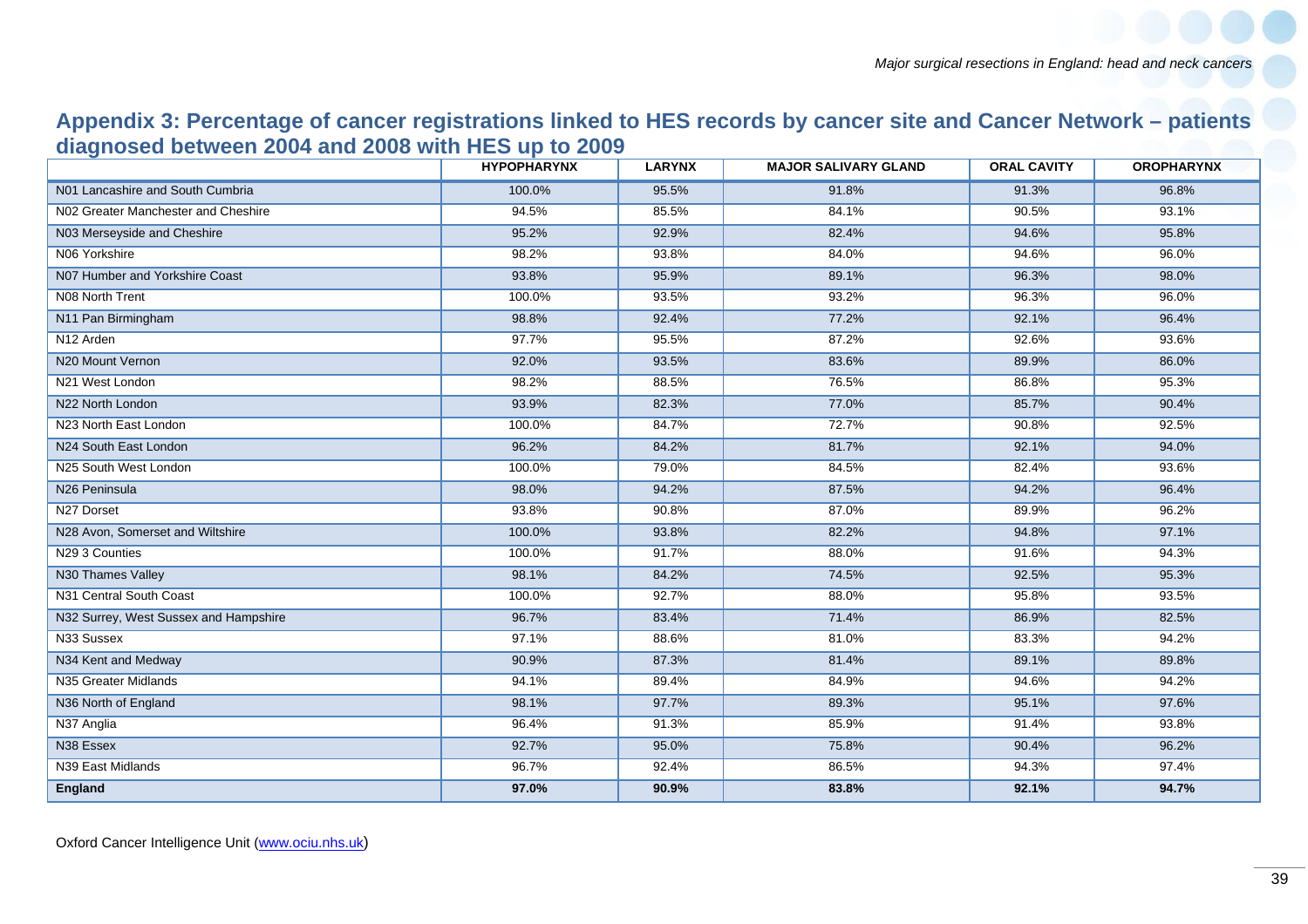## **Appendix 4: Data analysis – further information**

#### **Funnel Plots**

Funnel plots are recommended as a graphical aid for institutional comparisons, in which an estimate of an underlying quantity is plotted against an interpretable measure of its precision. Therefore, a funnel plot is a scatter plot of observed indicators against a measure of its precision, typically the sample size. Funnel plots allow many points to be plotted simultaneously, with information about whether each point is significantly above or below the expected, or average, value. Control limits are set at 95% (2 standard deviations) and 99.8% (3 standard deviations) levels that narrow as the sample size gets bigger. Any observation outside the control limits can be considered to be significantly below or above the expected, or average, value. In the absence of bias and between institutional heterogeneity, the scatter will be due to sampling variation alone and the plot will resemble a symmetrical funnel. Some further information on funnel plots can be obtained from http://www.apho.org.uk/resource/item.aspx?RID=39445.

#### **Indirectly age-standardised ratios**

The statistic most commonly presented for the indirect method of age standardisation is the standardised ratio. This is the ratio of the observed number of events relative to the number of events that would be expected if standard age-specific rates were applied to the particular observed population's age structure. The indirectly standardised ratio (ISR) is given by:

$$
ISR = \frac{O}{E} = \frac{\sum_{i} O_{i}}{\sum_{i} E_{i}} = \frac{\sum_{i} O_{i}}{\sum_{i} n_{i} \lambda_{i}}
$$

where:

O is the total observed number of events in the local or subject population;

E is the total number of expected events in the local or subject population, given the standard rates  $\lambda_i$ in the reference or standard population;

O*i* is the observed numbers of events in the local or subject population in age group *i*;

E*i* is the expected number of events in the local or subject population in age group *i*, given the standard rate λ*<sup>i</sup>* in the reference or standard population;

n*i* is the number of individuals in the local or subject population in age group *i*;

λ*i* is the crude age-specific rate in the reference or standard population in age group *i*.

The 100(1– $\alpha$ )% confidence limits for the indirectly standardised ratio (ISR) are given by:

$$
ISR_{lower} = \frac{O_{lower}}{E}
$$
 
$$
ISR_{upper} = \frac{O_{upper}}{E}
$$

where:

O<sub>lower</sub> and O<sub>upper</sub> are the lower and upper confidence limits for the observed number of events.

Using Byar's method, the 100(1- $\alpha$ )% confidence limits for the observed number of events are given by:

$$
O_{lower} = O \times \left(1 - \frac{1}{90} - \frac{z}{3\sqrt{O}}\right)^3 \qquad O_{upper} = (O+1) \times \left(1 - \frac{1}{9(O+1)} + \frac{z}{3\sqrt{(O+1)}}\right)^3
$$

where:

z is the 100(1– $\alpha/2$ )th percentile value from the Standard Normal distribution. For example, for a 95% confidence interval,  $\alpha = 0.05$  and  $z = 1.96$  (i.e. the 97.5th percentile value from the Standard Normal distribution).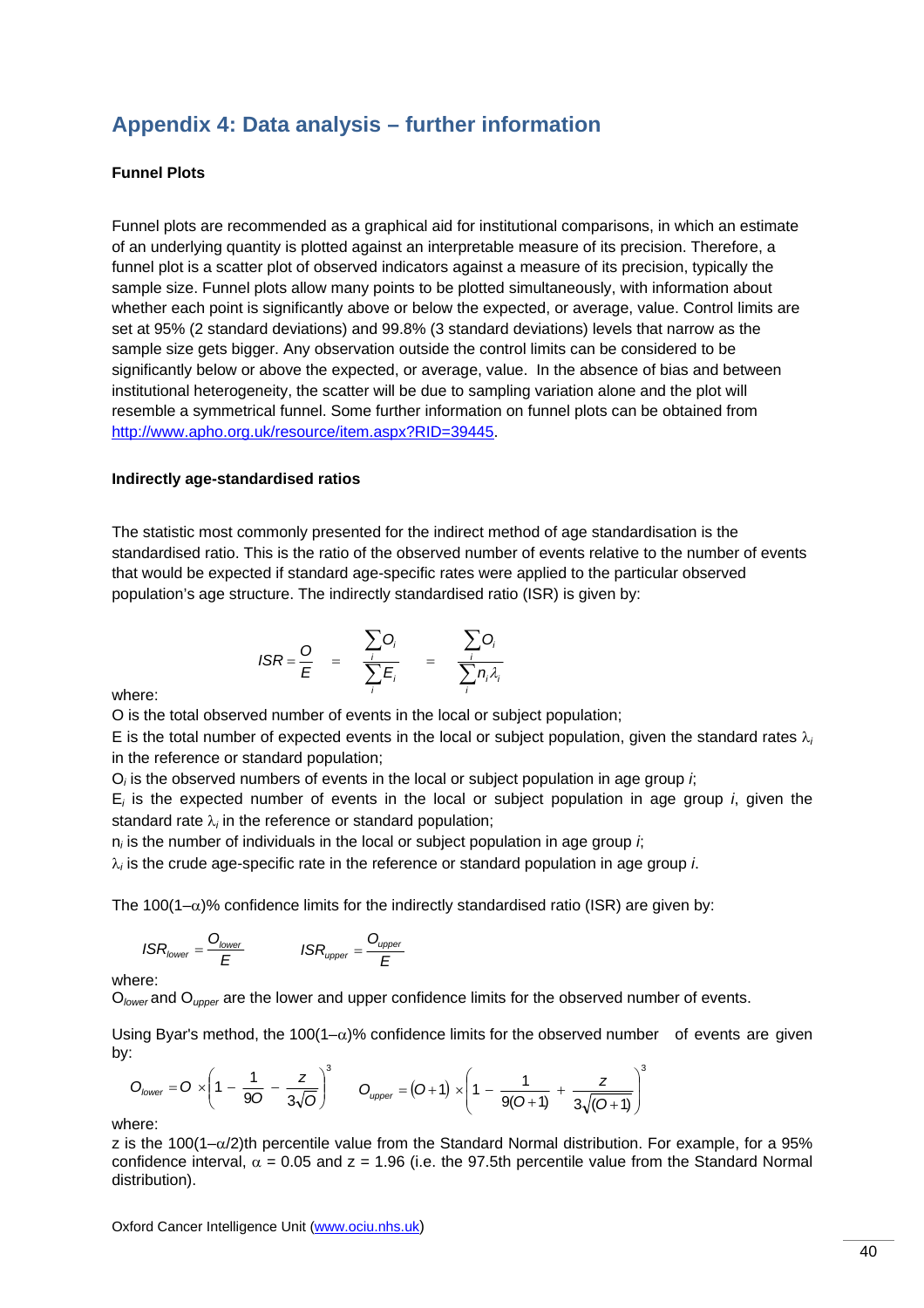#### **95% confidence intervals for percentages**

For the percentages, 95% confidence intervals are given calculated using the Wilson Score Method. These are a measure of variability in the percentages calculated using the sample size. The upper and lower limits of the confidence interval show how big a contribution chance may have made to a particular statistic. The 95% confidence intervals quoted give the range in which the rate in question would fall 19 times out of 20, were it possible to repeat the analyses.

Using the Wilson Score method, the 100(1– $\alpha$ )% confidence limits for the proportion (percentages) p are given by:

$$
p_{lower} = \frac{\left(20 + z^2 - z\sqrt{z^2 + 40q}\right)}{2(n + z^2)} \qquad p_{upper} = \frac{\left(20 + z^2 + z\sqrt{z^2 + 40q}\right)}{2(n + z^2)}
$$

where:

q is 1–p;

z is the 100(1– $\alpha$ /2)th percentile value from the Standard Normal distribution. For example, for a 95% confidence interval,  $\alpha$  = 0.05 and z = 1.96 (i.e. the 97.5th percentile value from the Standard Normal distribution).